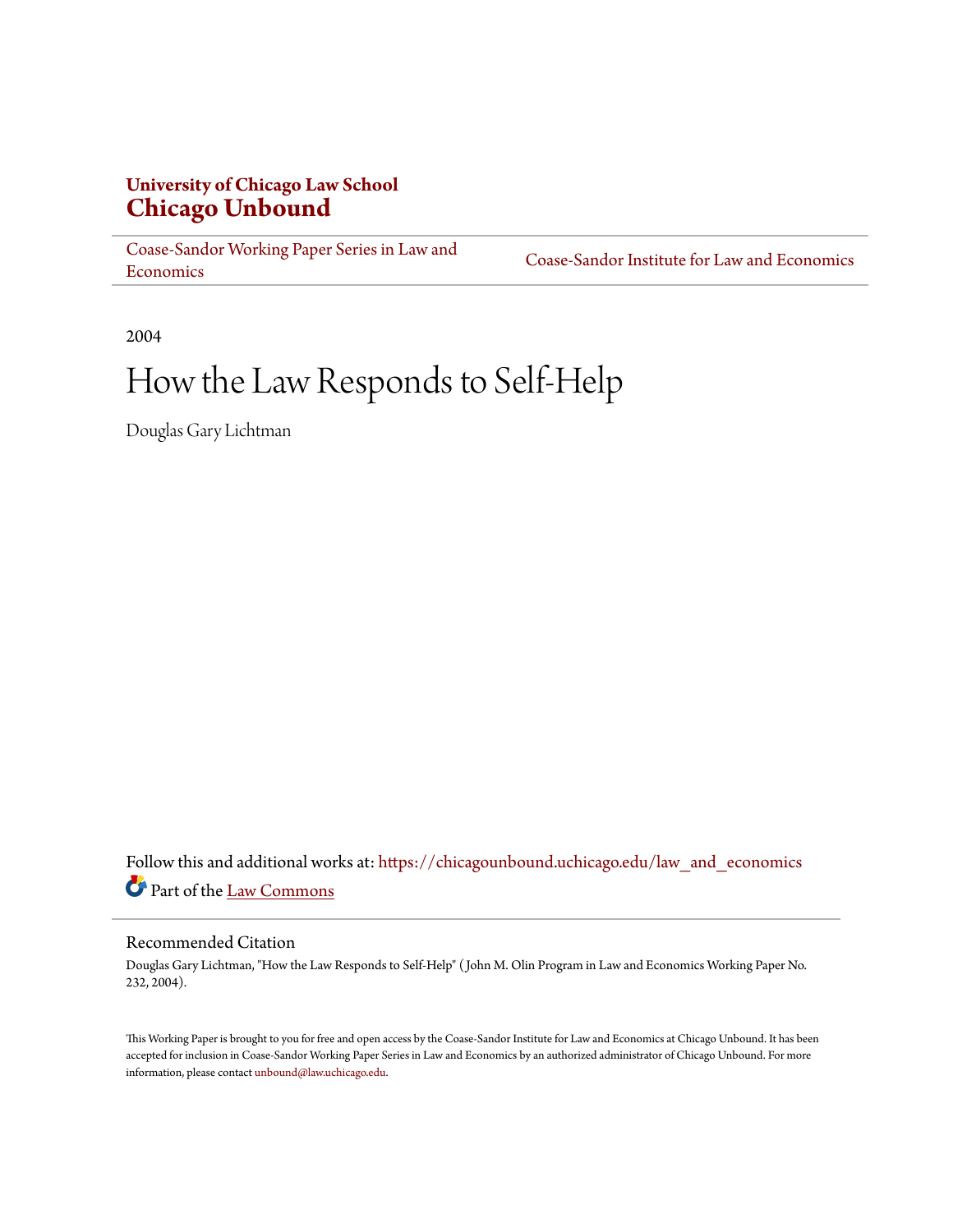# CHICAGO

# **JOHN M. OLIN LAW & ECONOMICS WORKING PAPER NO. 232 (2D SERIES)**



# How the Law Responds to Self-Help

*Douglas Lichtman* 

# **THE LAW SCHOOL THE UNIVERSITY OF CHICAGO**

December 2004

This paper can be downloaded without charge at: The Chicago Working Paper Series Index: <http://www.law.uchicago.edu/Lawecon/index.html> and at the Social Science Research Network Electronic Paper Collection: [http://ssrn.com/abstract\\_id=629287](http://papers.ssrn.com/sol3/search.taf)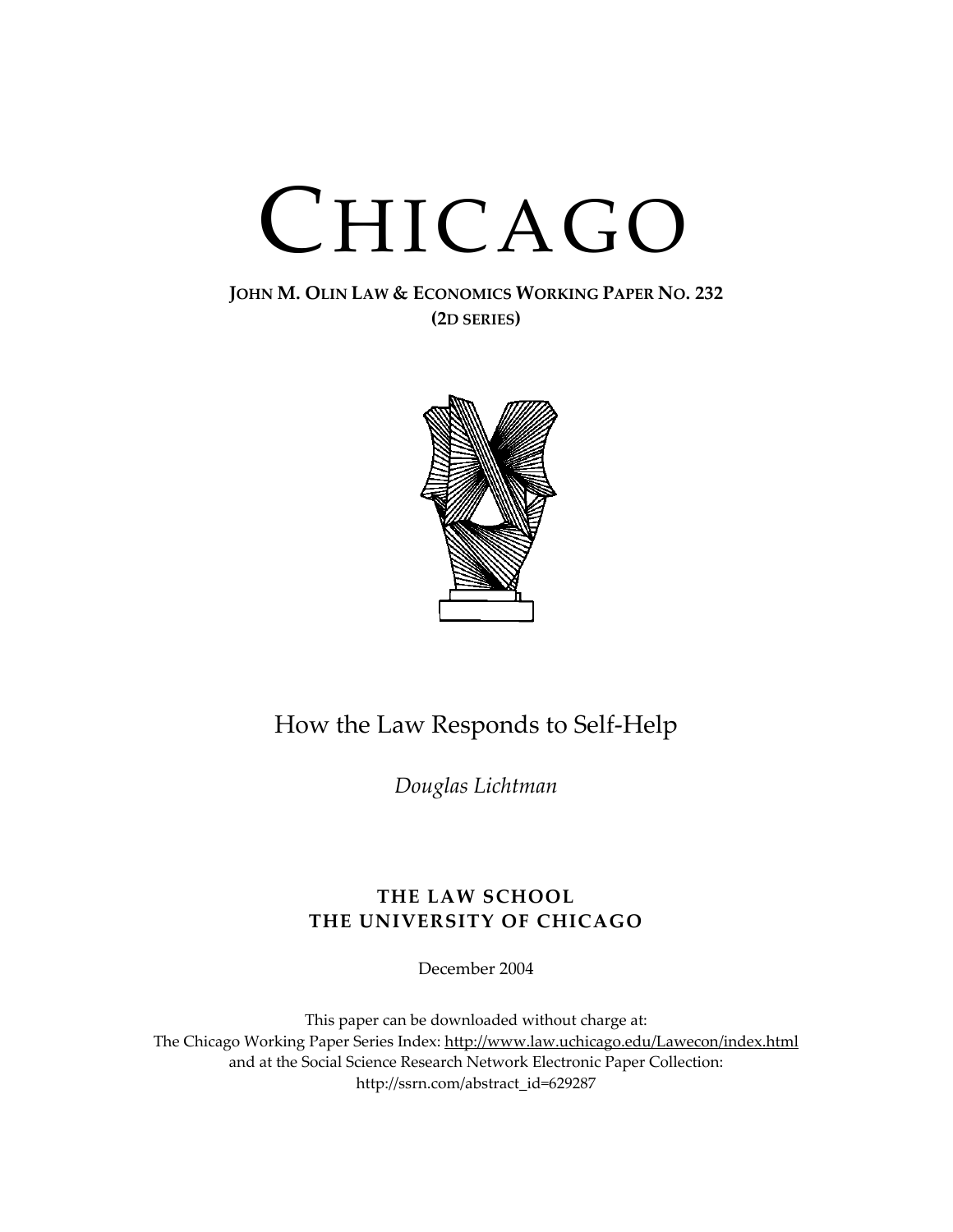#### **How the Law Responds to Self-Help**

Douglas Lichtma[n\\*](#page-2-0) The University of Chicago

Legal rules are typically implemented through a combination of public and private mechanisms. Burglars, for example, are deterred from unauthorized entry in part by the threat of jail time and police intervention, and in part by the knowledge that homeowners have guns, security systems, and other private measures by which to defend their property. Similarly, while entrepreneurs obviously use patent, copyright, and trade secret law to protect proprietary information, they also routinely take matters into their own hands by, for example, dividing sensitive information across employees such that no single employee ever knows enough to betray the firm completely. Every area of law can to some degree be characterized in this manner, framed in a way that emphasizes substitutability between public responses and their private alternatives. In this Essay, I examine several specific areas of law from this perspective, using each as a case study from which to cull broader lessons about the proper structure for these public/private partnerships.

I begin in Part I with examples relating to the first amendment. Because of the first amendment, courts evaluating free speech restrictions strongly favor private mechanisms over public ones. Indeed, government speech restrictions are often held unconstitutional on the specific ground that the government failed to

<span id="page-2-0"></span><sup>\*</sup> Professor of Law, The University of Chicago. This Essay is based on my remarks at the symposium, "Property Rights on the Frontier: The Economics of Self-Help and Self-Defense in Cyberspace," which was hosted by George Mason University on September 10, 2004. For helpful comments, my thanks to conference participants, and also Douglas Baird, Will Baude, Tom Bell, Bob Bone, Mark Lemley, Saul Levmore, Tom Miles, Tony Reese, Geoff Stone, Lior Strahilevitz, and Adrian Vermeule.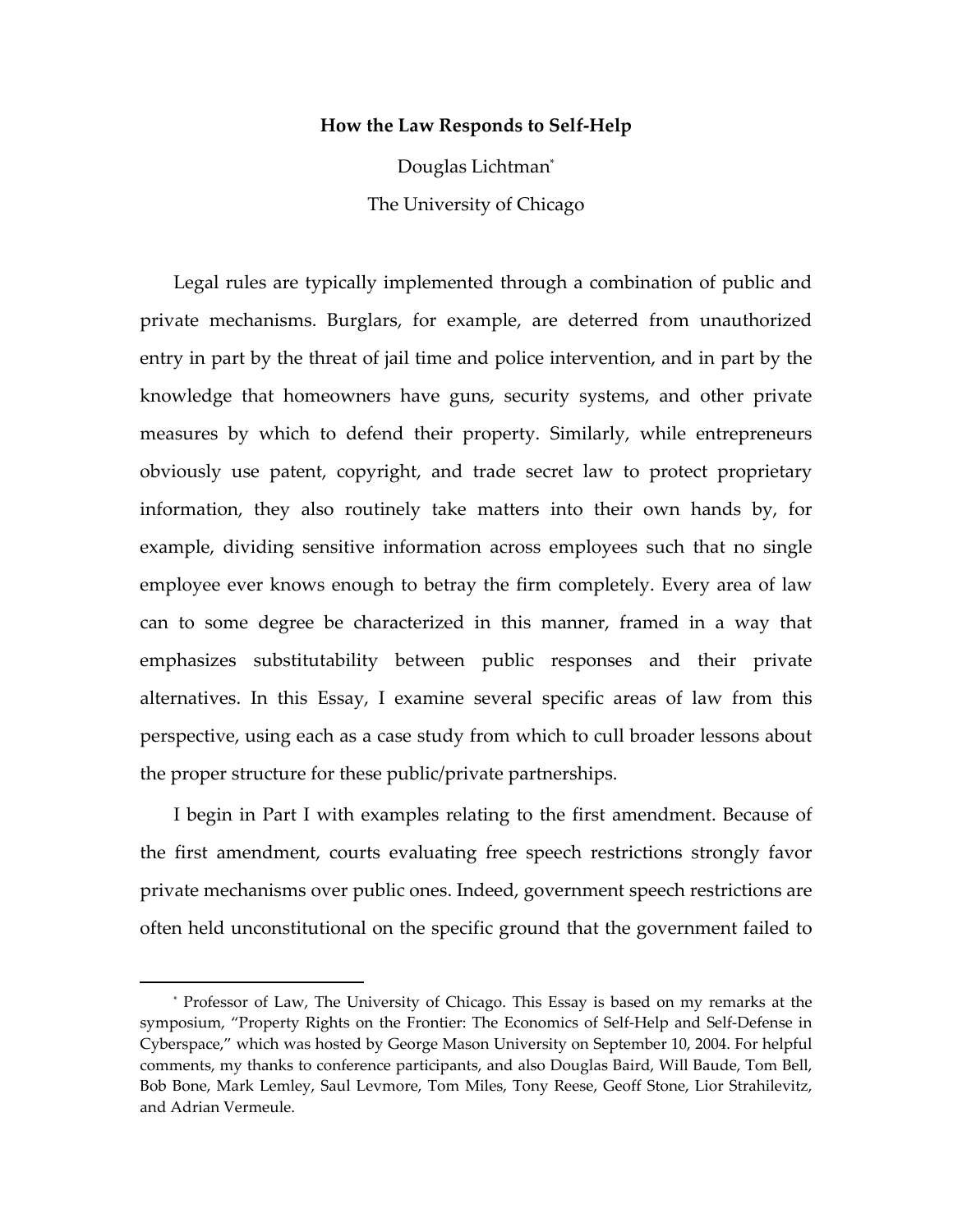show why some privately administered self-help remedy was not equally effective, and hence constitutionally preferred. I draw on these cases to explore and in various ways challenge a basic intuition about the relationship between state-sponsored remedies and their self-help alternatives: namely, that the existence of a cost-effective self-help remedy argues against government regulation as a means to accomplish similar ends.

I turn in Part II to trade secret law, a legal regime that explicitly casts selfhelp as a prerequisite to more formal legal protections. That is, trade secret law offers protection only in cases where the relevant secret holder has already made reasonable private efforts to maintain the secret. I consider why trade secret law relies on self-help in this fashion, and why self-help is not more often required in other legal settings. I also examine the reasons why state-sponsored trade secret remedies are available at all, given that private parties do have self-help mechanisms by which to protect their own secrets and would use those mechanisms in a world where the government chose not to intervene.

In Part III, I focus on copyright law. More so than virtually any other area of the law, copyright is constantly being reshaped by self-help technologies. At the moment, powerful new tools for content duplication and distribution are attracting most of the attention, raising doubts over whether existing copyright protections can be meaningfully enforced. Tomorrow, however, advances in encryption technology could easily reverse that trend, empowering authors to control their works in ways that copyright law never imagined, and without any of the concessions that copyright law has always intended. I consider how copyright is responding to both of these realities, struggling to remain relevant in a world where formal legal remedies are often too slow to adapt to changing technological threats. I also focus on a particular legal rule that is somewhat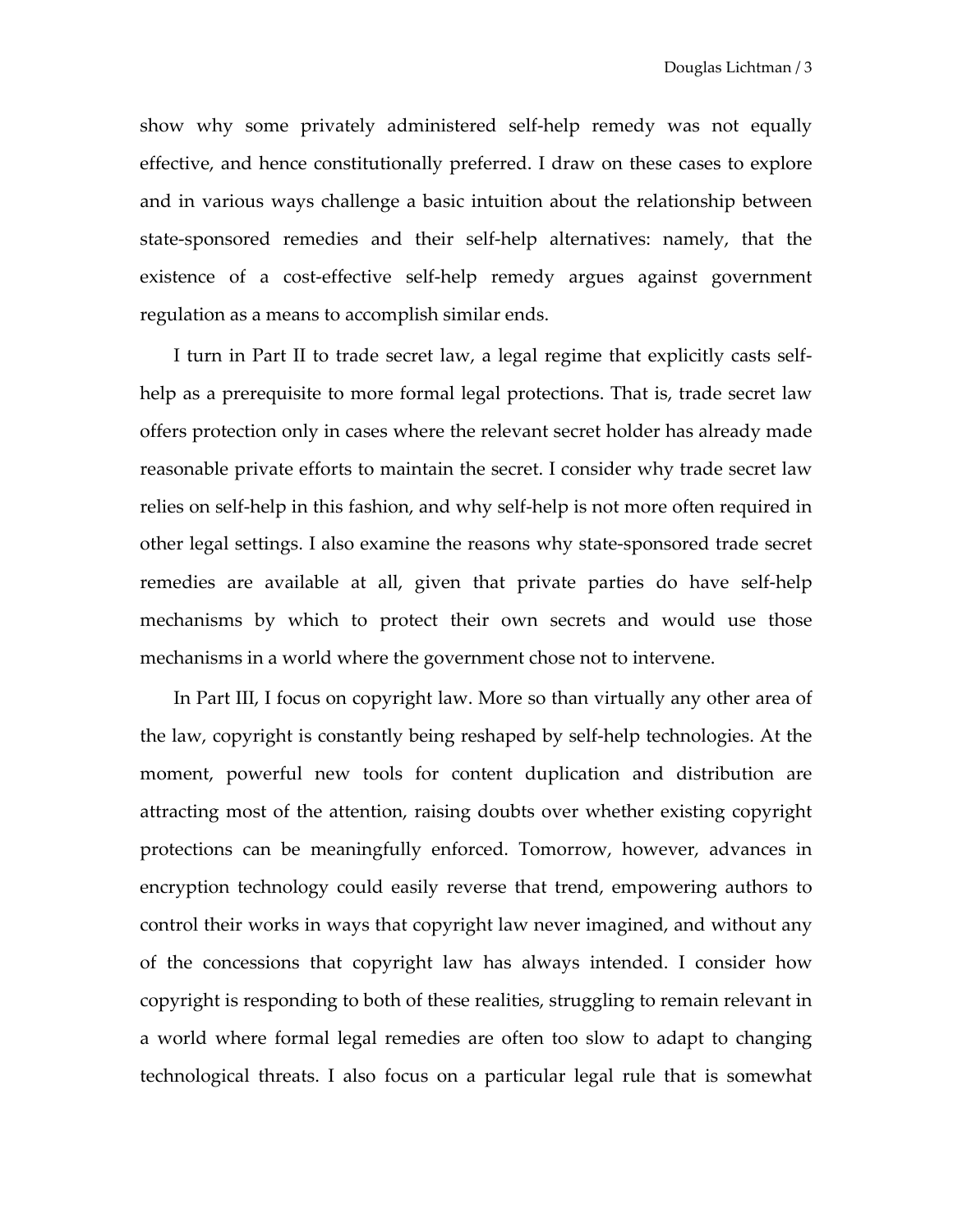1

unique to copyright: an equitable doctrine that might well force private parties to choose between public and private mechanisms, rather than allowing private parties to rely simultaneously on both.

In Part IV, I use patent law to consider a special subset of private remedies: remedies that are as a general matter illegal, but are permissible in specific circumstances because traditional remedies would on their own prove hopelessly inadequate. The most familiar example here is violence that is excused by the privilege in favor of self-defense. The logic is that police officers and other government officials cannot adequately protect citizens from certain types of imminent harm, and thus in those narrow cases citizens are allowed to engage in what would otherwise be criminal aggression. As I will explain, patent law offers its own fact patterns of this sort, and those fact patterns help to unravel the more general puzzle of when legal rules should tolerate otherwise-disfavored forms of self-help.

Finally, in Part V, I briefly conclude, tying my work here into the broader themes of the conference for which this Essay was first prepared.

### **I. Captive Audiences and the First Amendment**

The existence of cost-effective self-help remedies often argues against government regulation as a means to accomplish similar ends; and nowhere is that more apparent than in the vast jurisprudence that surrounds the first amendment.<sup>1</sup> On countless occasions, courts have struck down government restrictions on speech for the simple reason that self-help provides a seemingly

<span id="page-4-0"></span><sup>1</sup> Excellent discussions on the general topic of how self-help opportunities affect first amendment jurisprudence include Douglas Ivor Brandon et al., Self-Help: Extrajudicial Rights, Privileges and Remedies in Contemporary American Society, 37 Vand. L. Rev. 845, 855-58 (1984); Tom W. Bell, Free Speech, Strict Scrutiny, and Self-Help: How Technology Upgrades Constitutional Jurisprudence, 87 Minn. L. Rev. 743 (2003).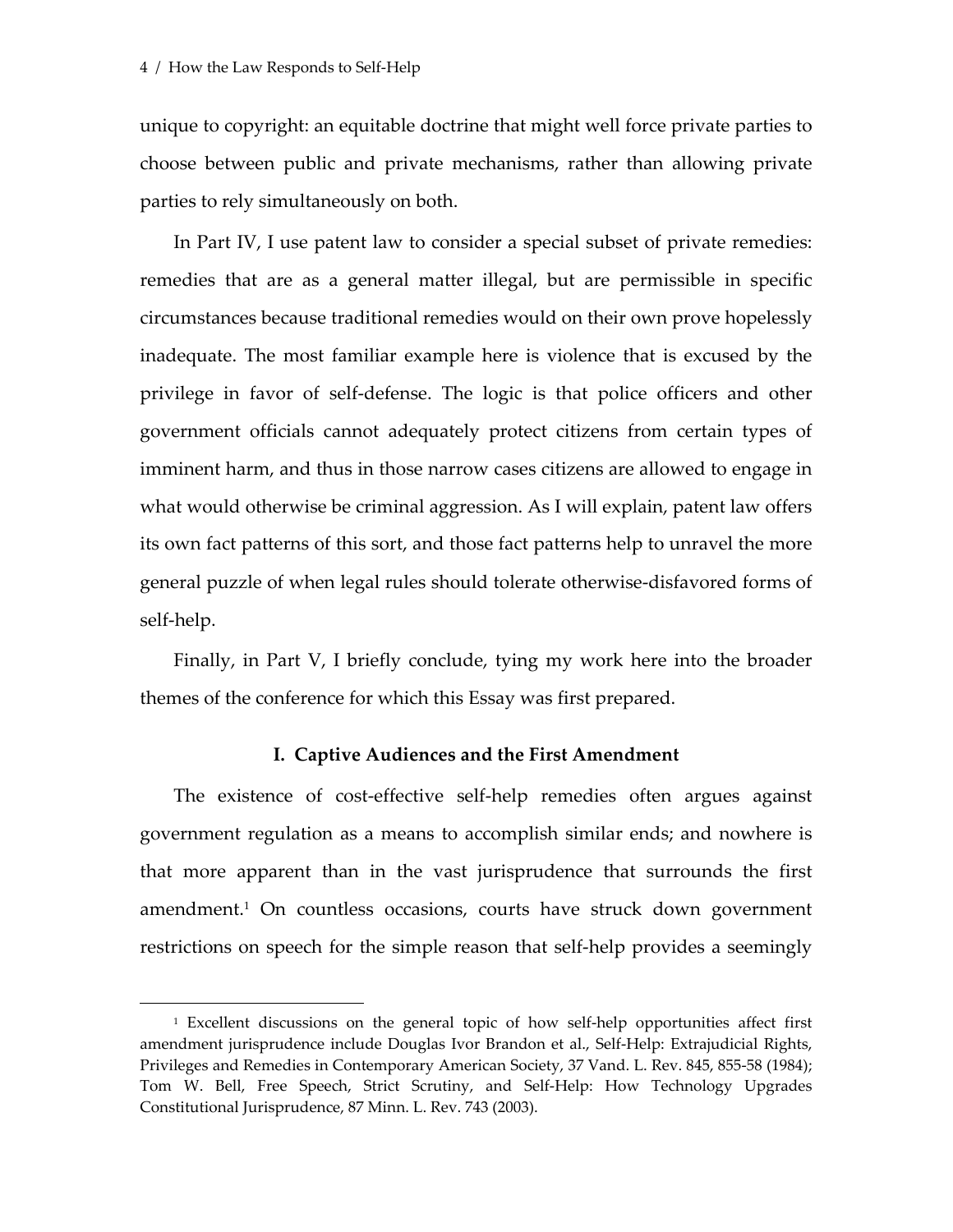<span id="page-5-3"></span>adequate alternative. Thus, when the city of Los Angeles arrested a war protestor whose jacket bore the now-infamous "Fuck the Draft" inscription, the Supreme Court held the relevant ordinance unconstitutional. Offended viewers, the court explained, have a sufficient self-help remedy in the form of simply averting their eyes[.2](#page-5-0) Similarly, in a long line of cases involving speakers caught advocating crime, sabotage, and other forms of violence as a means of achieving political or economic reform, the Court (albeit after a false start or two<sup>3</sup>) again struck down government restrictions, emphasizing that, where there is "time to expose through discussion the falsehood and fallacies, to avert the evil by the processes of education, the remedy to be applied is more speech, not enforced silence.["4](#page-5-2) 

This is of course not to imply that every self-help mechanism is favored. Violence, for example, can very effectively discourage speech, but violence is a form of self-help to which the government has no obligation to defer. Similarly, hecklers from time to time chill speech by hurling insults (and sometimes glass bottles) but, again, the government is not required in these instances to sit idly by, and in extreme cases might even have an obligation to intervene on the speaker's behalf.<sup>5</sup> That said, it is nevertheless striking how often courts invalidate

<span id="page-5-0"></span><sup>2</sup> See Cohen v. California, 403 U.S. 15, 21 (1971) ("Those in the Los Angeles courthouse could effectively avoid further bombardment of their sensibilities simply by averting their eyes.").

<span id="page-5-1"></span><sup>3</sup> See, e.g., Abrams v. United States, 250 U.S. 616 (1919) (upholding convictions under facts like these over a dissent by Justice Homes that articulates what would become the dominant and more generous view).

<span id="page-5-2"></span><sup>4</sup> Whitney v. California, 274 U.S. 357, 377 (1927) (Brandeis, J., concurring). The quote ought not be taken too literally. For example, surely the touchstone is not "time"; in many instances, there will be no meaningful future opportunity to reach the tainted audience no matter how much time might pass, and in such cases additional speech would be an empty remedy. That caveat aside, the Court often invokes this idea of speech chasing speech. See, e.g., Gertz v. Welch, 418 U.S. 323, 344 (1974) ("The first remedy of any victim of defamation is self-help—using available opportunities to contradict the lie or correct the error and thereby to minimize its adverse impact on reputation.").

<sup>5</sup> See, e.g., Cantwell v. Connecticut, 310 U.S. 296, 308 (1940) ("When clear and present danger of riot, disorder, interference with traffic upon the public streets, or other immediate threat to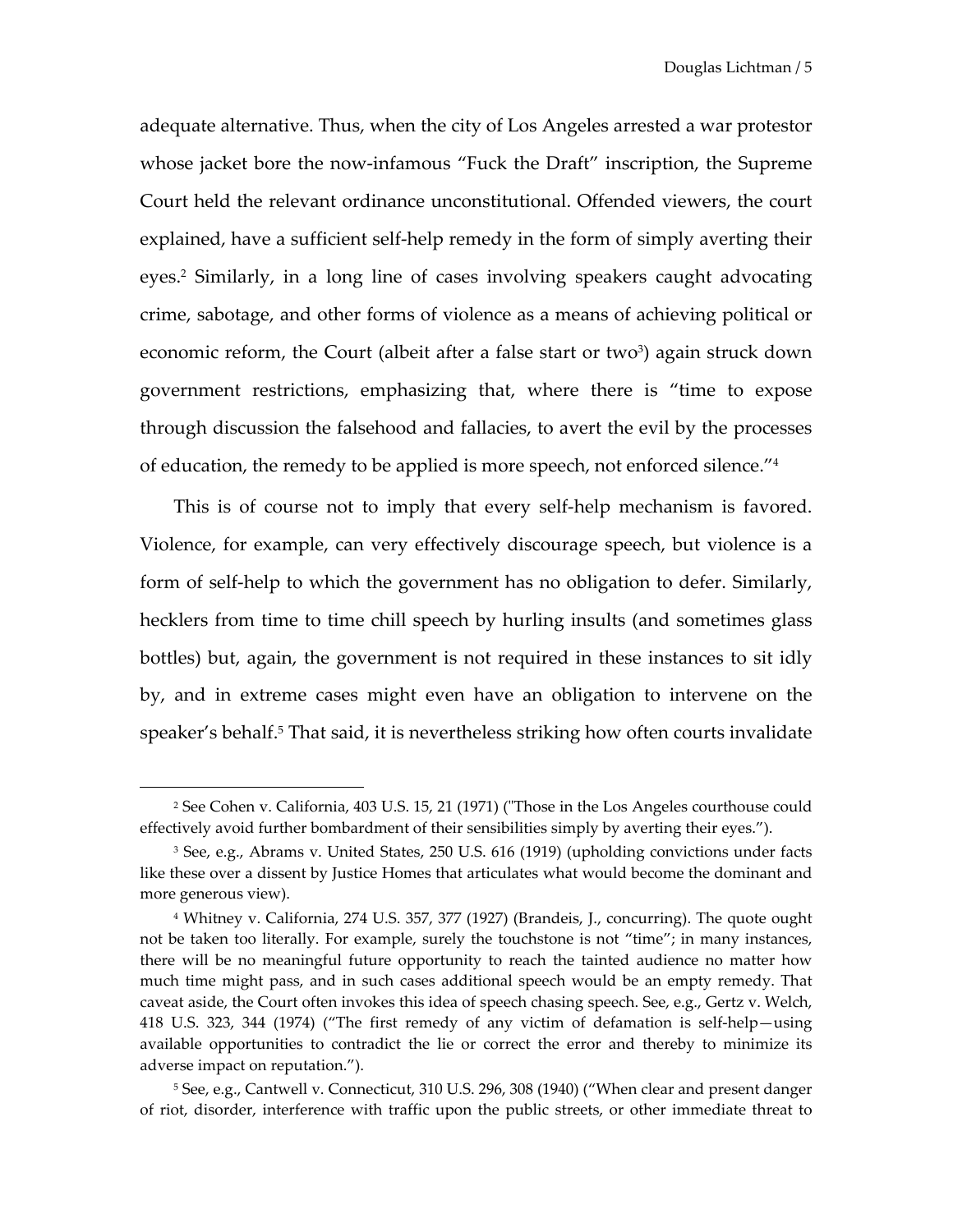$\overline{a}$ 

<span id="page-6-1"></span>government regulations simply because plausible self-help alternatives are available. The New York Public Service Commission was for this reason rebuked when it attempted to prohibit power companies under its jurisdiction from including with customer bills pamphlets discussing politically sensitive subjects like the use of nuclear energy.<sup>6</sup> The restriction was unconstitutional, said the Court, because offended customers have an adequate self-help response: they can throw any troubling pamphlets away. More recently, the federal government has repeatedly failed in its attempts to regulate indecency online, again because self-help—here in the form of software filters that empower Internet users to block speech at the receiving end rather than interfering with speech at its source—calls into question the government's assertions that the proposed regulations serve a compelling state interest, let alone are sufficiently tailored to pass constitutional muster.[7](#page-6-1) 

public safety, peace, or order appears, the power of the State to prevent or punish is obvious."); Feiner v. New York, 340 U.S. 315, 326 (1951) (Black, J., dissenting) ("I reject the implication of the Court's opinion that the police had no obligation to protect petitioner's constitutional right to talk. . . . [I]f, in the name of preserving order, they ever can interfere with a lawful public speaker, they first must make all reasonable efforts to protect him."); Elena Kagan, Private Speech, Public Purpose: The Role of Governmental Motive in First Amendment Doctrine, 63 U. Chi. L. Rev. 415, 431-32 (1996) (questioning whether the government should be allowed to limit speech merely because other citizens react with hostility to it); Geoffrey R. Stone et al., The First Amendment 67- 75 (1999) (discussing expression that provokes a hostile audience reaction and asking whether the first amendment should require "the police to arrest hostile members of the audience rather than stop the speaker").

<span id="page-6-0"></span>6 Consolidated Edison Co. v. Public Service Commission, 447 U.S. 530, 542 (1980).

7 See Reno v. ACLU, 521 U.S. 844, 879 (1997) (finding that the government failed to carry its burden of showing that self-help technologies "such as requiring that indecent material be 'tagged' in a way that facilitates parental control of material coming into their homes" would not be as effective as the challenged statute); Ashcroft v. ACLU, 124 S. Ct. 2783, 2792-93 (2004) (finding similarly that the government failed to carry its burden in showing that software filters were less effective than the challenged statute).

The Court in these cases actually blurs two distinct arguments. One argument is that the existence of private remedies like filters should lead to the invalidation of any government regulation designed to accomplish the same ends. The other argument is that, because the government can subsidize filters or otherwise increase their efficacy, the government must opt for interventions of that sort, rather than trying to regulate indecency directly. Put differently -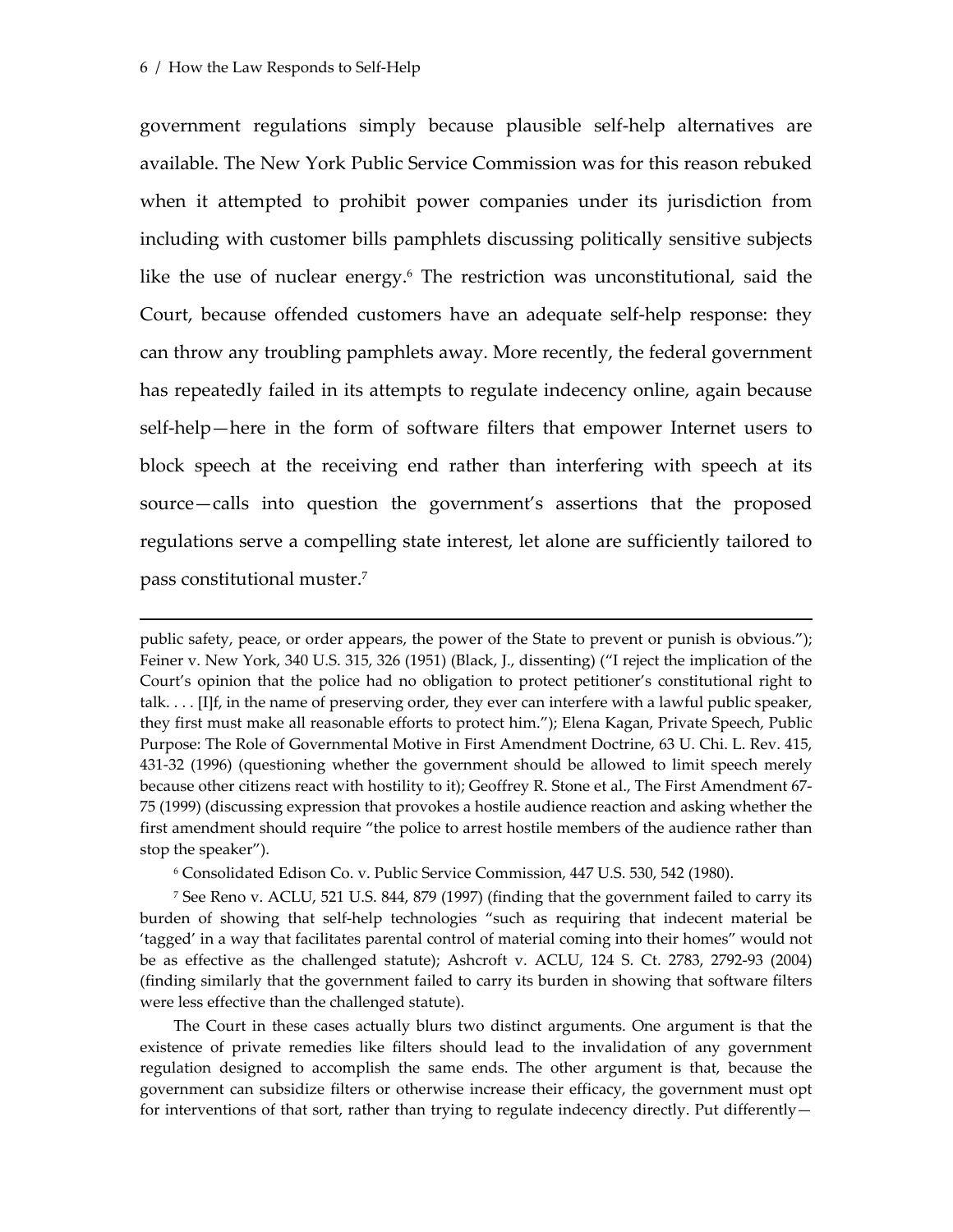Two intuitions seem to animate these various decisions. First, self-help in these examples makes possible diverse, individuated judgments. It increases the flow of information by allowing willing speakers to reach willing listeners, and it at the same time empowers unwilling listeners to opt out of the communication at low cost. This is attractive because society has a strong interest in allowing each individual to decide for himself what speech that individual will hear. There are of course caveats to this argument; as I will argue below, sometimes individual judgments should be trumped and listeners should be forced to consider information and confront viewpoints that they would rather avoid.<sup>8</sup> However, in most instances, deferring to the individual is attractive, and thus self-help is favored because it offers listeners significant flexibility to choose what they will hear and also what they will ignore.

Second and perhaps more important, self-help in these examples reduces the government's overall role in regulating speech. The first amendment is suspicious of government regulation not only because regulation inevitably brings with it the possibility that some manipulative government official will use a seemingly innocuous regulation to in fact advance a particular viewpoint—a

and as Tom Bell stresses in his work—self-help has implications for two aspects of first amendment analysis: the question of whether the regulation in question serves a compelling state interest, and the question of whether a regulation that serves a compelling interest is sufficiently tailored. See Bell, supra note 1.

<span id="page-7-0"></span><sup>8</sup> See infra notes 16-25 and accompanying text. Accord Cass Sunstein, Republic.com (Princeton University Press 2003) (worrying that the Internet makes it too easy for people to hear only what they want to hear). Interestingly, sometimes the best way to force individuals to be exposed to new ideas is to invalidate a government speech restriction and thereby force individuals to rely on self-help. The reason is that a government ban will in certain situations be more effective than the corresponding self-help mechanism. A policy that favors self-help therefore might on its face seem to promote individuation, but might in practice force more people to be exposed to unwanted messages. Thus, if the goal is to expose people to diverse views, there is no single best approach. Sometimes that goal is better served by favoring self-help over direct regulation; other times that goal is better served by favoring direct regulation over self-help.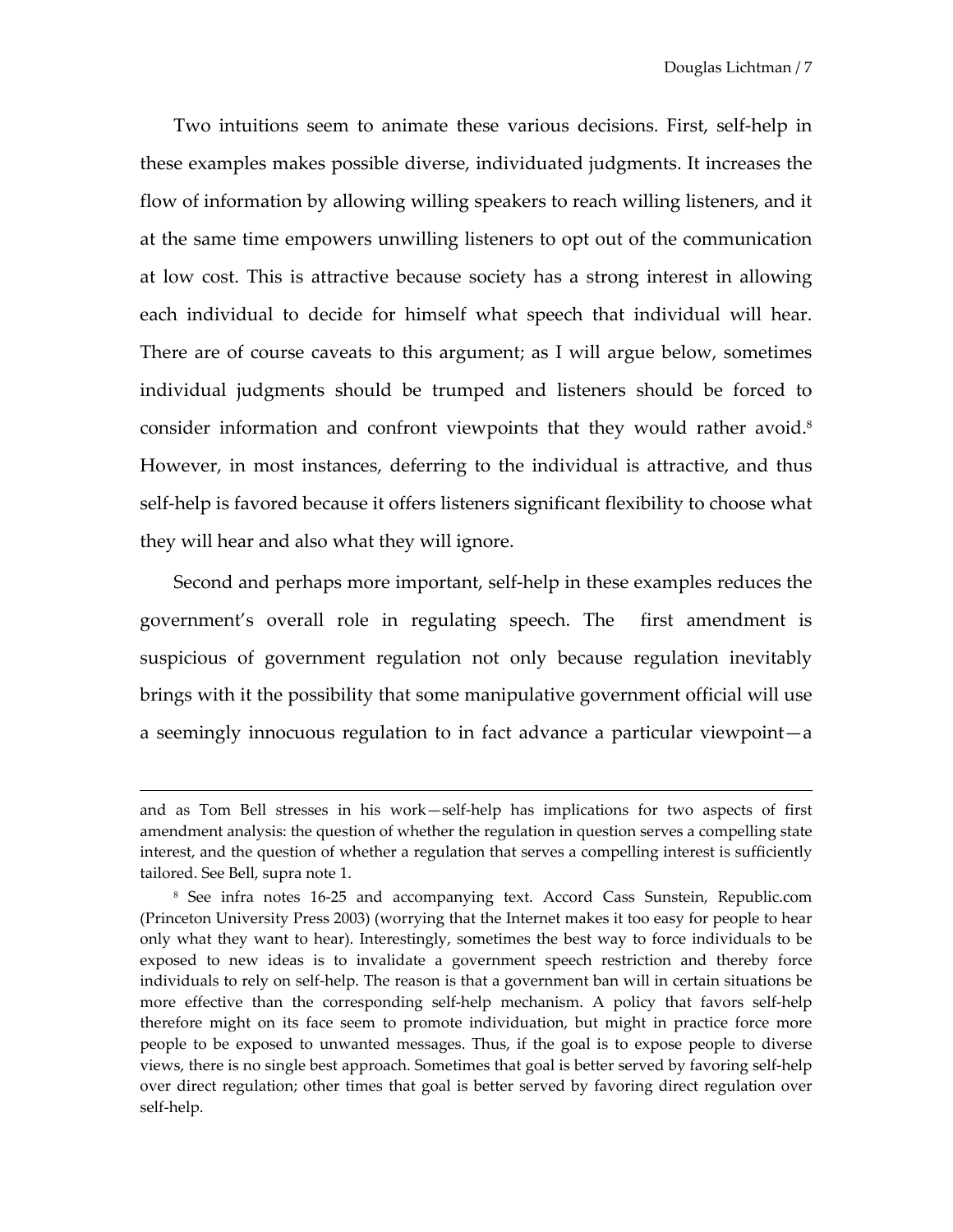$\overline{a}$ 

classic first amendment concern—but also because even well-intentioned regulations can, given the enormous influence of the state, inadvertently skew public discourse. The V-Chip offers a sharp example for this latter concern. The V-Chip is a government-facilitated technology that helps parents filter television content.<sup>9</sup> Television manufacturers are required to build the filter into every new model 13 inches or larger; and the filter works by reading ratings that are encoded onto broadcast television signals. Those ratings evaluate each program based on a scale that focuses primarily sexual content, language, and violence, and the scale thus makes it easy for parents to filter based on these characteristics. But (and here is the problem) the scale does nothing to help parents filter based on other characteristics, such as religious overtones or political content. The result is that parents who might have previously taken the time to help their children make educated choices based on a combination of all five factors might now opt for the easier approach of just focusing on the government-facilitated three. If that happens—an open question given how few families currently use the V-Chip—the government's intervention will have skewed content decisions: the importance of the favored characteristics will be amplified at the expense of characteristics not included in the official rating scheme.<sup>[10](#page-8-1)</sup>

<span id="page-8-0"></span><sup>9</sup> See Jack M. Balkin, Media Filters, The V-Chip, and the Foundations of Broadcast Regulation, 45 Duke L. J. 1131 (1996). The government is as a technical matter responsible for only part of the V-Chip rating system; the rest the broadcast industry developed on a "voluntary" basis. As Balkin explains, however, the reality is that the government put extraordinary pressure on broadcasters to implement this filtering regime and in fact still today oversees many of the relevant details. In the text, I therefore intentionally describe the V-Chip as a form of government regulation, even though government officials would very much resist this description.

<span id="page-8-1"></span><sup>10</sup> Jack Balkin sounded this alarm right after the V-Chip was first introduced. See Balkin, supra note 9, at 1166 ("Filtering mechanisms are not neutral means of organization, blocking, and selection. They have important effects on what kinds of materials are subsequently produced and how social arrangements are subsequently organized.").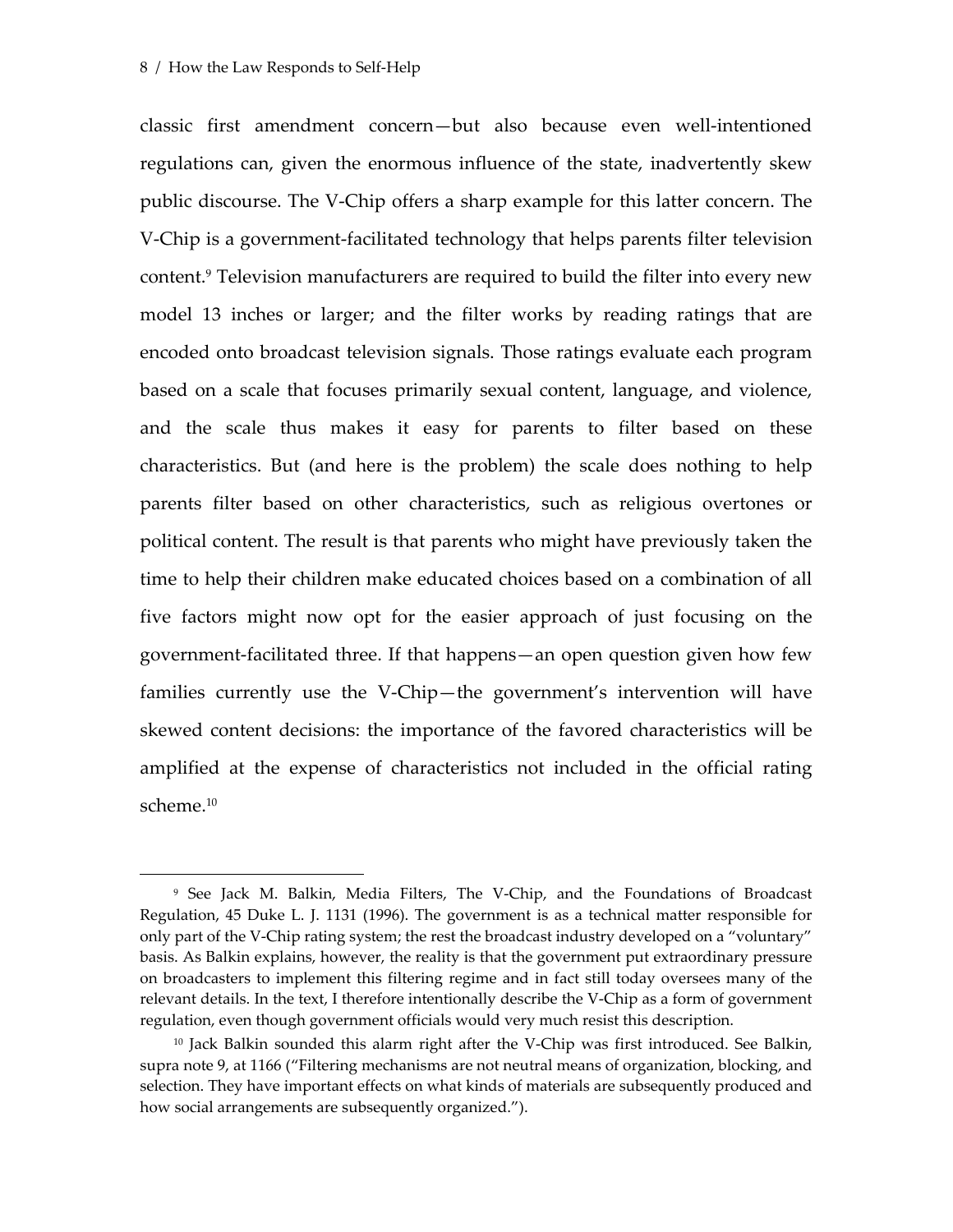The V-Chip example is all the more troubling because the content skew I describe here was not inevitable. Suppose, for example, that the V-Chip were designed not to filter based on specific predetermined characteristics, but instead to filter using collaborative filtering techniques. My family would identify fifteen programs that we deem appropriate. The collaborative filter would use those choices to identify other families with similar tastes. Then the filter would use the choices made by those other families to make recommendations to my family, and it would use future choices made by my family to make recommendations to those other families. Never would any of us need to be explicit about what characteristics drive us to disapprove of one program while favoring another. And, rather than being limited to choose based on the government's three characteristics, our pattern of choices might naturally result from a complicated balance of hundreds of different characteristics, namely ones on which we and like-minded families implicitly agree. The government-imposed skew inherent in the current system would be removed; and the very same first amendment interests championed by self-help in my original examples—individuation, and a reduction in the chance that government regulation will intentionally or inadvertently favor one perspective or subject over another—would at the same time be vindicated.<sup>11</sup>

<span id="page-9-0"></span> $11$  Another approach would have been to require that the V-Chip be accessible to alternative rating systems, including ones that might have chosen to emphasize factors other than sex, language, and violence. This was actually proposed during the rule-making proceedings at the Federal Communications Commission, but the idea was rejected over concerns about costs and complications. See In re Technical Requirements to Enable Blocking of Video Programming Based on Program Ratings, 13 FCC Rcd. 11248 (1998) at ¶11 ("although we are not mandating that TV receiver manufacturers provide for alternative rating systems, we encourage manufacturers to design TV receivers to provide for additional rating systems to the extent practical"). Competing rating systems are used for Internet filtering, although a small number of systems seem to dominate. See Fernando A. Bohorquez, Jr., The Price of PICS: The Privatization of Internet Censorship, 43 N.Y.L. Sch. L. Rev. 523 (1999) (discussing competing rating systems for online content).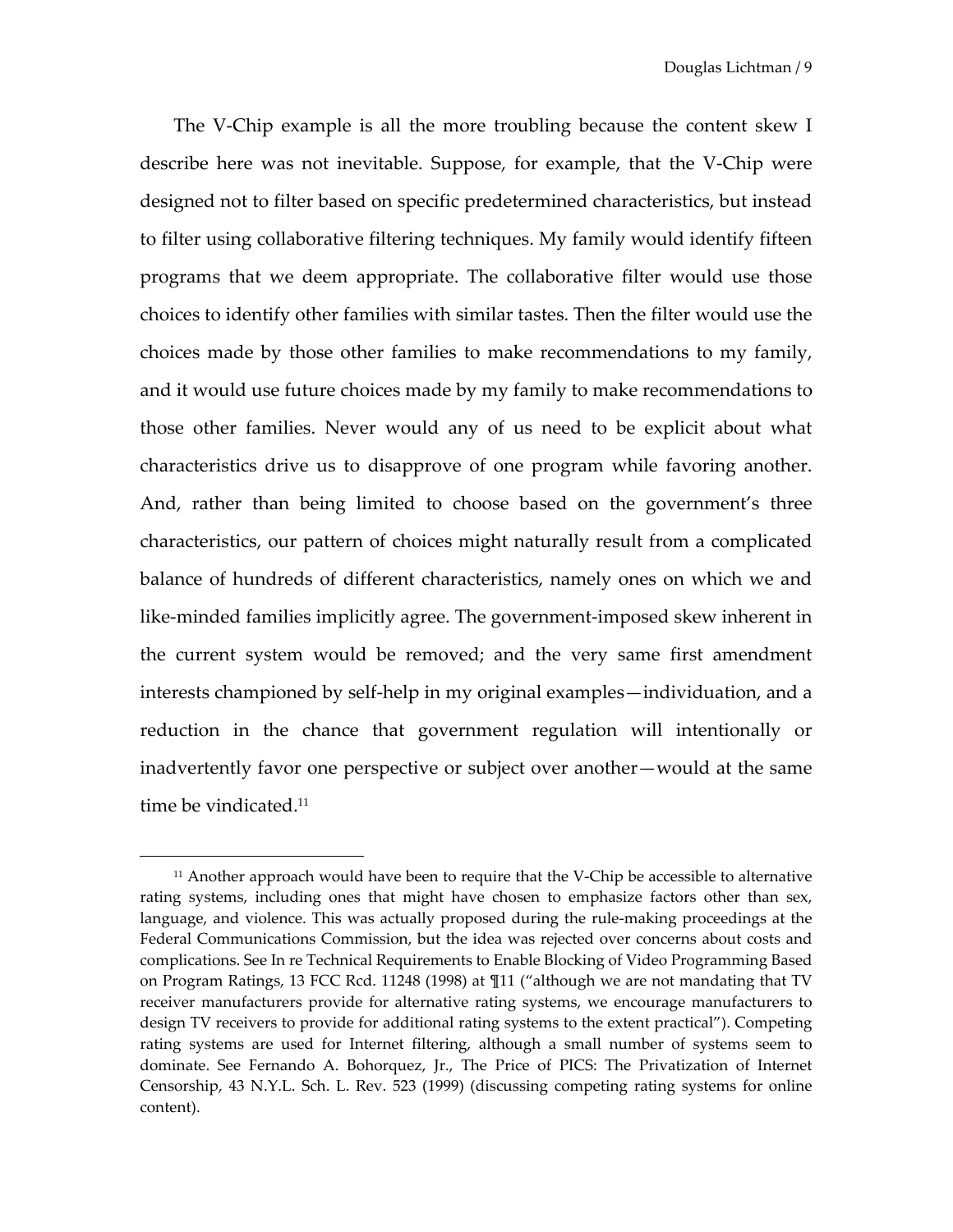$\overline{a}$ 

These two touchstones—individuation, and a reduction in government involvement—do more than help to identify cases where self-help might offer an attractive alternative to government regulation; they also help to identify types of self-help that ought to be disfavored. Heckling, for example, drowns out and discourages speech that otherwise might have been warmly received by a willing audience. It is therefore unattractive on grounds of individuation. Violence similarly is an obstacle to individuation in that it allows a subset of the audience to impose its will on the remainder. With respect to government involvement, meanwhile, violence and extreme forms of heckling both actually increase the need for government intervention. They do so by creating situations where the government must step in to protect public safety.

Courts sometimes insert a third consideration into the mix: the notion that self-help should be preferred only in instances where it will be "equally effective" in terms of achieving the objective that the government regulation itself would target[.12](#page-10-0) I do not embrace this third consideration because, in my view, the first amendment at the very least must represent a commitment to sacrifice some modicum of efficacy in order to reduce government involvement in speech regulation. Besides, assertions along these lines are squarely inconsistent with the facts of the foundational cases. The option of averting one's eyes to avoid exposure to an offensive message, for example, is not as protective

<span id="page-10-0"></span> $12$  The Tenth Circuit made this mistake when it defended the federal Do-Not-Call registry on the ground that caller ID is not "an equally effective alternative" for minimizing the intrusion caused by unwanted commercial solicitations. Mainstream Marketing Service, Inc. v. FTC, 358 F.3d 1228, 1245 (10th Cir.), cert. denied 160 L. Ed. 2d 16 (2004). Such a statement is likely true—as the panel noted, widespread reliance on some form of caller ID would trigger a "technological arms race" with consumers working to screen calls more effectively and the telemarketing industry striving to defeat those protections with various technological masks—but that statement resolves nothing, as the question before the court was not whether self-help was a strictly better approach, but instead whether its deficiencies were so great as to justify a type of government regulation that is constitutionally disfavored.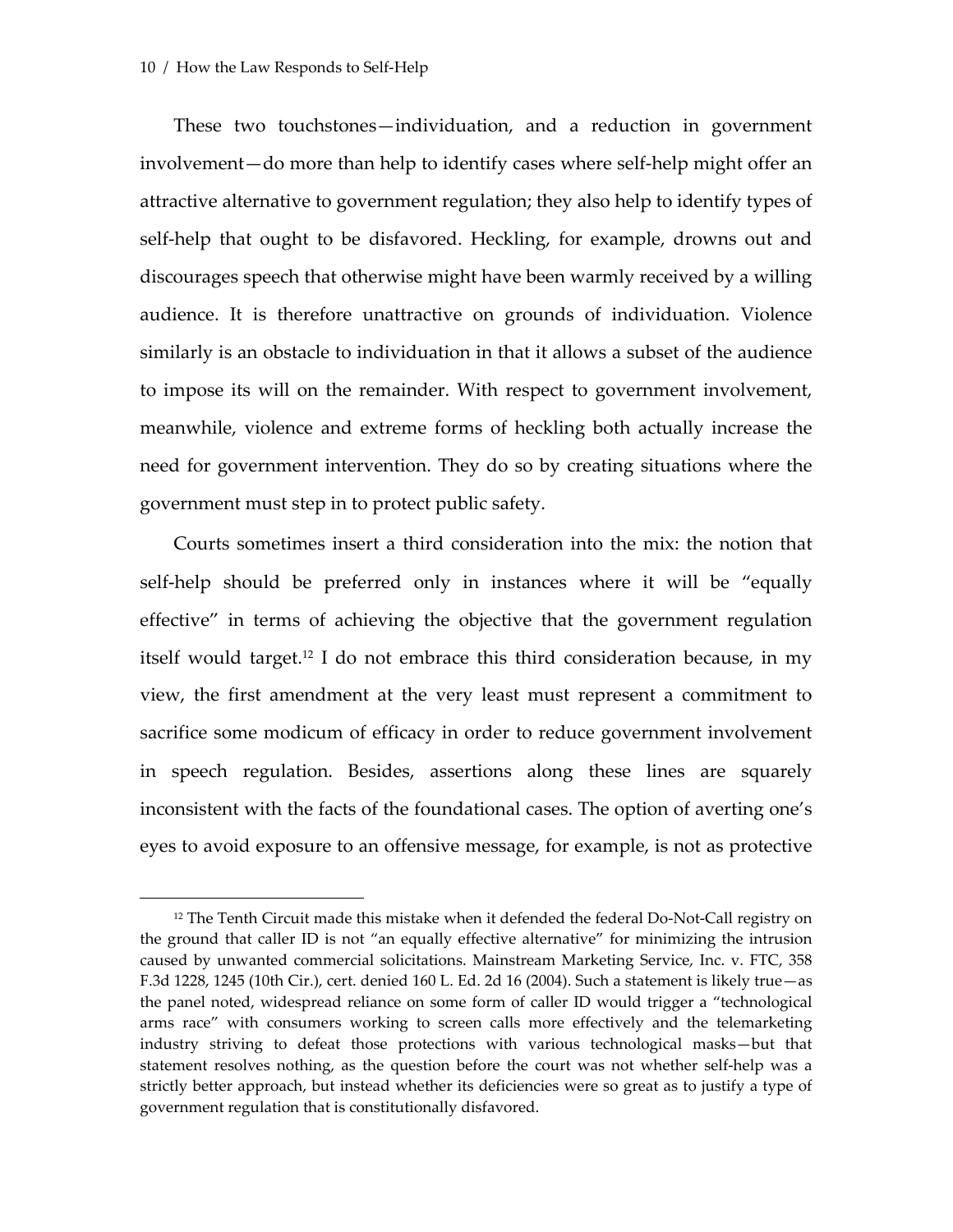<span id="page-11-2"></span>as a government intervention that would forbid the dissemination of such messages in the first place. The unwilling audience member will typically have to confront at least a glimpse of the offensive message before knowing to turn away, and the process of watching for offensive messages itself necessarily reminds unwilling audience members of exactly the communications they were hoping in the first place to avoid. Similarly, fighting speech with speech is certainly not as effective as prohibiting the troubling speech ex ante, among other reasons because speech in rebuttal rarely garners as much attention as the more sensational speech to which it is designed to respond.[13](#page-11-0) As Eugene Volokh has previously noted, to claim otherwise in any of these cases is to unfairly impugn the motives and competency of the relevant lawmakers, in essence accusing them of indefensibly opting for law when self-help would have done just as well.[14](#page-11-1) Worse, these assertions hide an important step in first amendment analysis: comparing the loss in efficacy to the gains associated with removing a formal government regulation on speech.[15](#page-11-2)

<span id="page-11-0"></span><sup>13</sup> See Gertz v. Welch, 418 U.S. at 344 n.9 ("Of course, an opportunity for rebuttal seldom suffices to undo the harm of defamatory falsehood. Indeed the law of defamation is rooted in our experience that the truth rarely catches up with a lie.").

<span id="page-11-1"></span><sup>14</sup> Eugene Volokh, Freedom of Speech, Shielding Children, and Transcending Balancing, 1997 Supreme Court Review 141.

 $15$  The loss in efficacy is the primary cost associated with self-help in these first amendment examples; but there is another cost that must be accounted for as well: a system that relies on selfhelp rather than direct government intervention will often favor the wealthy and informed over those with fewer resources or less information. Software filters, for example, can help Internet subscribers avoid indecency online; but they are expensive to acquire and must be installed and maintained by a knowledgeable party. The Supreme Court decision in *Ashcroft*, supra note 7, thus has an unequal impact: families with the resources to effectively wield filters might indeed have a plausible alternative to the statute struck down in that decision, but families without those resources as a practical matter do not. Many families fall into that latter category: families where the children are more adept at disabling the filter than parents are at securing it; families where the parents lack the time and knowledge to install and monitor a filter but would obviously benefit from any automatic protection put in place by a federal statute; and so on. See Ashcroft, 124 S. Ct. at 2802 (Breyer, J., dissenting) (objecting to filters for these reasons). It is admittedly unclear how far to take this argument, however, given that wealth effects pervade every solution.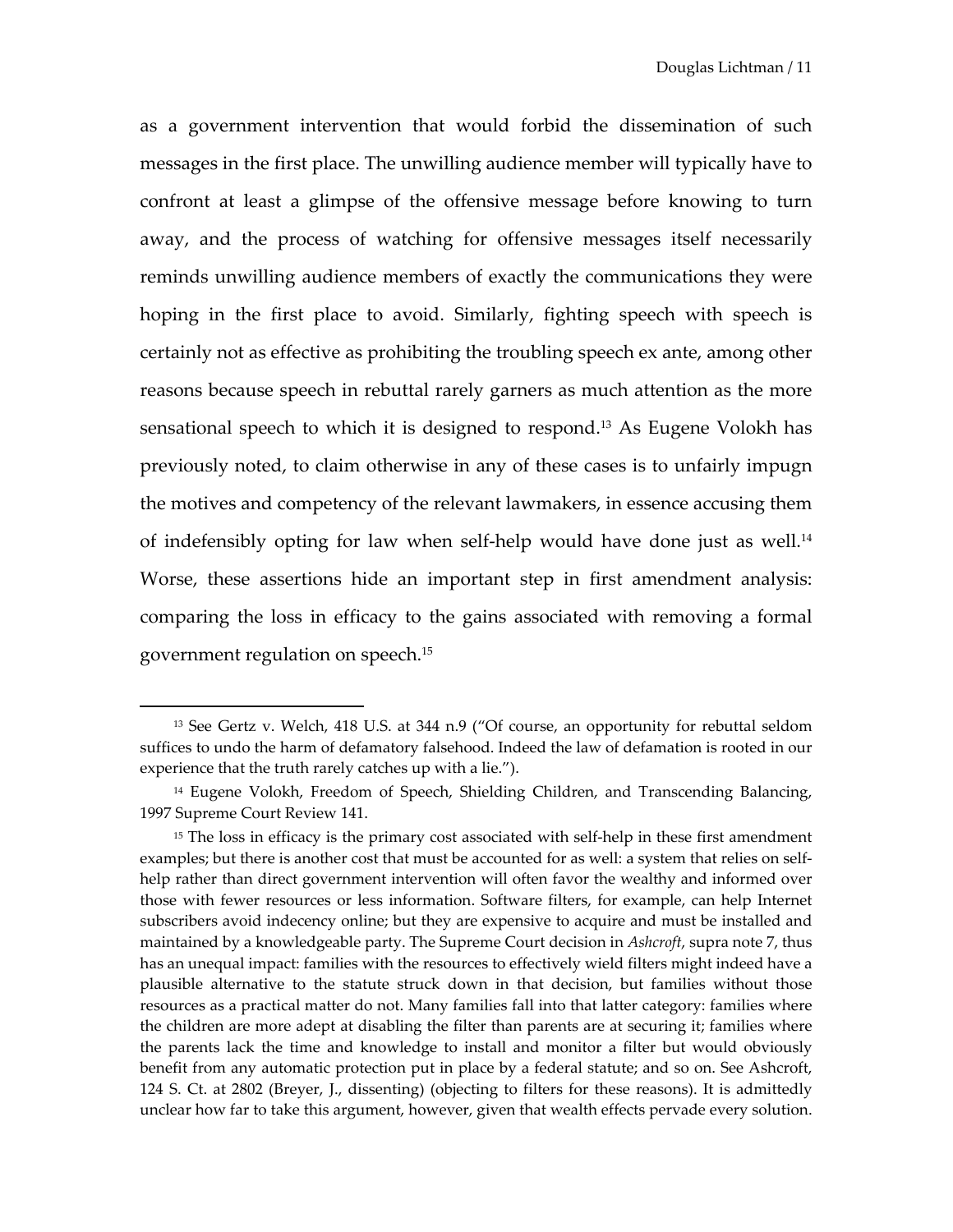<span id="page-12-2"></span>My examples thus far all explore this intuition that, in the context of the first amendment, the existence of a plausible self-help remedy poses a challenge to the government's claim that direct intervention is required. But in first amendment jurisprudence the opposite argument also plays a prominent role: where a "captive audience" has no effective self-help mechanism by which to avoid exposure to a given communication, that absence of a plausible self-help mechanism is taken to be an argument in favor of direct government regulation.<sup>[16](#page-12-0)</sup> The point was perhaps most famously made in *Cohen v. California*, the case I mentioned earlier involving the offensive anti-war jacket. The city of Los Angeles defended the arrest in that case on the ground that, because citizens cannot avoid occasionally coming to the local courthouse for official business, and once in the courthouse they cannot avoid being exposed to communications originating around them, the city ought to be allowed to prohibit malicious speech within courthouse walls[.17](#page-12-1) Captive citizens have no self-help options, argued Los Angeles city officials, and that lack of any plausible self-help alternative justifies a speech restriction that might otherwise not be permissible.

The captive audience argument was rejected in *Cohen*, [18](#page-12-2) but the theory has been invoked in many other instances, and with varying degrees of success. For

Even government regulation, for example, likely favors the wealthy, given that they surely have more influence over the legislative and regulatory process, and greater ability to exercise statutory rights through (where necessary) litigation.

<span id="page-12-0"></span> $16$  On this theory, the less a listener is able to defend himself from an unwanted message, the greater the government's interest in either facilitating self-help, or directly regulating the unwelcome speaker. To say that an audience is "captive" is thus to say that the costs of engaging in self-help are particularly high. Accord Bell, supra note 1, at 752 ("An audience qualifies as 'captive' only if it lacks attractive self-help remedies for countering offensive speech."). For a general introduction to the captive audience doctrine, see Geoffrey Stone, Fora Americana: Speech in Public Places, 1974 Sup. Ct. Rev. 233.

<span id="page-12-1"></span><sup>17</sup> Cohen, 403 U.S. at 21-22.

<sup>&</sup>lt;sup>18</sup> The argument was rejected primarily because the statute at issue applied not only to disturbances where the captive audience argument has force—malicious speech disseminated in confined spaces like the courthouse—but also more broadly to any disturbance that would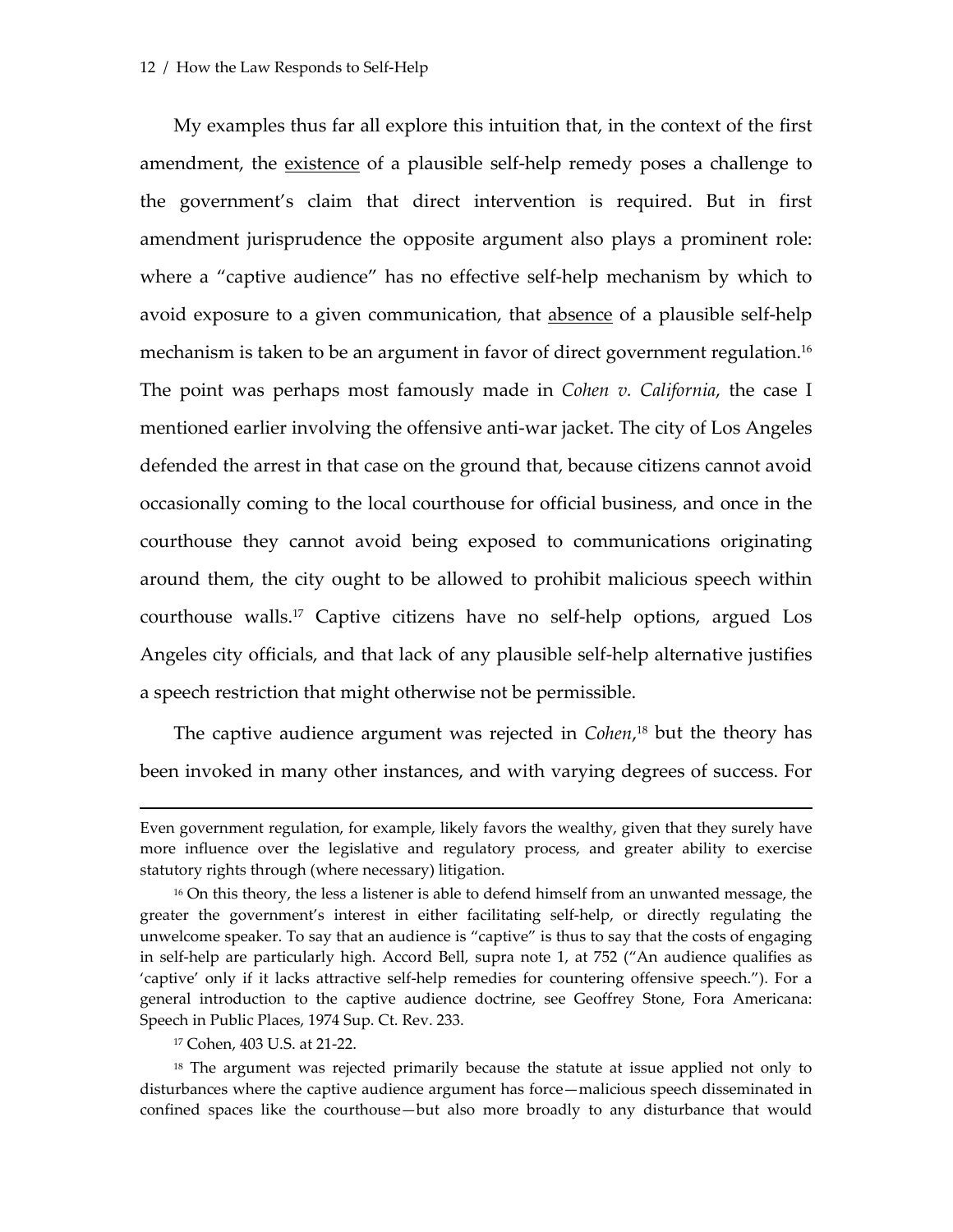example, when the city of Shaker Heights, Ohio, decided to allow advertisements to be displayed inside its public transit system, four Justices emphasized audience captivity as an important factor in justifying a government restriction on the types of advertisements allowed, $19$  and a fifth would have gone farther and on this argument banned advertisements entirely.<sup>20</sup> By contrast, when the city of Jacksonville, Florida, enacted an ordinance designed to stop drive-in movie theaters from displaying potentially offensive visuals in instances where the images would be visible from the public streets, six Justices endorsed the view that the government can selectively "shield the public" in cases where "the degree of captivity makes it impractical for the unwilling viewer or auditor to avoid exposure,"[21](#page-13-2) but the six then announced that in this particular situation the necessary degree of captivity was not realized because drivers could simply look away.[22](#page-13-3) Personal residences are a setting where concerns about captivity have had particular bite, presumably on the rationale that citizens in their homes should have maximal protection from communications they might find offensive. Thus, in the leading case, the Federal Communications Commission was found to have acted within constitutional boundaries when it prohibited the

disrupt the "peace or quiet of any neighborhood or person." See Cohen 403 U.S. at 22 (citing and discussing the statute); California Penal Code §415 (1971).

<span id="page-13-1"></span><span id="page-13-0"></span><sup>19</sup> Lehman v. Shaker Heights, 418 U.S. 298, 302-04 (1974).

<sup>20</sup> Lehman, 418 U.S. at 307-08 (Douglas, J., concurring) ("In my view the right of the commuters to be free from forced intrusions on their privacy precludes the city from transforming its vehicles of public transportation into forums for the dissemination of ideas upon this captive audience."). Interestingly, one wonders whether riders on public transportation are meaningfully captive any more, given the ubiquity of portable CD players, cellular telephones, and other technologies that afford a rider easy access to outside communication.

<span id="page-13-3"></span><span id="page-13-2"></span><sup>21</sup> Erznoznik v. Jacksonville, 422 U.S. 205, 209 (1975).

 $22$  Id. at 212. This case differs along an important dimension from my earlier examples in that the owner of the drive-in had very little interest in exposing uninterested drivers to his films (perhaps only to the extent that short glimpses would serve as free advertising), whereas the speaker in *Cohen* was very much targeting a population that might be offended by, but forced to think about, his anti-war message.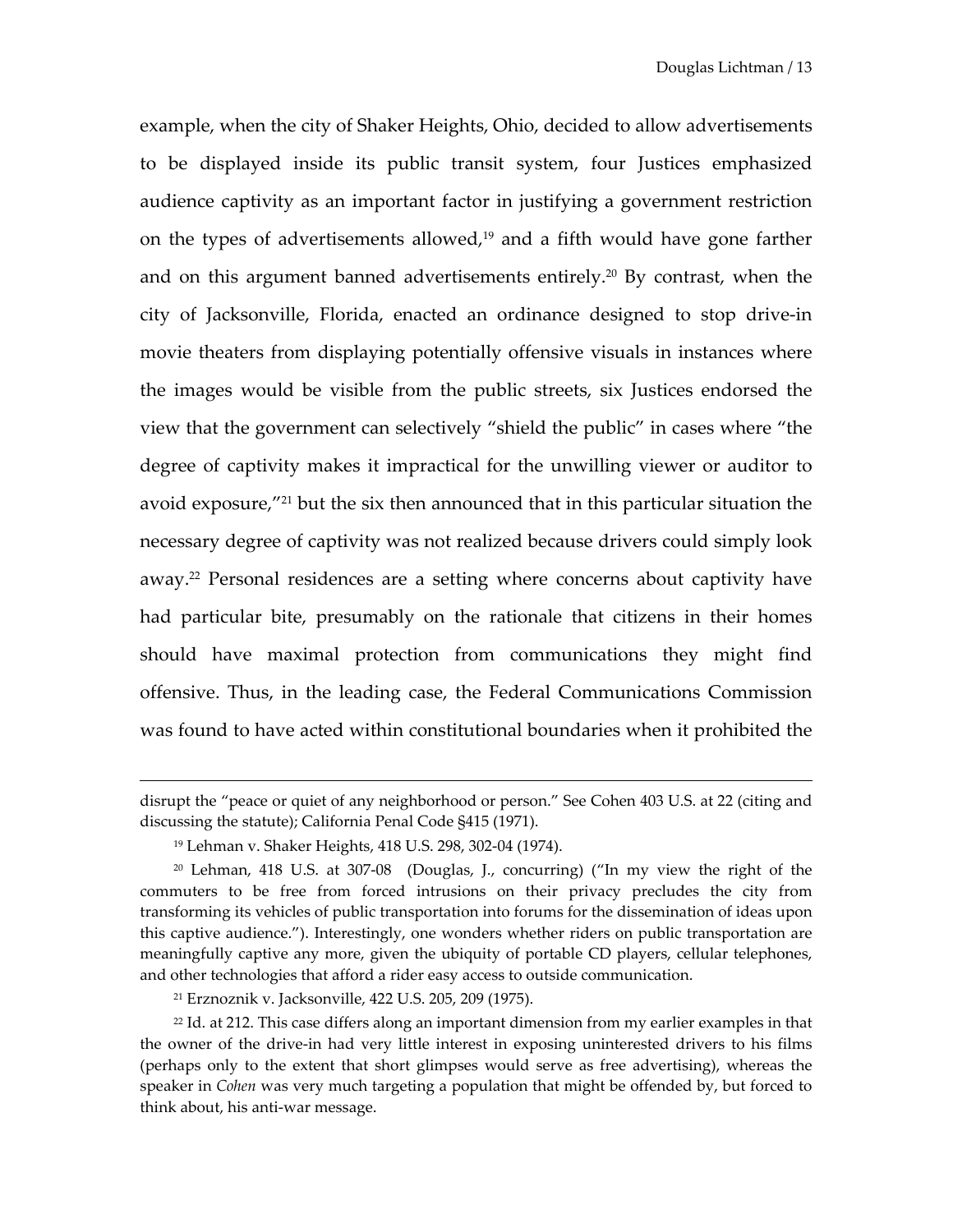use of certain vulgar words on the radio, both because "material presented over the airwaves confronts the citizen, not only in public, but also in the privacy of the home,"[23](#page-14-0) and because home audiences are captive, with the only plausible self-help solutions being relatively unattractive options like changing the channel at the first sign of offense or refusing to listen to the radio at all.[24](#page-14-1)

Important distinctions can be drawn between these several examples, in that they vary with respect to the nature of the speech at stake, the severity of the speech restriction being challenged, and the degree of audience captivity involved. Those details aside, however, the central insight here is that, where relevant at all, the existence of a captive audience is seen to argue exclusively in favor of government restrictions on speech. That is in my view a fundamental mistake. The absence of plausible self-help remedies is not merely a deficiency that the government ought to be allowed to address, but also an opportunity that the government ought not be allowed to without justification squander.

Think of it this way: we as a society have a strong interest in finding ways to ensure that each of us is exposed to a wide variety of conflicting perspectives. Society in fact expends significant social resources in pursuit of this goal, tolerating repulsive speech like that which originates with hate groups like the Ku Klux Klan; accommodating protesters even at abortion clinics where their message will inevitably upset already fragile emotions; requiring broadcasters to air programming devoted to education and news even though viewers would strongly prefer other television fare; limiting plausibly efficient industry consolidation in and across the radio, television, and newspaper industries for fear that consolidation might lead to conformity in thought or perspective; and, among many other examples, spending real tax dollars each election cycle to

<span id="page-14-0"></span><sup>23</sup> FCC v. Pacifica, 438 U.S. 726, 748 (1978).

<span id="page-14-1"></span><sup>24</sup> Id. at 748-49.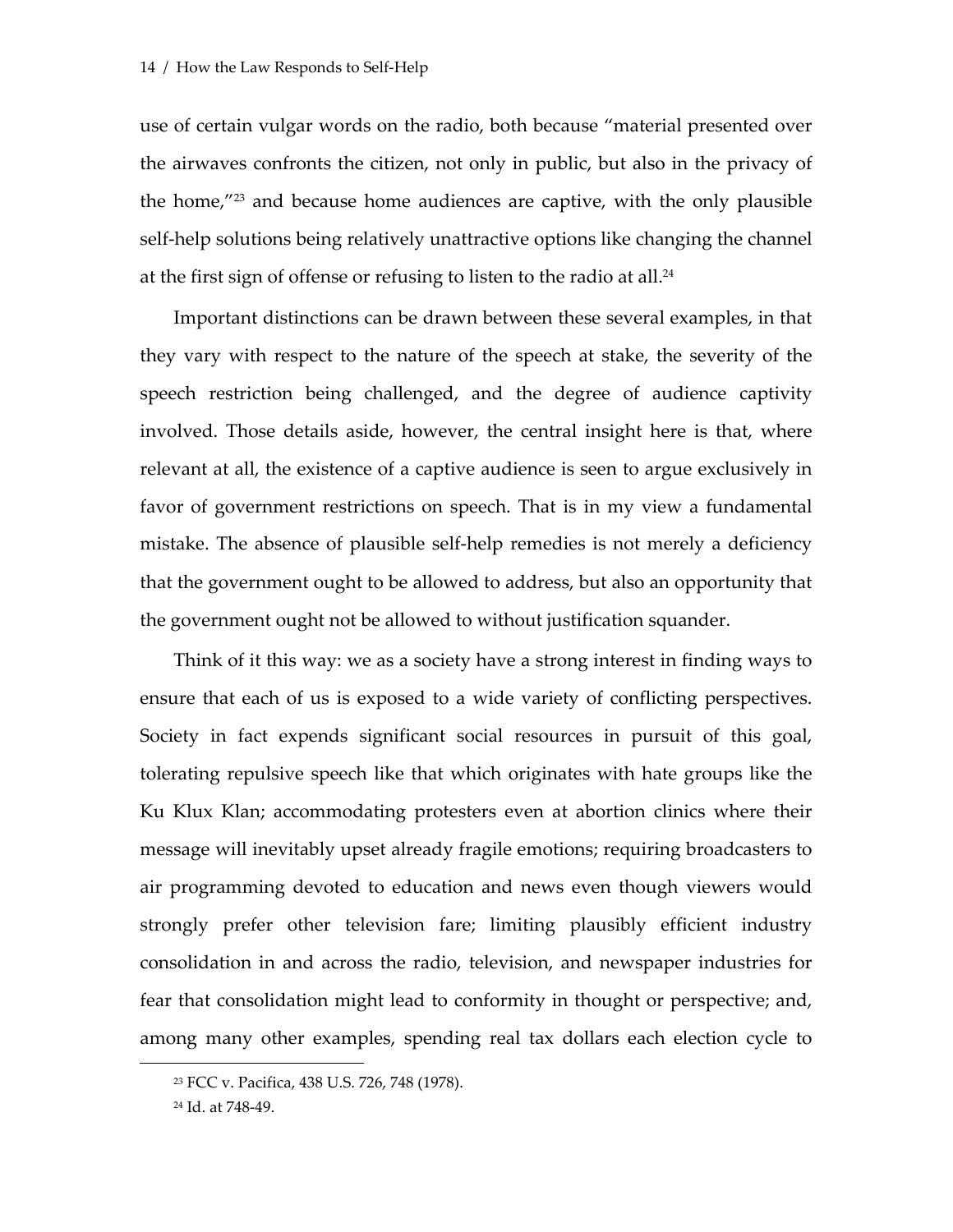finance political campaigns, with much of that money ironically spent to attract the sort of voter attention that the captive audience would naturally provide.

Against this backdrop, audience captivity has genuine and unappreciated appeal. Consider again the courthouse at issue in *Cohen*. Why not allow unfettered speech in the courthouse? Surely it is implausible to think that citizens will stop showing up for city business, or will wear blinders and earplugs as they walk through the public halls. Just the same, it is implausible to think that the government will in response build fewer courthouses in an attempt to indirectly accomplish its original speech-restricting purpose. Thus, harnessing the captive audience in this instance would not lead to any significant behavioral responses. Society would end up with a new mechanism by which to promote exposure to diverse views, and that mechanism would come at relatively low cost given that neither unhappy citizens nor an unhappy government would do much to resist the effort. In short, captive audiences offer an inexpensive way to accomplish goals that society today accomplishes through the more costly mechanisms I outline above. That is not to suggest that every captive audience should be harnessed in this manner, or that using captive audiences in this way would fully obviate the need for those other approaches. My point is only that the existence of a captive audience should not be understood solely as a reason to regulate speech. Captive audiences can be put to beneficial use; and that fact is ignored today in first amendment jurisprudence.

Let me be more concrete. I propose here that the existence of a captive audience is properly understood as a reason to allow unfettered speech, and thus the burden on the government to justify a restriction on speech should be higher in instances where a captive audience is in play than it would be were there no captive audience present. With respect to public transportation systems, then, I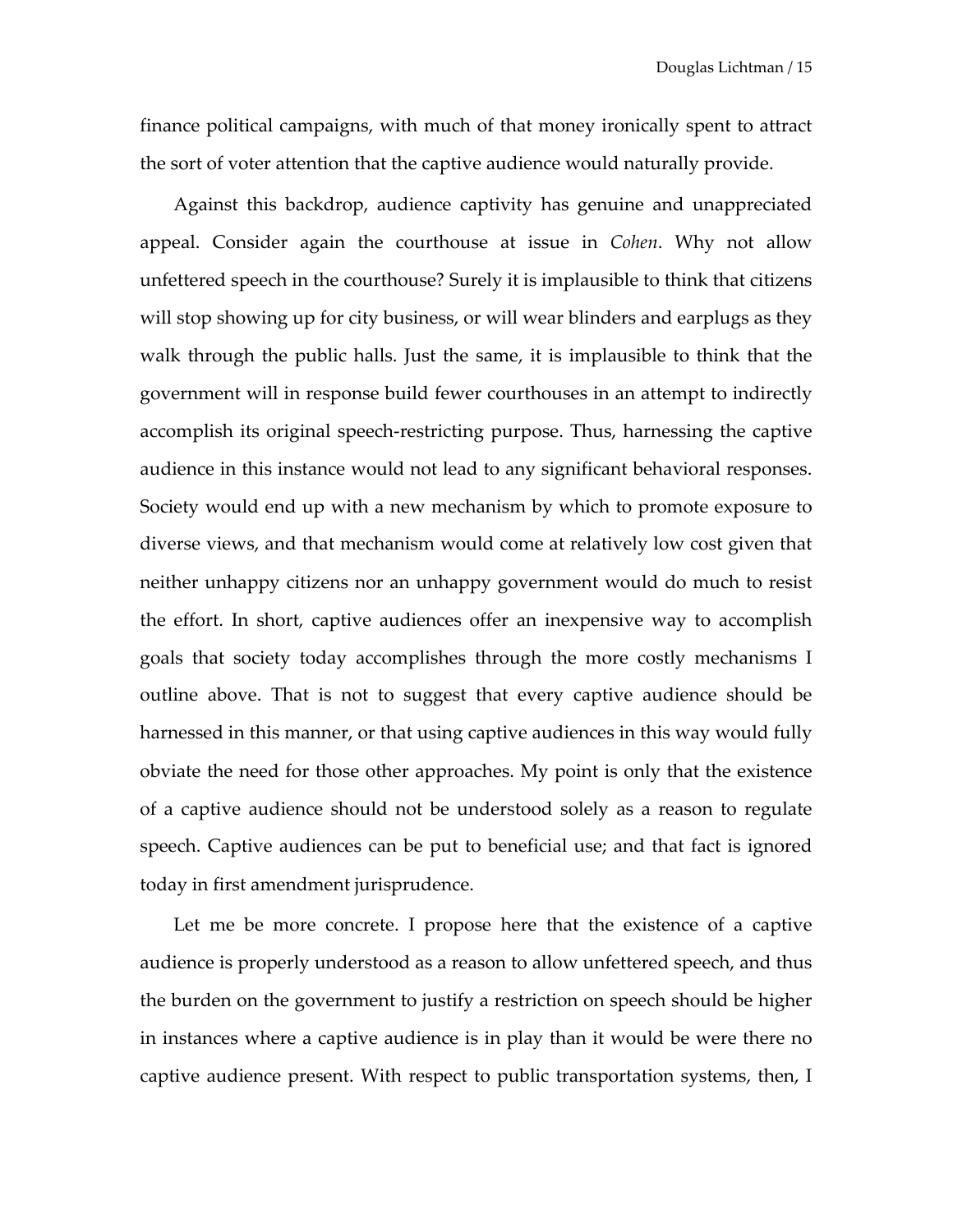would argue that audience captivity should make us skeptical of a rule that bans advertisements. Why, we should ask, is the government wasting such a golden opportunity to promote diverse communication? In the courthouse, I would similarly be suspicious of any speech-restrictive rule. There might be good reasons for some such rules—perhaps a restriction is necessary to protect children from inappropriate images, or to ensure that court business can be conducted without too much distraction—but, whatever the reasons, I would judge them by a higher standard than that normally applied, precisely because a captive audience is too valuable an asset to without justification waste. Again, this is in contrast to current thinking, where the absence of audience self-help mechanisms is considered to be a reason to allow government regulation, not an argument against it.

This might sound crazy to some readers; but note that society in other settings already makes strategic use of captive audiences. For example, every four years the major television networks all simultaneously air the presidential debates. This is wasteful, in that the broadcasts are largely redundant; but there is little public opposition because everyone understands that this is an attempt to create artificial captivity. If NBC were to offer the option of watching baseball instead of the presidential candidates, a good many citizens would accept the invitation.[25](#page-16-0) Thus the Federal Communications Commission pressures NBC not to let viewers off the hook so easily, and the networks thereby together create a captive audience and use that audience to pass along hopefully revealing information relevant to the election.

<span id="page-16-0"></span> $25$  This happened in 2000, when NBC offered its affiliates the option of airing a baseball game rather than the first Bush/Gore debate, and FOX chose to premiere the science fiction thriller, *Dark Angel*. Both broadcasters were heavily criticized for their decisions. See William E. Kennard, Fox and NBC Renege on a Debt, New York Times (October 3, 2000) at A-27 (Kennard was at the time Chairman of the Federal Communications Commission).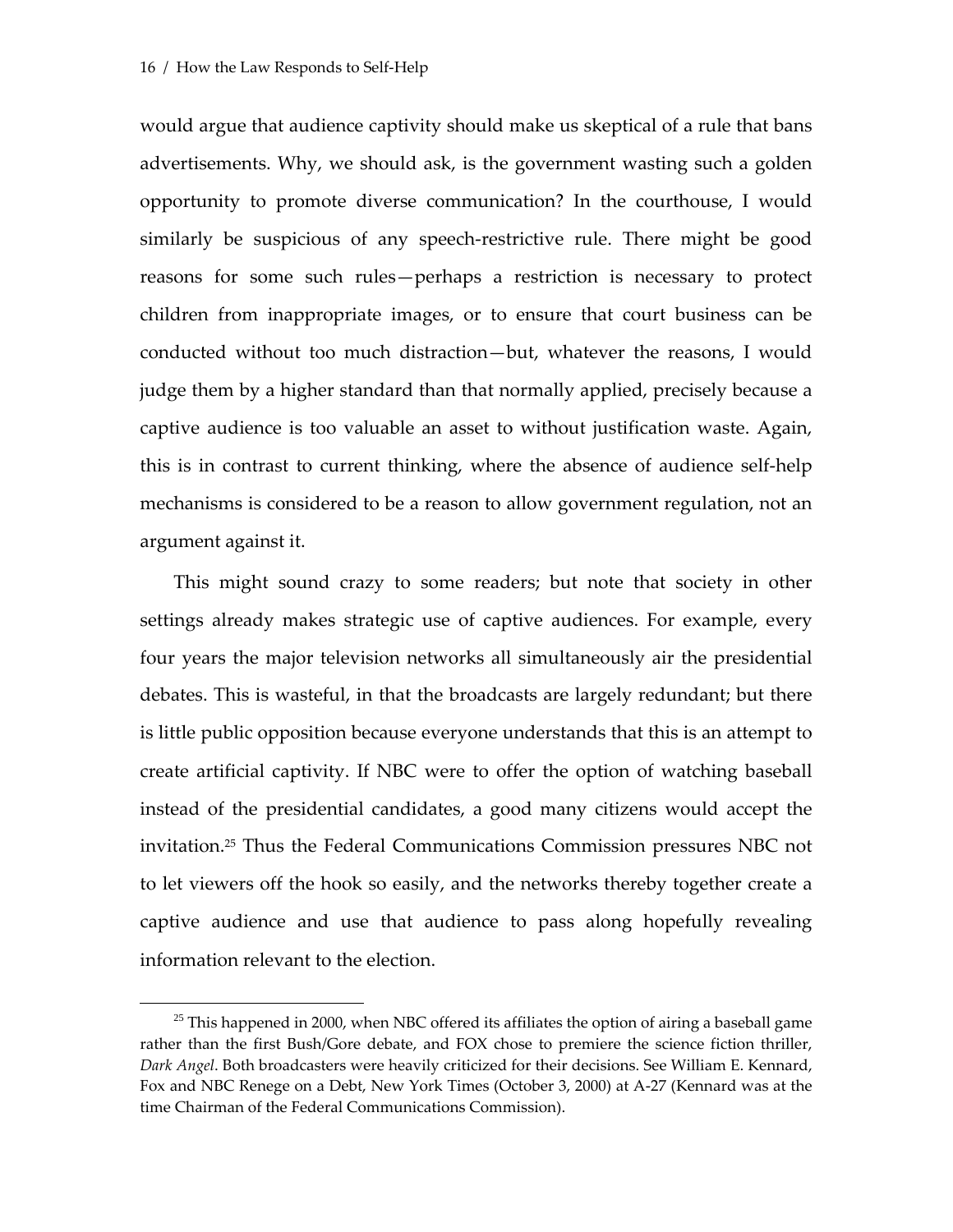My argument here is made in similar spirit. A captive audience is attractive because it offers an opportunity to pressure individuals to do that which they privately disfavor, and to exert that pressure at low cost in terms of unwanted self-help responses. The strategy should not be used to excess. But, where a captive audience naturally exists, the first amendment should at least ask questions before allowing the government to squander the resource.

#### **II. Trade Secrets and the Arms Race**

I focused in the first part of this Essay on issues related to free speech, using the first amendment to think through what are the two most intuitive statements about the relationship between legal rules and self-help remedies: namely, that the existence of cost-effective self-help remedies often argues against government regulation as a means to accomplish similar ends; and, conversely, that the absence of cost-effective self-help remedies often argues in favor. I turn now to trade secret law, and use those legal rules to consider another type of interaction: legal rules that cast self-help as a prerequisite to more formal interventions involving courts and government officials.

Start with some trade secret basics. Although the details vary state by state, trade secret protection is typically extended whenever three conditions are met. First, the information in dispute falls within the subject matter of the law, which under the Uniform Trade Secrets Act means that the information is not generally known and derives some economic value from its secrecy.<sup>26</sup> A customer list is a familiar example. Second, the qualifying information is taken by improper means, which is to say that a rival acquires the secret by engaging in trespass, inducing breach of contract, threatening violence, or otherwise either invading a

<span id="page-17-0"></span><sup>26</sup> See Uniform Trade Secrets Act, with 1985 Amendments, at §1(4) (defining the term "trade secret").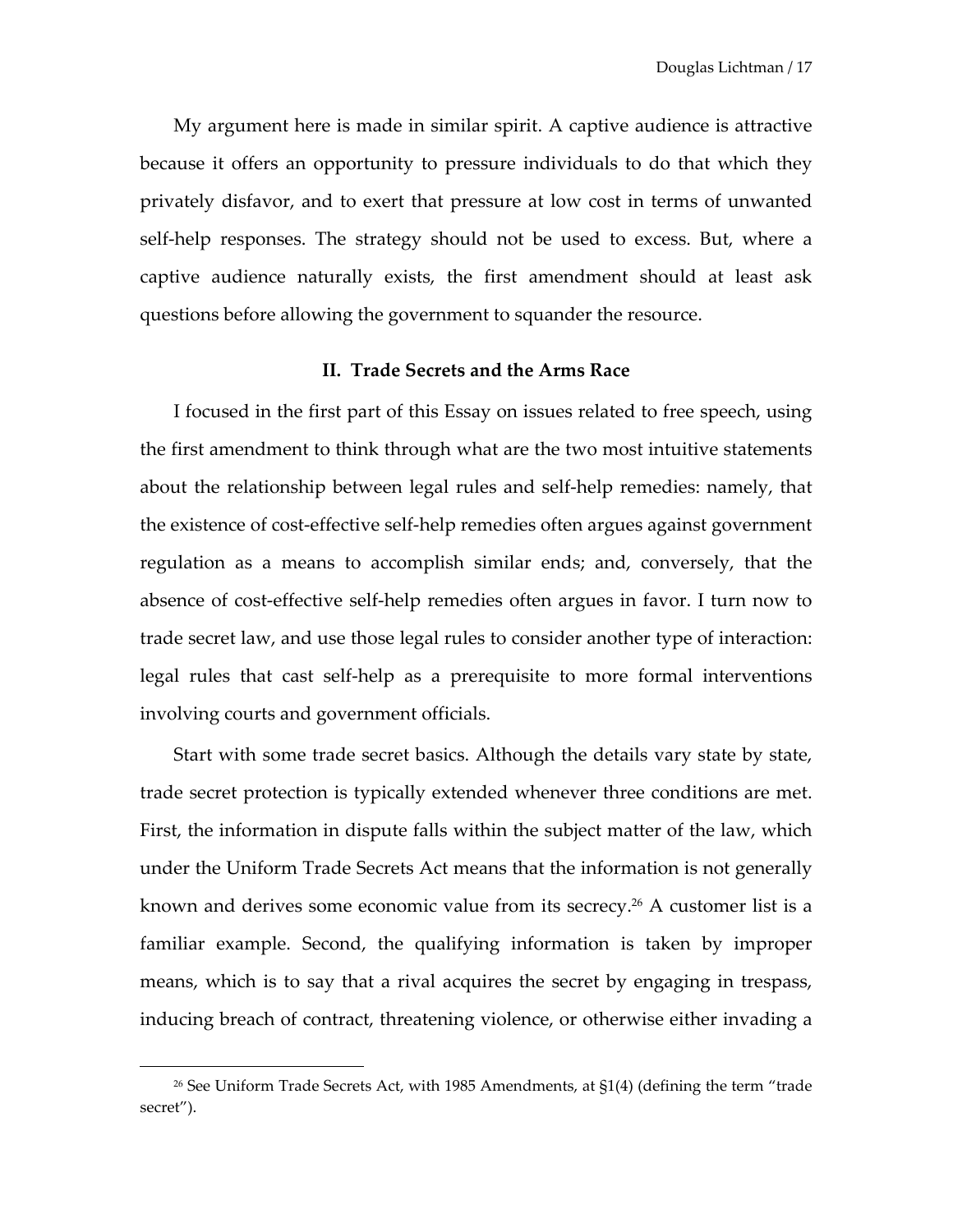<span id="page-18-5"></span>protected legal interest, or taking some action deemed to fall below acceptable standards of commercial morality.<sup>27</sup> An example in the latter category might be dumpster diving, an act that is in many jurisdictions sufficient to support an allegation under trade secret law, but is not typically in and of itself a tort or trespass.[28](#page-18-1) Third and finally, at the time of the improper taking, the information in dispute is the subject of reasonable precautions to maintain its secrecy.<sup>29</sup> This is a context-sensitive determination that might in one case require the use of a vault to store sensitive papers, while in another requiring that a particular facility be guarded around the clock.[30](#page-18-3)

This last requirement is the specific requirement to which I alluded above: it denies a remedy to any trade secret holder who has failed to exercise reasonable self-help precautions. This is somewhat unusual. Property owners are not required to erect a fence in order to later sue an unwelcome visitor for trespass.<sup>[31](#page-18-4)</sup> Automobile owners similarly need not prove that they locked their doors or used "the Club"[32](#page-18-5) in order to qualify for police assistance in retrieving their stolen cars.

<span id="page-18-1"></span><span id="page-18-0"></span><sup>&</sup>lt;sup>27</sup> See id. at  $$1(1)$  (defining the term "improper means").

<sup>28</sup> See California v. Greenwood, 486 U.S. 35, 39 (1988) (holding in the Fourth Amendment context that there is no reasonable expectation of privacy in garbage left for disposal). See generally Harry Wingo, Dumpster Diving and the Ethical Blindspot of Trade Secret Law, 16 Yale L. & Pol'y Rev. 195 (1997).

<span id="page-18-3"></span><span id="page-18-2"></span><sup>29</sup> See Uniform Trade Secrets Act at §1(4)(ii) (defining the term "trade secret").

<sup>30</sup> See, e.g., Rockwell Graphic Systems, Inc. v. DEV Industries, Inc., 925 F.2d 174 (7th Cir. 1991) (discussing the precautions appropriate in a dispute involving product drawings). For an excellent introduction to trade secret law and its puzzles, see Merges et al., Intellectual Property in the New Technological Age 27-104 (3d ed., 2003). A helpful introduction to the economics of trade secrecy can be found in William M. Landes & Richard A. Posner, The Economic Structure of Intellectual Property Law 166-209 (2003).

<span id="page-18-4"></span><sup>&</sup>lt;sup>31</sup> In certain instances, hunters are allowed to trespass on private party unless the property owner posts a sign notifying hunters that entry is not permitted. The practice is referred to as "posting the land," and the details vary considerably from state to state. See Tom Simmons, Highways, Hunters, and Section Lines: Tensions Between Public Access and Private Rights, 2 Great Plains Nat. Resources J. 240, 250-54 (1997).

<sup>&</sup>lt;sup>32</sup> The Club is a commercial product that locks onto an automobile steering wheel and makes it difficult to drive the car. An owner who uses the Club thus reduces the likelihood of auto theft,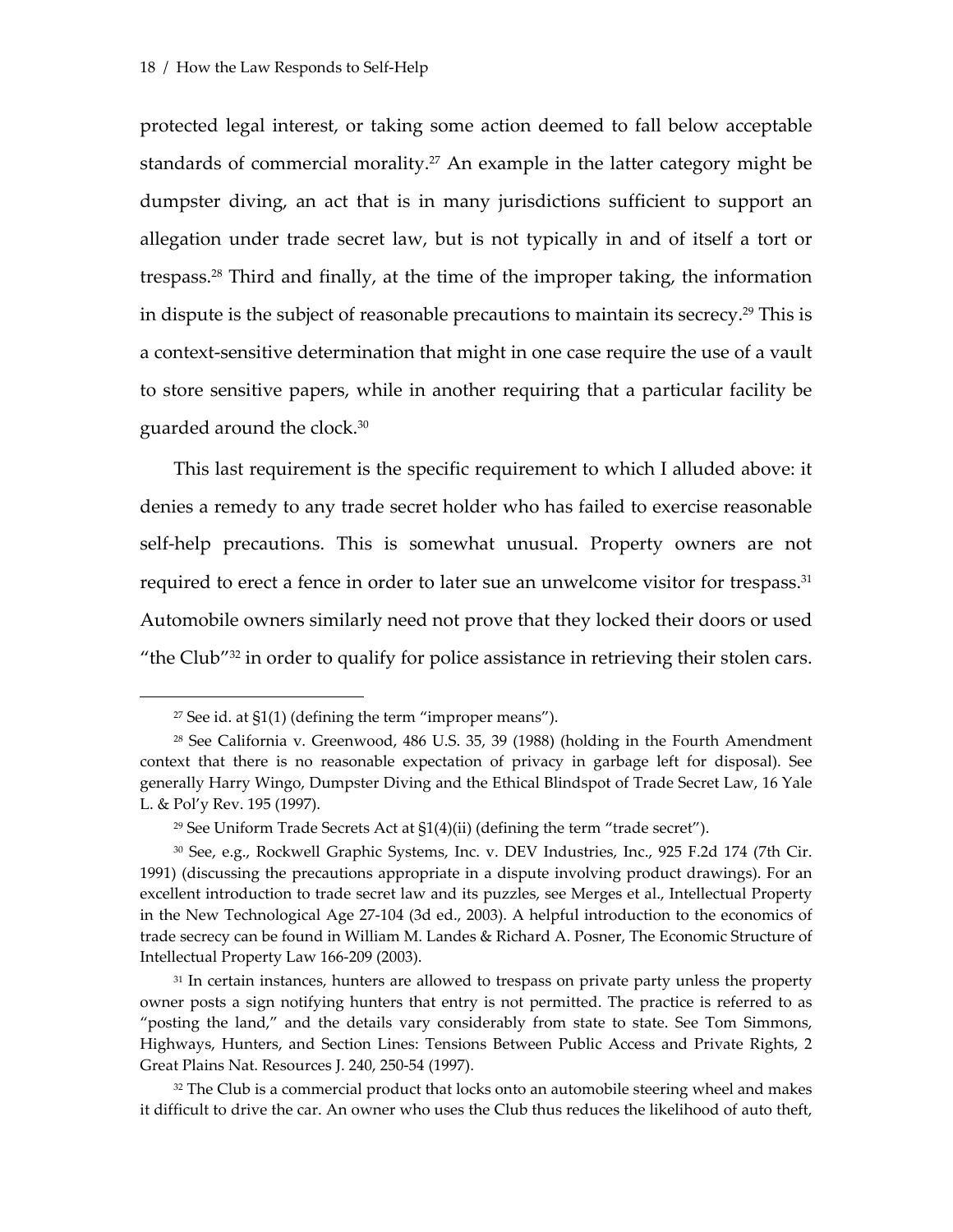Nor must creditors attempt self-help repossession prior to asking a court to transfer property that once served as collateral for a now-defunct loan.[33](#page-19-0) Yet, to qualify for trade secret protection, trade secret holders must prove that their secret was unveiled despite reasonable efforts to ensure its secrecy. Why?

One justification is that self-help serves to distinguish the bulk of normal business information from that special subset of information that warrants protection.[34](#page-19-1) The idea is to keep the scope of trade secret protection in check by only protecting information in cases where the relevant trade secret holder signaled, up front, that the information was valuable. This is a task that seems unnecessary in the other examples. It is likely efficient to protect every piece of property from basic instances of trespass, to protect every car from unlawful access and use, and to allow every creditor to make good on the threat of taking possession of collateral in the event of a default. But it would be counterproductive to protect every shred of information from unauthorized dissemination, given that a modest flow of information across competitors surely stimulates innovation. And too restrictive a trade secret regime would impose huge administrative costs as parties would constantly fight over who learned what from whom. Thus the need to narrow and clearly mark that which is

<u>.</u>

in that the thief now must not only hotwire the car ignition, but also somehow disengage the Club.

<span id="page-19-0"></span><sup>&</sup>lt;sup>33</sup> Creditors in certain instances have the option to engage in self-help repossession. But a creditor not interested in exercising this self-help option—say, for fear of legal liability if for some reason it turns out that the debtor was not in default—can, without any negative repercussions, choose to rely exclusively on judicial process. See U.C.C. §9-503 (2004).

<span id="page-19-1"></span><sup>&</sup>lt;sup>34</sup> See Merges et al., supra note 30, at 50 ("one might treat the requirement of reasonable precautions as serving a gate-keeper function to weed out frivolous trade secret claims by requiring evidence of investment by the plaintiff in protecting the secret"); Edmund W. Kitch, The Law and Economics of Rights in Valuable Information, 9 J. Legal Stud. 683 (1980) (precautions serve to distinguish secrets from everyday unprotected information).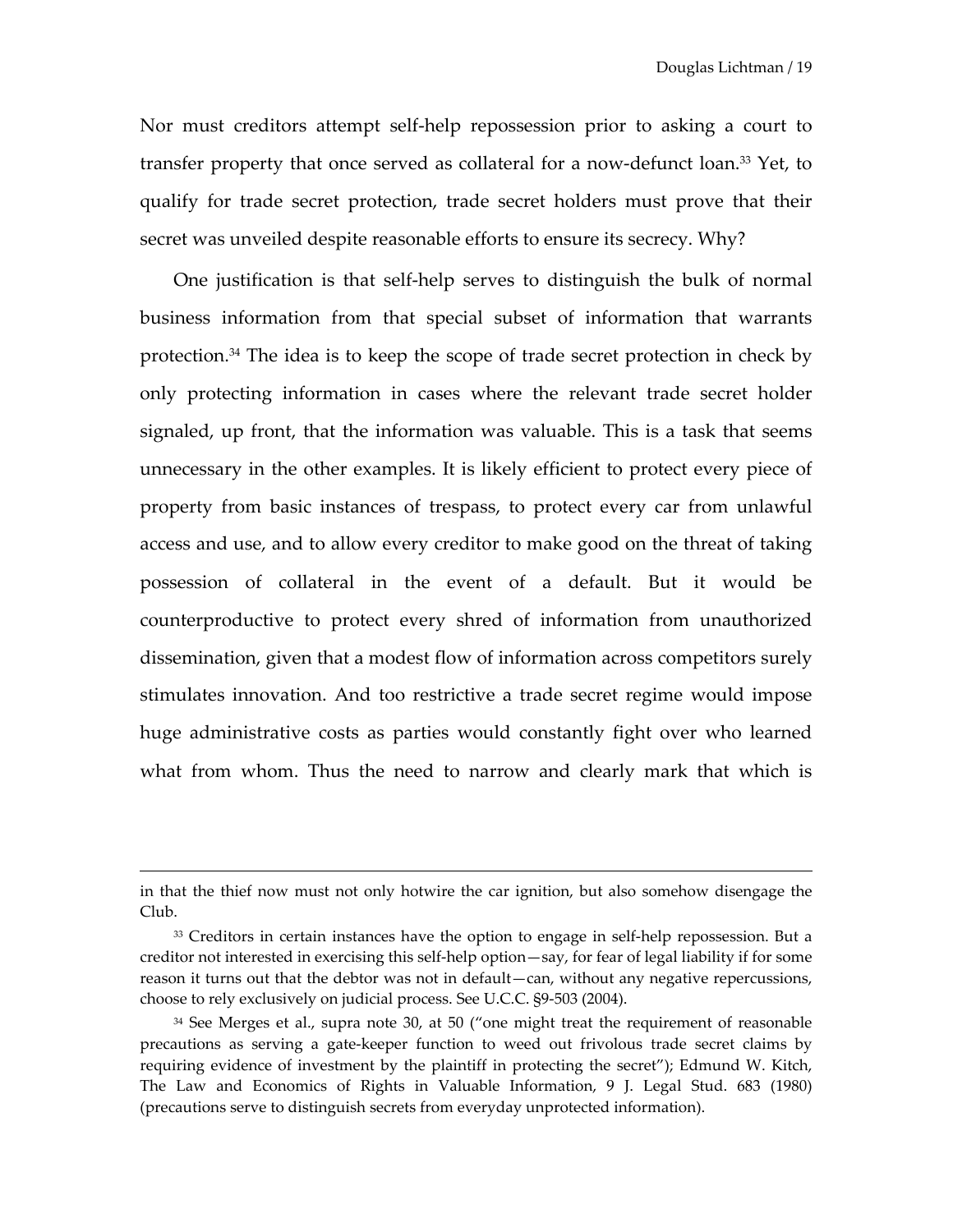$\overline{a}$ 

eligible for protection is a somewhat distinctive characteristic of trade secret law as compared to these other examples.[35](#page-20-0)

A second justification is that self-help here provides circumstantial evidence that a given trade secret was taken unlawfully. A firm that mixes its secret chemical concoctions in a glass building would be hard pressed to prove that a rival took its secret by improper means. By taking precautions, a firm thus helps to establish at least a suggestion that there was an underlying bad act. There is less need for this type of evidence, by contrast, in my other examples, in that there will typically be reliable, physical evidence of a trespass; similarly reliable, physical evidence of automobile theft; and a clear document trail to establish the existence of a loan, the failure to pay that obligation, and the agreed-upon ramifications of that failure.<sup>36</sup> Just to be clear on what this means: I do not at all mean to imply that circumstantial evidence should suffice to prove a trade secret claim; there is always the very real possibility that the secret was taken by lawful means, and also the possibility that the secret was not taken at all but instead was independently discovered by the accused party. My point is only that, by requiring precautions, trade secret law removes from contention a category of cases where circumstantial evidence would not be available as a starting point

<span id="page-20-0"></span><sup>&</sup>lt;sup>35</sup> Trade secret law could narrow and mark information in other ways. A neon sign would do the trick, as would a paperwork system where trade secrets holders record their interests in much the same way that security interests are recorded today. The key consideration is to ensure that in each case the relevant signal is sufficiently clear so as to keep administrative costs down, and sufficiently expensive such that trade secret holders face some pressure to choose a subset of information rather than protecting everything they know. Beyond that, plausible arguments can be made for a variety of signaling mechanisms, of which self-help in the form of reasonable precautions is just one.

<span id="page-20-1"></span><sup>&</sup>lt;sup>36</sup> Some evidentiary disputes naturally remain in these other examples. My claim here is only that the lack of evidence would be an overwhelming problem in trade secret litigation but for the requirement that trade secret holders undertake reasonable precautions.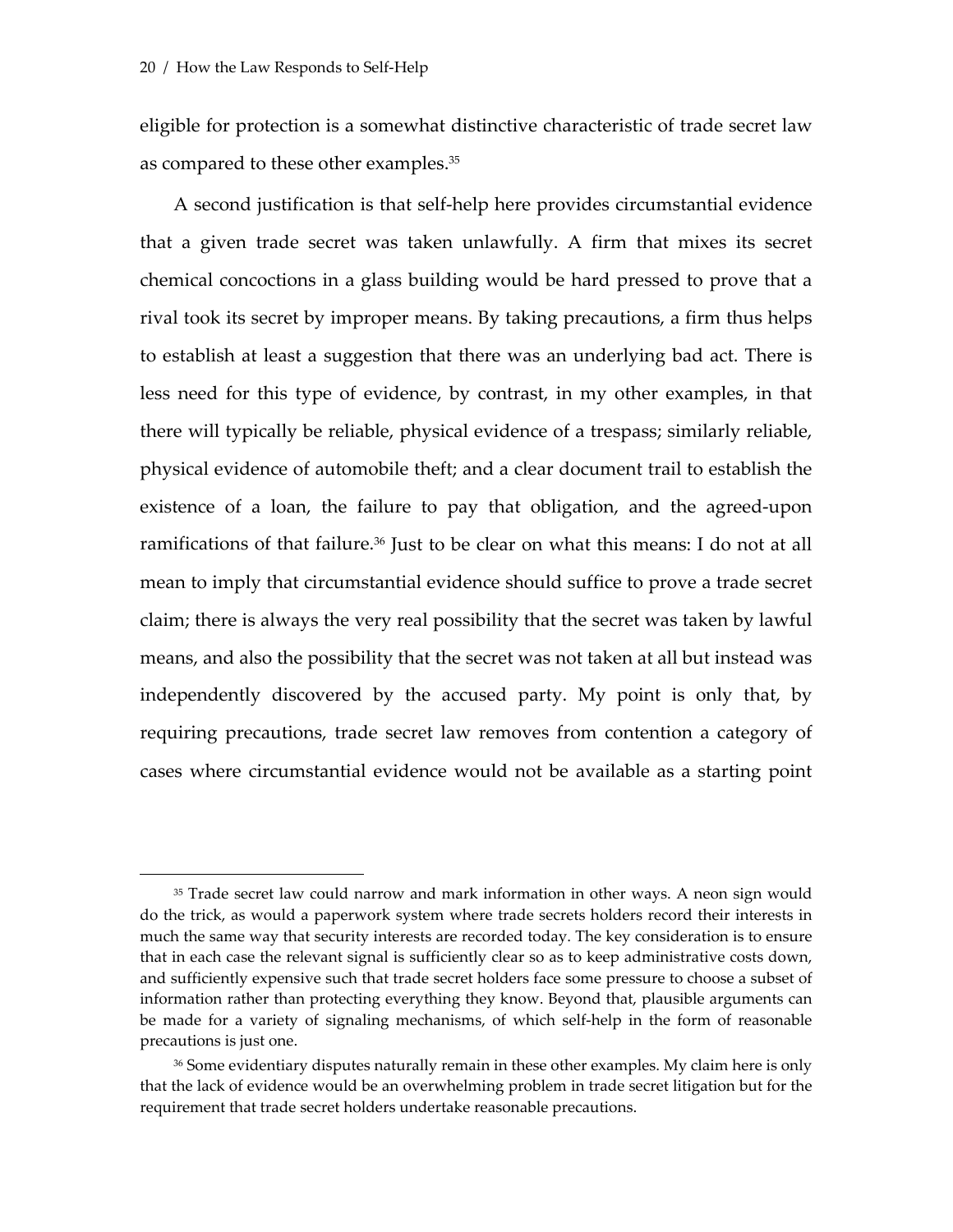for the analysis. The law might reasonably conclude that the costs of legal intervention in these precarious cases exceed any expected benefits.<sup>[37](#page-21-0)</sup>

A third and final justification for trade secret law's reasonable precaution requirement is that such a requirement encourages firms to engage in self-help where that is the most efficient means by which to protect secret information. The idea here is that the law must sometimes encourage self-help, as the private incentive to engage in self-help does not necessarily well reflect the social payoffs. This is certainly true in other areas of the law. In tort law, for example, there is some question over whether accident victims would, if left to their own devices, take adequate precautions; and thus in many states rules of comparative and contributory negligence operate to reduce or eliminate damage awards in instances where the victim is himself at least partly to blame.<sup>38</sup> The common law similarly in many instances requires that an injured party mitigated his damages, again the requirement being justified on the ground that an injured party might not on his own mitigate even where that would be efficient.<sup>39</sup> In the context of trade secret protection, however, I must admit that I find this explanation rather

<span id="page-21-0"></span> $37$  For a parallel argument applied to copyright law—again the core insight being that many legal doctrines can and should exclude from protection cases that are prone to evidentiary complexity—see Douglas Lichtman, Copyright as a Rule of Evidence, 52 Duke L.J. 683 (2003).

<span id="page-21-1"></span><sup>38</sup> My statement here obviously simplifies what has been a long-running debate in the economics literature over how best to encourage parties to take efficient precautions. For example, economic analysis under certain assumptions suggests that ordinary negligence rules already encourage efficient victim precaution, the reason being that a victim does not recover damages if the defendant took care but an accident occurred anyway. Under other assumptions—say, imperfect information—the analysis is less conclusive, and naturally there remain significant concerns in the context of strict liability. The details here are not central to my claims in the text; for citations and a nice overview, however, see Christopher J. Robinette & Paul G. Sherland, Contributory or Comparative: Which is the Optimal Negligence Rule?, 24 N. Ill. U. L. Rev. 41, 51-53 (2003).

<span id="page-21-2"></span><sup>39</sup> For a helpful discussion of the mitigation doctrine and its applications within tort law and beyond, see Eugene Kontorovich, The Mitigation of Emotional Distress Damages, 68 U. Chi. L. Rev. 491, 496-499 (2001). See also Restatement (Second) of Contracts at §350(1) ("damages are not recoverable for loss that the injured party could have avoided without undue risk, burden or humiliation").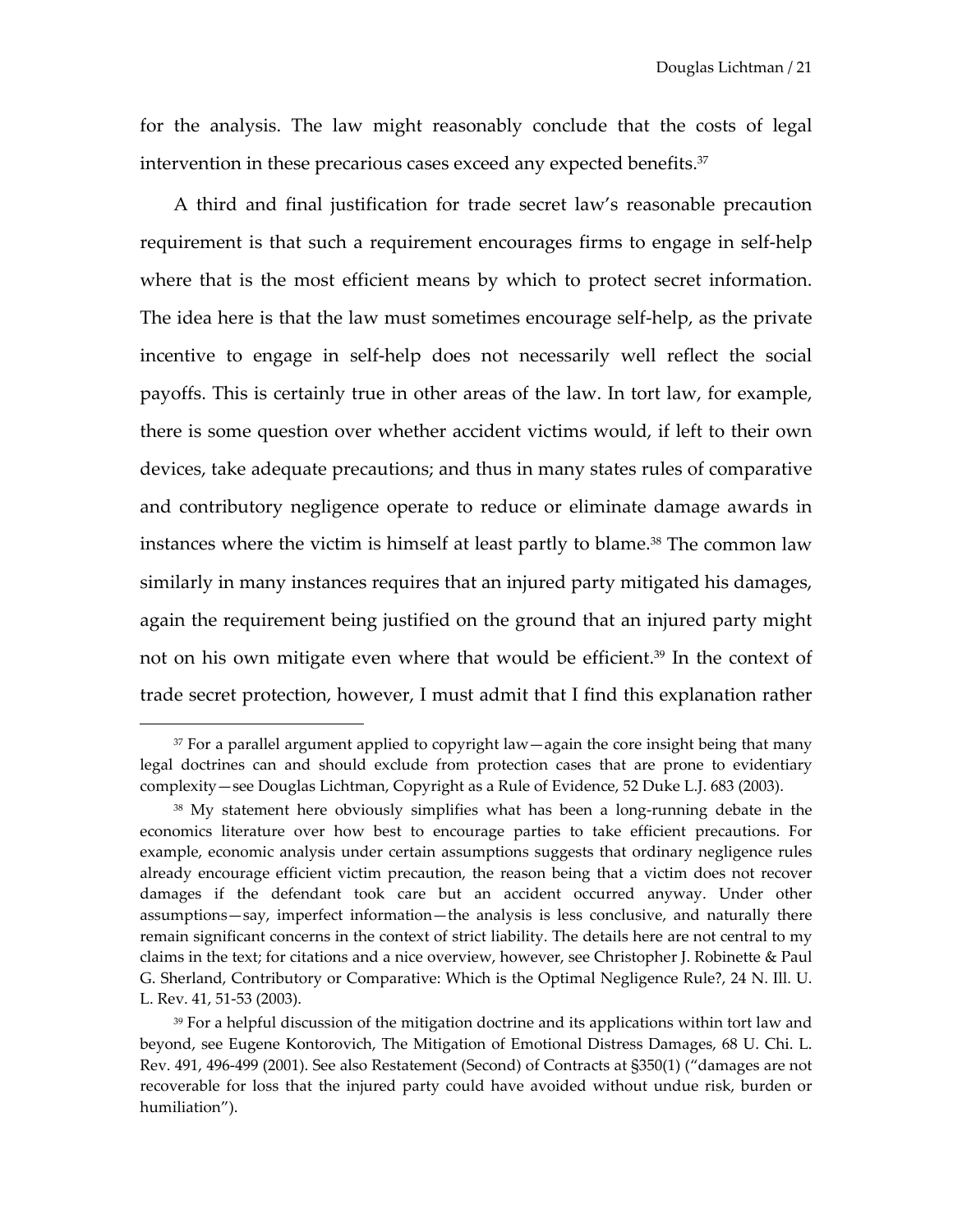$\overline{a}$ 

weak. The problem is that, in most instances, private parties would choose to engage in reasonable precautions even if the law did not so require. No sense in hiring a lawyer when a simple fence will do. Given that, it seems relatively unconvincing to say that trade secret law requires reasonable precautions as a way of encouraging parties to take them.[40](#page-22-0)

More generally, most legal rules do not require self-help as a precondition to formal legal process, and I suspect that the reason is that the private incentive to engage in self-help is in all of these cases already sufficiently strong. Property law, for example, could require that every land owner put up a fence as a first barrier to unauthorized trespass; but why bother? Even without any legal obligation, most land owners install fences as needed. Why add another variable to trespass litigation by requiring land owners to prove the existence of a fence prior to alleging a trespass? (Moreover, in those rare cases where a land owner fails to install a fence, it might be better to leave open the possibility of legal process rather than risking violence by denying the land owner any other remedy.) This same logic also explains why the law does not require automobile owners to prove that they used car locks and other anti-theft devices. What a mess it would be to prove those facts in litigation, and there would be so little corresponding benefit given that most drivers lock their doors in any event. Creditors, too, will in most instances opt for self-help where that is truly the

<span id="page-22-0"></span><sup>40</sup> In other work, I have raised a similar argument regarding copyright law's requirement that, to be eligible for protection, a work must be fixed in a tangible medium of expression. Fixation has obvious virtues in that it increases the likelihood that the relevant expression will be passed from person to person, place to place, and generation to generation. Unfixed expression say, an oral history or folktale—is more difficult to transfer and thus more likely to be lost. But, as I explain, that is not an argument in favor of the fixation requirement. After all, it is unlikely that requiring fixation actually increases the number of works that are fixed, because fixation is already cheap, easy, and significantly in an author's own interest. Thus, as it is with reasonable precautions in the trade secret context, the fact that society might want parties to engage in fixation is not itself a reason to require that act. See Lichtman, supra note 37, at 723-724.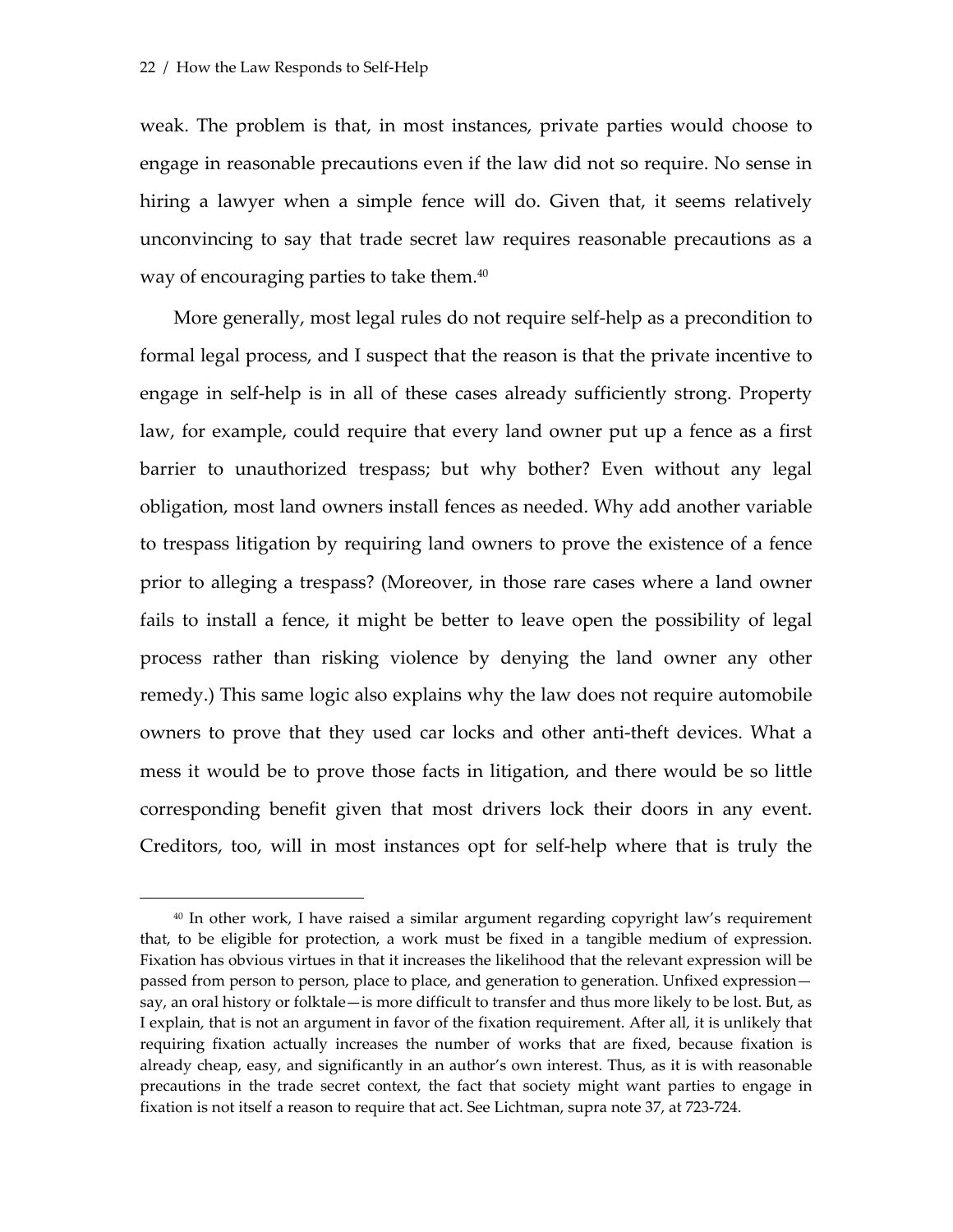more efficient alternative, and thus a creditor's decision not to engage in self-help is again a judgment to which courts should likely defer.

None of this is to deny that there are instances where private parties do not have adequate incentives to engage in efficient self-help, and—as my tort and mitigation examples suggest—in those instances the law should and typically does cast self-help as a prerequisite to legal relief. But these are exceptions to the more common rule: where a party chooses not to attempt self-help, there are typically good reasons, as the private incentive to engage in self-help is naturally present and in most cases strong.[41](#page-23-0)

The above all combines to explain why trade secret law casts self-help as a prerequisite to more formal legal protections; but consider now the inverse question of why, given the possibility of self-help, formal legal protections are available at all. Perhaps the most obvious answer is that in many settings selfhelp precautions will fall short, failing to protect information that on policy grounds should be protected.<sup>42</sup> That is, it might be difficult to adequately secure a business facility from corporate espionage, and yet a limited ability to maintain

<span id="page-23-0"></span><sup>&</sup>lt;sup>41</sup> I focus in the text on cases where the private incentive to engage in self-help might be too low. Obviously, there are other settings where the private incentive might be too high. Drivers, for example, likely have too strong an incentive to protect their automobiles using the Club. The private benefits of this self-help precaution are high—the Club reduces the likelihood that the protected car will be stolen—but the social benefits are modest, given that the Club mainly encourages car thieves to substitute one theft for another. The proper legal response might be either to discourage the use of the Club, or to subsidize alternative protections that actually reduce the incidence of car theft overall. Lojack might be one such alternative. See Ian Ayres & Steven D. Levitt, Measuring Positive Externalities From Unobservable Victim Precaution: An Empirical Analysis Of Lojack, 113 Q. J. Econ. 43 (1988) (arguing that Lojack does not have the substitution problem, primarily because Lojack is virtually invisible, and thus car thieves cannot determine which cars are protected and which are not).

<span id="page-23-1"></span><sup>&</sup>lt;sup>42</sup> Courts and commentators frequently invoke this explanation, emphasizing that trade secret law beneficially encourages innovation. See, e.g., Kewanee Oil Co. v. Bicron Corp., 416 U.S. 470 (1974); David D. Friedman et al., Some Economics of Trade Secret Law, 5 J. Econ. Persp. 61 (1991). But see Robert G. Bone, A New Look at Trade Secret Law: Doctrine in Search of Justification, 86 Calif. L. Rev. 241, 262-72 (1998) (questioning this justification on the ground that other legal regimes already promote innovation and protect valuable information sufficiently).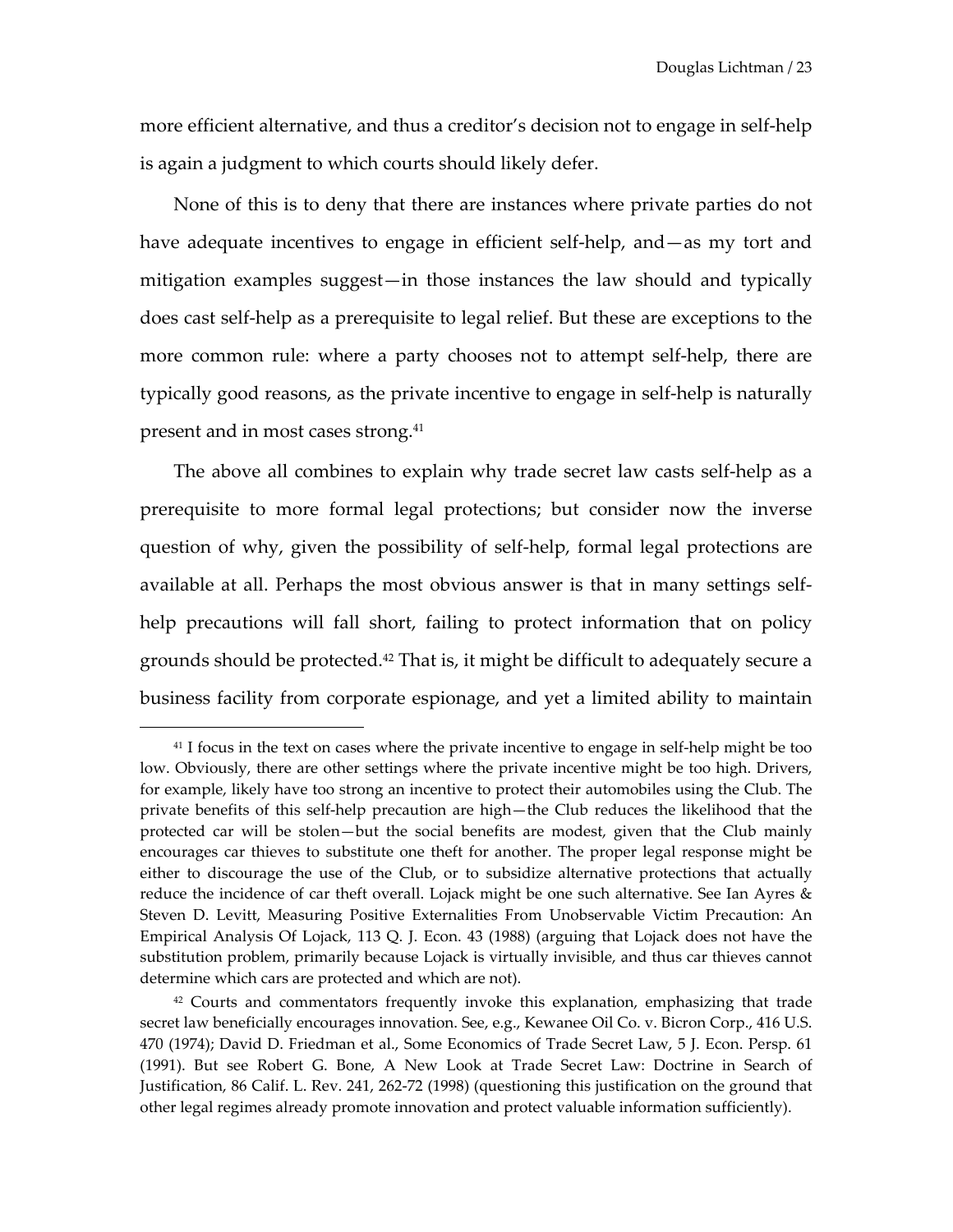1

secrecy is surely attractive, for the simple reason that secrecy encourages firms to invest in the development of new and useful information. Trade secret law thus fills an important void, creating that incentive and thereby acting as both a complement to and competitor for patent law.[43](#page-24-0)

There is another and more striking answer to the question of why formal legal protections are layered on top of self-help remedies in this setting, however: trade secret law might simply serve to displace particularly wasteful forms of self-help. For instance, in the absence of robust legal protections, a concerned employer might inefficiently subdivide important tasks across employees in order to minimize how much any single employee knows about the firm. An employer might similarly put family members into sensitive positions rather than more qualified job applicants, the assumption being that family members are apt to be more loyal. The employer might even adopt strategies designed to restrict employee mobility (long-term stock options, for example, that vest only after a certain number of years of service) again as a mechanism by which to indirectly maintain control over firm secrets.<sup>44</sup> These are costly, second-best

<span id="page-24-0"></span><sup>&</sup>lt;sup>43</sup> Trade secret law on this theory should coordinate with patent law, pushing inventors toward the patent system in cases where eligibility and scope differences suggest that patent law might be the more attractive option from a social perspective, and attracting inventors where those same differences counsel the opposite result. To some degree, the law is consistent with this expectation, although the patchwork nature of the various legal doctrines does little to inspire confidence. For an overview, see Robert Patrick Merges & John Fitzgerald Duffy, Patent Law and Policy: Cases and Materials 565-68, 602-08, 611-13 (3d ed., 2002) (considering how the use of information as a trade secret reduces the possibility that the information can later be subject to patent protection).

<span id="page-24-1"></span><sup>&</sup>lt;sup>44</sup> Many commentators believe that employee mobility facilitates innovation. See, e.g., Ronald J. Gilson, The Legal Infrastructure of High Technology Industrial Districts: Silicon Valley, Route 128, and Covenants Not to Compete, 74 N.Y.U.L. Rev. 575 (1999); AnnaLee Saxenian, Regional Advantage: Culture and Competition in Silicon Valley and Route 128 (1994). Employee mobility also has real value to employees, who might want to change employment for any number of valid reasons.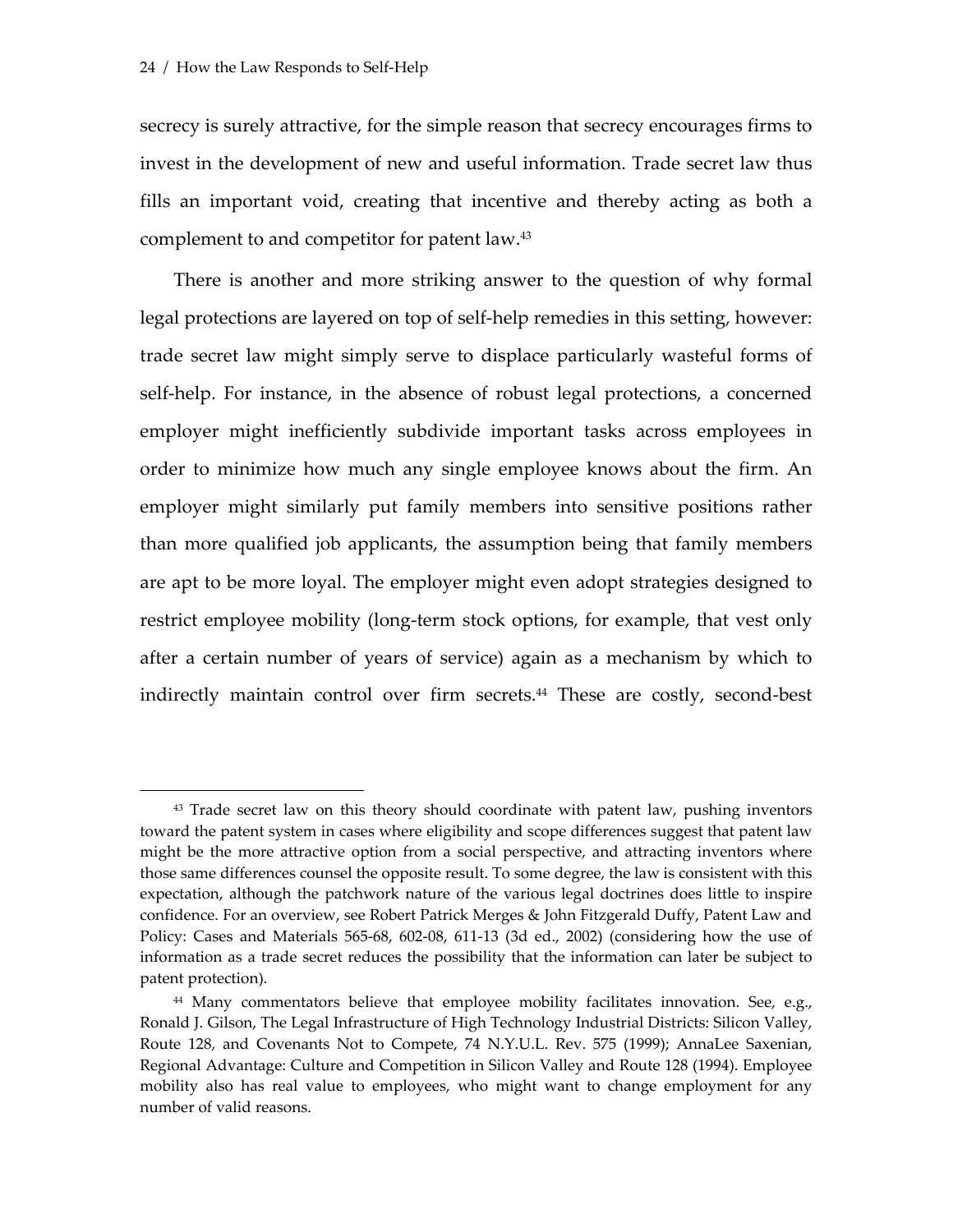approaches;[45](#page-25-0) if they cannot be easily regulated—and note how hard it would be to determine whether information in a given firm was being inefficiently subdivided across employees, or whether family members were being favored because of their loyalty rather than their qualifications—the best response might be to acknowledge that constraint and offer legal process as a substitute for these effective but wasteful methods.

Avoiding the costs associated with self-help is actually a common justification for legal rules that might on the merits be hard to explain. Patent law certainly benefits from this kind of second-best story, a story where trade secret protection itself plays the role of costly foil.<sup>46</sup> So, too, privacy protections. At first blush, modern law seems overly protective of personal privacy, restricting the disclosure of private facts related to personal finances, sexual orientation, medical conditions, and the like, even in instances where public revelation might serve social interests. Imagine, for example, if information about sexual promiscuity and sexual orientation could be acquired and disseminated without fear of legal liability. The former would do much to protect unsuspecting partners from the dangers of STDs, while the latter might significantly destigmatize what are still today controversial closet preferences.<sup>47</sup> Yet the law

<u>.</u>

<span id="page-25-0"></span><sup>45</sup> See Bone, supra note 42, at 272-79 (summarizing various strategies like these, but then questioning whether legal process is in fact less costly than these wasteful alternatives); Landes & Posner, supra note 30, at 354-71 (also identifying comparable strategies, and emphasizing that legal rules can in fact offer less wasteful mechanisms for achieving comparable ends).

<span id="page-25-1"></span><sup>46</sup> See Landes & Posner, supra note 30, at 354 ("the best economic justification for patent law is that it ... curbs certain inefficiencies unavoidably created by trade secret law"). This argument works only if we think that, in certain settings at least, patent law offers a better cost/benefit ratio than does trade secret law. That might be true; many commentators celebrate patent law's disclosure requirements, for example, because disclosure reduces the chance that two parties will needlessly develop the same invention. But the analysis is complex, as patent law creates legal monopolies that impose obvious social costs and distortions of their own.

<span id="page-25-2"></span><sup>47</sup> But see Daniel J. Solove, The Virtues of Knowing Less: Justifying Privacy Protections Against Disclosure, 53 Duke L .J. 967. 1041-43 (2003) (arguing that it is difficult to remove stigmas, often because there is a grain of truth hidden in otherwise distasteful judgments).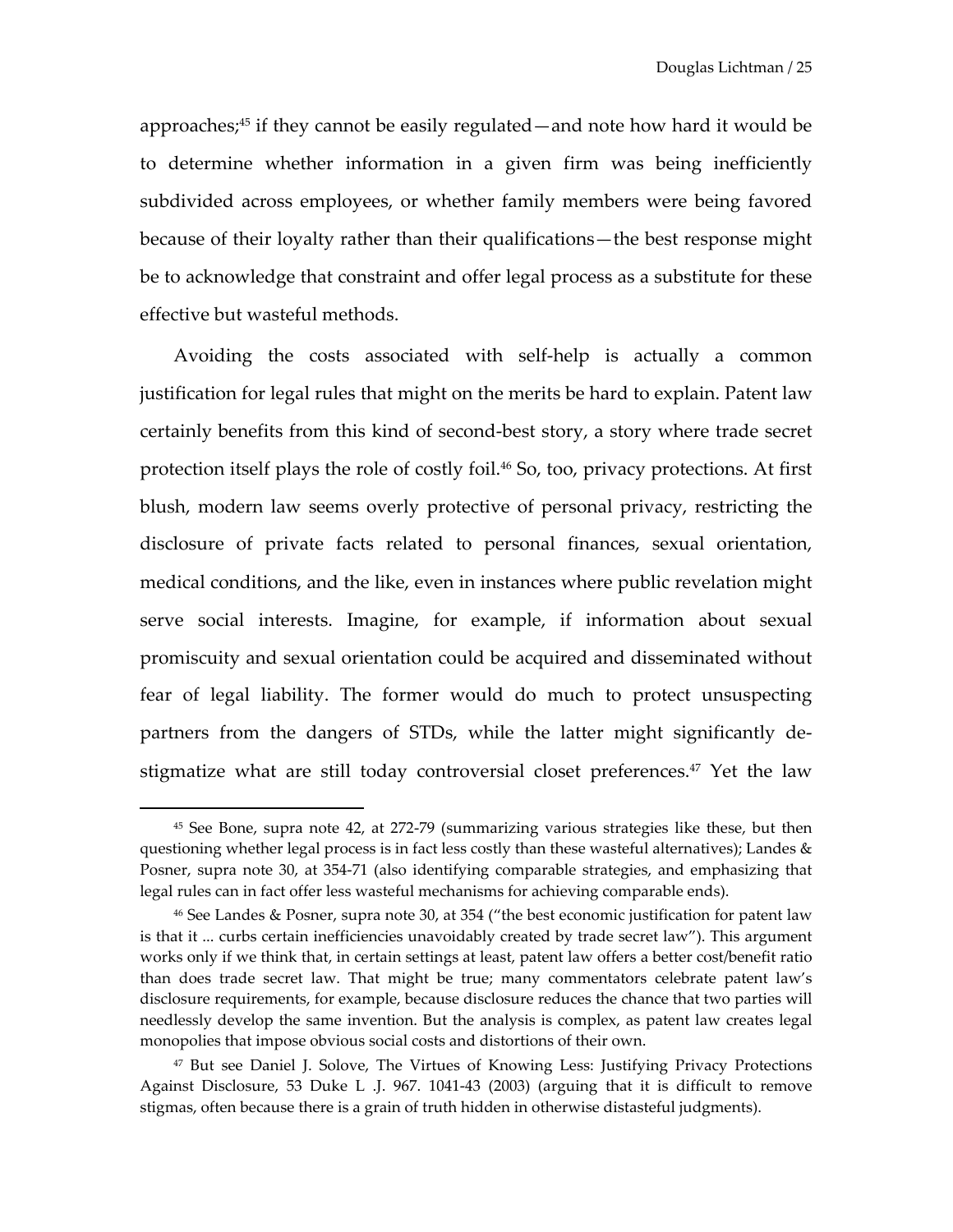protects these facts<sup>48</sup>—and it arguably does so because, in the absence of protective legal rules, individuals would protect their privacy anyway, and would do so in ways that are more wasteful still. Patients would withhold vital information about their sexual history from doctors; adults discussing personal matters over the telephone would speak in tongues; and lovers interrupted in the privacy of their home would on occasion resort to violence. Merits aside, then, privacy law might be explained simply on this notion that the law obviates the need for costly self-help measures[.49](#page-26-1)

On this general theme of how legal rules can be used to lure parties away from more costly forms of self-help, one special category merits particular attention: the arms race. In *E.I. du Pont deNemours & Co. v. Christopher*, [50](#page-26-2) the chemical firm DuPont was in the process of building a plant at which the firm intended to use its secret but unpatented process for producing methanol. Access to the construction site was protected by fences and security personnel, the idea being to stop competitors from venturing onto the property and discovering the

<span id="page-26-2"></span>50 431 F. 2d 1012 (5th Cir. 1970).

<span id="page-26-0"></span><sup>48</sup> This is accomplished not only through tort doctrines like those which prohibit unreasonable intrusion upon the seclusion of another—think here of wiretapping a phone, using binoculars to peer through a neighbor's window, or physically entering private premises uninvited—but also through related prohibitions on the unauthorized publication of alreadydiscovered private facts.

<span id="page-26-1"></span><sup>49</sup> I should point out that privacy law does permit disclosure in instances where the revelation of a private fact seems to serve an immediate and important social interest. A psychiatrist, for example, can and indeed must break the doctor/patient privilege if he learns that his patient is about to commit a violent crime. See Tarasoff v. Regents of the University of California, 551 P.2d 334 (Cal. 1976). Medical professionals have similarly been held liable for failing to warn a patient's spouse that the patient was suffering from a dangerous and communicable disease. See Bradshaw v. Daniel, 854 S.W.2d 865 (Tenn. 1993). Recognizing exceptions, however, is a far cry from refusing to protect the information outright. With respect to STDs, for instance, it is implausible to think that a knowledgeable party will be able to identify in advance every vulnerable sexual partner and quietly warn that partner of the medical risks ahead. The exception in favor of such disclosures thus accomplishes little. The partner would be much more richly protected in a world where information about sexual promiscuity were freely available. Privacy law does not take that step, however, because self-help makes that outcome unattainable.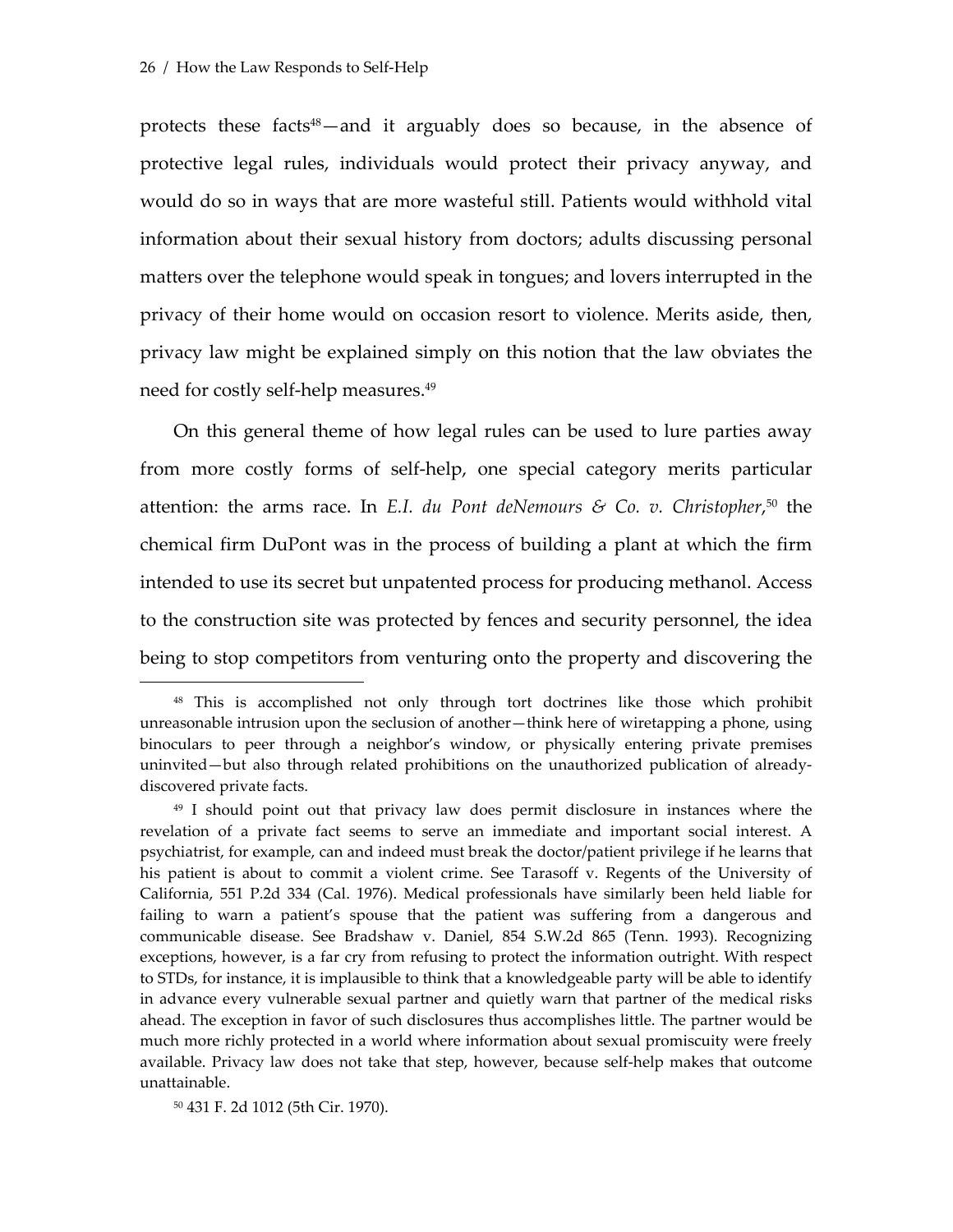secret process by inspection. So a cunning competitor chartered an airplane to take pictures of the plant from above. DuPont filed suit, and the question before the court was whether this sort of aerial espionage was prohibited under Texas state law. The court noted that DuPont could have protected itself by covering the construction zone with a tarp, but nevertheless sustained the trade secret claim. Explained the court, "To require DuPont to put a roof over the unfinished plant to guard its secret would impose an enormous expense to prevent nothing more than a school boy's trick.["51](#page-27-0) Thus trade secret law was used to avoid an arms race, with DuPont investing in guards and a fence, competitors procuring airplanes and cameras, DuPont responding with a tarp and perhaps radar detection, competitors returning with (say) satellite images and heat-sensitive camera technology, and so on and so on[.52](#page-27-1)

Arms races like this one are remarkably common, and legal rules are often asked to reign in the resulting waste. That, however, is often an Herculean task. For instance, in response to online copyright infringement, copyright holders have in recent years worked feverishly to develop new technologies by which to protect their work from unauthorized duplication. As each new technology is unveiled, however, the hacker community responds, developing corresponding technologies for breaking encryption and freeing protected content.[53](#page-27-2) The Digital Millennium Copyright Act was designed to slow this race—that Act makes it illegal to "circumvent a technological measure that effectively controls access" to

<span id="page-27-1"></span><span id="page-27-0"></span><sup>51</sup> Id. at 1021.

<sup>52</sup> Interestingly, one wonders why DuPont did not take the simple step of introducing some fake pipes into its plant design. That would have confused any aerial spies, and it would have cost much less money than either a tarp or litigation.

<span id="page-27-2"></span><sup>53</sup> See, e.g., Universal City Studios, Inc. v. Corley, 273 F. 3d 429 (2002) (litigation over distribution of software that would allow for the unauthorized decryption of protected DVD content); Benny Evangelista, Recent Cases Show Entertainment Industry's Difficulties in Locking Out Hackers, The San Francisco Chronicle, May 3, 2001, at F1 (reporting on that litigation and other comparable disputes).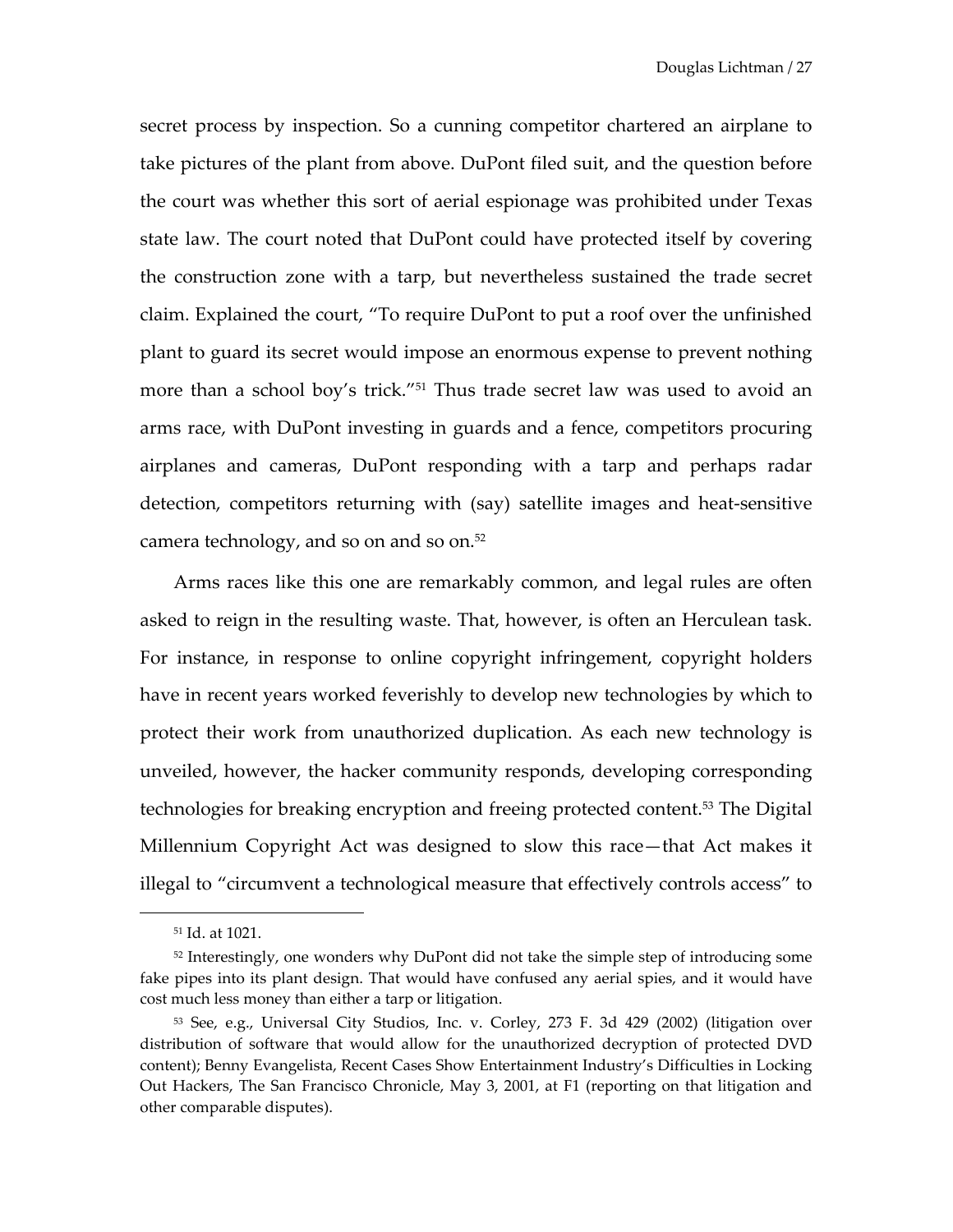1

a copyrighted work<sup>54</sup>—but the results have been disappointing, as hackers are difficult to identify, they often operate in foreign jurisdictions, and they rarely have the resources sufficient to pay legal judgments in any event.

Arms races can be difficult to stop for another reason: often the very acts that further a race are hard to distinguish from legitimate acts that courts are reluctant to prohibit. For instance, back when Internet search engines ranked results based on the frequency with which the chosen search term appeared on a given page, clever website owners would imbed valuable marks, and marks associated with their competitors, in unprinted parts of their websites, and then repeat those terms so many times that search engines of the day would mistakenly think that these disingenuous websites were a good match for the search terms in question. Litigation against this practice moved forward under the trademark theory of initial interest confusion, a theory that basically forbids the use of a trademark to attract customer attention under false pretenses. But the law could never completely solve the problem. The reason was that many website operators had colorable good faith defenses. A former Playboy centerfold, for example, could justify using the Playboy mark, even if most of the viewers brought to her site were actually looking for the official Playboy page.[55](#page-28-1) It was therefore difficult for trademark law to forbid the bad act that was driving the arms race without also interfering with perfectly legitimate trademark usage.

A similar problem has slowed efforts to thwart yet another Internet arms race, this one involving the various services that help end-users share music online. When the centralized Napster service was effectively shut down through

<span id="page-28-0"></span> $54$  17 U.S.C. §1201(a)(1)(a). See also id. §§1201(a)(2) & (b)(1) (further prohibiting firms from manufacturing or otherwise trafficking in technologies primarily designed to facilitate circumvention).

<span id="page-28-1"></span><sup>55</sup> See Playboy Enterprises v. Welles, 279 F. 3d 796 (9th Cir. 2002) (former playmate allowed to use Playboy vocabulary because vocabulary did accurately identify her as a former playmate).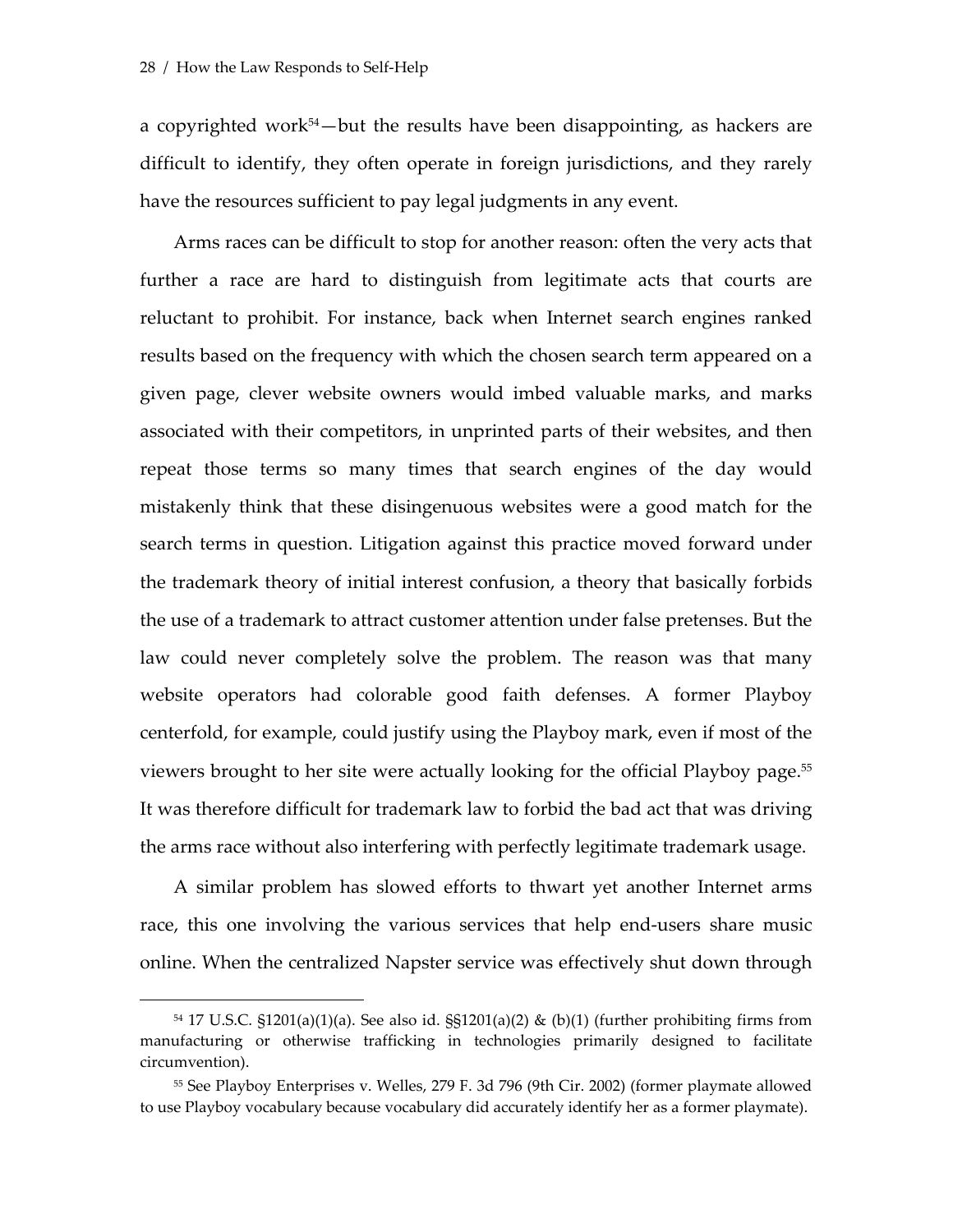legal action, it was replaced by decentralized alternatives like Grokster and KaZaA, services that are more difficult to stop because they have no central node through which all requests for music must pass. That change led to an arms race, with copyright holders using mislabeled decoy files to pollute the new networks,[56](#page-29-0) while network designers worked to build reputation information into their architecture such that a user tricked by a decoy file could warn other users not to download that false file or even interact with the trickster who introduced it. As I say, the courts have had trouble slowing this particular race, the problem being that Grokster and KaZaA have legitimate as well as illegitimate uses. As with the Playboy example, that has made the courts reluctant to intervene, the fear being that any remedy effective against illegitimate uses might inadvertently interfere with legitimate ones as well.<sup>[57](#page-29-1)</sup>

Lest these examples be read to suggest that modern arms races are exclusively high-tech, consider the recent dispute between Major League Baseball's Chicago Cubs and the several firms that own rooftop properties overlooking the Cubs' home stadium, Wrigley Field.<sup>58</sup> At issue in the dispute were what are in essence unauthorized stadium skyboxes—complete with plush

<u>.</u>

<span id="page-29-0"></span><sup>56</sup> This sort of deception is a well-known mechanism by which to combat peer-to-peer file sharing. It frustrates users by tricking them into downloading the wrong songs, in that way making illegal music less convenient and hence marginally less attractive. Variants on the theme include uploading unpopular songs but labeling them as popular ones, uploading versions of the desired songs but garbling key sounds, and (my favorite) uploading versions of the desired song but interrupting the music with a message from the relevant artist chastising the supposed fan for acquiring music illegally. The term "spoofing" is used to describe a comparable practice. For discussion, see Doug Lichtman & David Jacobson, Anonymity a Double-Edged Sword for Pirates Online, Chicago Tribune, Apr. 13, 2000, at 25.

<span id="page-29-2"></span><span id="page-29-1"></span><sup>&</sup>lt;sup>57</sup> I say much more on this subject in notes 99-113 and accompanying text.

<sup>58</sup> See Jodi Wilgoren, Cubs Sue Neighborhood Bars on Rooftop Use, New York Times, Dec. 18, 2002, at D4. I was directly involved in this particular dispute—I advised the Cubs on questions related to copyright preemption—so I should make expressly clear that the brief discussion here represents my own views, draws only on information publicly available, and should in no way be attributed to the Cubs, the team lawyers, or the team owners.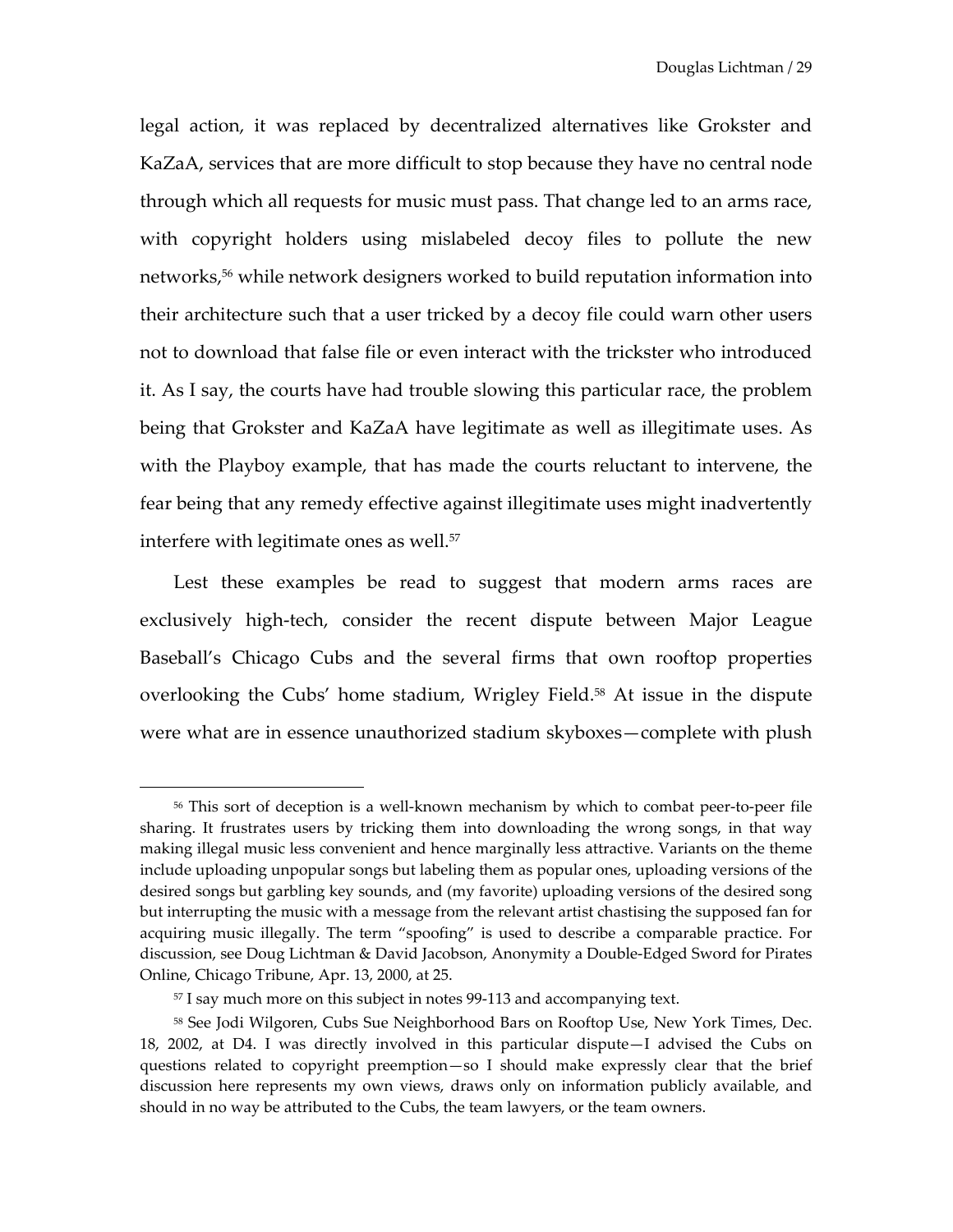1

seats, fancy catering, and full service bars—built on these nearby rooftops and to which tickets are sold to watch Cubs baseball. The Cubs understandably thought these seats illegal; rooftop seats compete with stadium seats and yet the rooftop owners were contributing nothing toward team salaries or stadium upkeep. But copyright law offered no remedy. Courts are split over whether baseball games are eligible for copyright protection in the first place;<sup>59</sup> and, even if baseball games are eligible, the act of watching a copyrighted work without permission does not itself violate any of copyright law's exclusive rights.<sup>60</sup> While preparing to litigate state law claims sounding in misappropriation and unjust enrichment, the Cubs therefore triggered a little arms race: the team installed a large canvas windscreen that just so happened to block the view from several rooftop properties. The rooftop owners in response made plans to raise their rooftop seats higher; and, by the time a court began hearing the merits of the dispute, rumor had it that the Cubs were planning to construct a giant balloon that would have randomly obscured even elevated rooftop views. The arms race was abandoned when the parties came to terms last August. The rooftop owners

<span id="page-30-0"></span><sup>59</sup> See NBA v. Motorola, Inc., 105 F.3d 841, 846 (2d Cir. 1997) (games are not eligible for protection because they are competitive and have no underlying script); Baltimore Orioles, Inc. v. Major League Baseball Players Ass'n, 805 F.2d 663, 669 n.7 (7th Cir. 1986) (player performances exhibit the modicum of creativity required for copyright eligibility). Interestingly, Dick Posner suggests that it might be sensible to allow baseball games to be protected because, in the absence of protection, an arms race would ensue, with game sponsors endeavoring to use contract law to restrict unauthorized access, and unauthorized viewers endeavoring to sneak a view by putting cameras in blimps or satellites. See Richard A. Posner, Misappropriation: A Dirge, 40 Hous. L. Rev. 621, 632-33 (2003).

<span id="page-30-1"></span> $60$  See 17 U.S.C. §106 (articulating the exclusive rights enjoyed by a copyright holder). The reason that there is no exclusive right related to unauthorized viewership is likely that such a right is in all but the most unusual cases unnecessary. Concert performers, basketball teams, and orchestras do not need this sort of legal protection to exclude uninvited guests; they already have effective self-help options in the form of gates, tickets, turnstiles, and guards.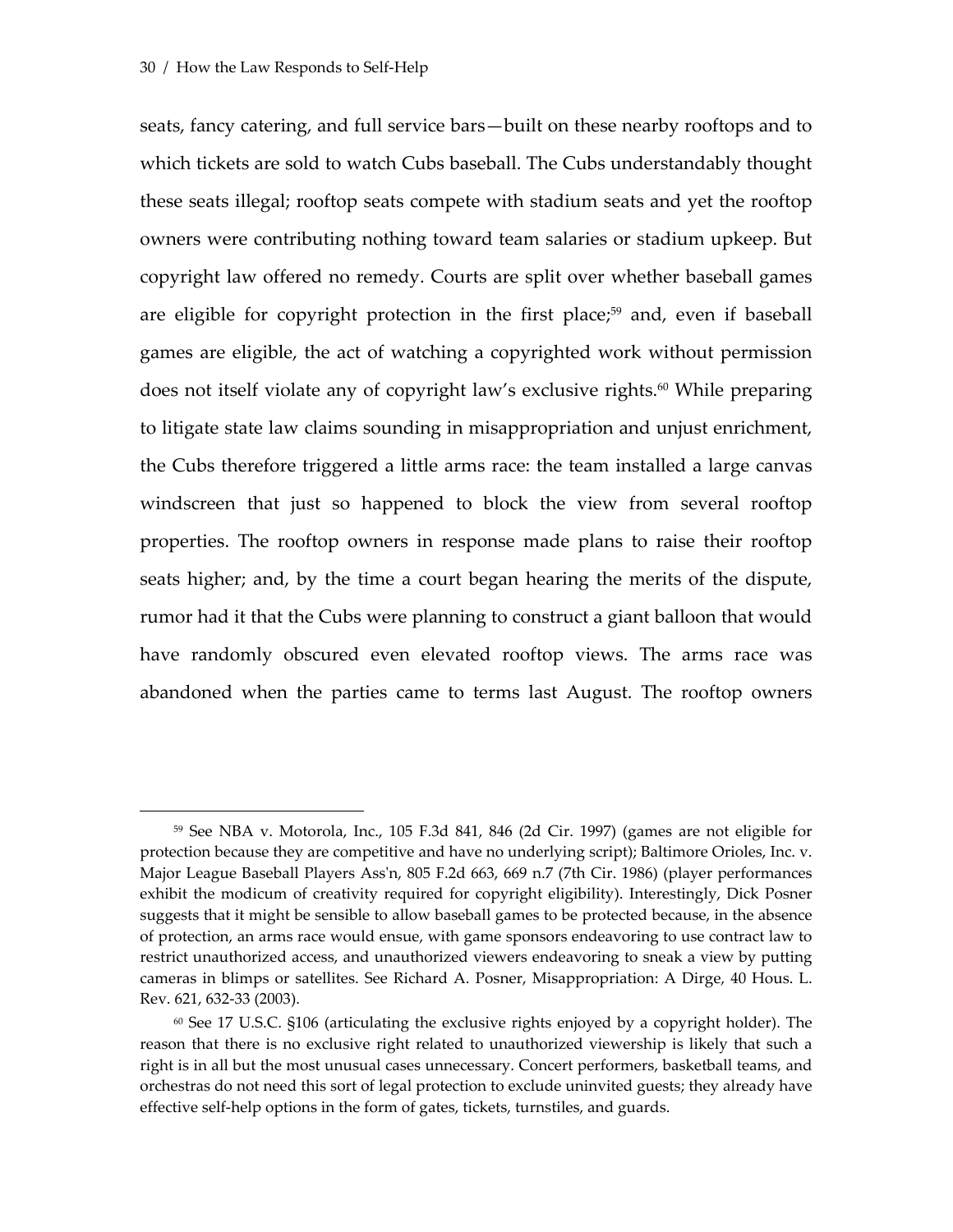agreed to share profits with the Cubs, and the Cubs in exchange agreed to engage in joint marketing with the rooftop owners. $61$ 

Legal rules that endeavor to stop arms races ultimately must confront three complexities, each implicit in the previous examples. First, there is the practical concern that efforts to stop an arms race will in fact merely redirect its energies elsewhere. After losing its trade secret case, do we really believe that DuPont's rival acquiesced, rather than instead looking to rent a faster airplane or an airplane that flies at higher altitudes, two among dozens of adjustments that would have made it more difficult for DuPont to detect the espionage in the first place[?62](#page-31-1) Similarly, even if the courts had been quick to intervene in the Cubs dispute, how much would have been gained, given that the parties would have just shifted their dispute to the political arena, competing there in efforts to lobby local officials and sway public opinion?<sup>63</sup> This is not to imply that there is no value in shifting a race from one technology or venue to another; quite the

<span id="page-31-0"></span><sup>61</sup> See Jeremy Mullman, Rooftop Rapprochement, Crain's Chicago Business, Aug. 16, 2004 at A5. Experience with arms races like this one suggests that parties either do not accurately anticipate their rivals' responses, or that they do anticipate those responses but find it difficult to negotiate out of the interaction nonetheless. That is, one might imagine that the rooftop owners would have anticipated that the Cubs would install windscreens, and the Cubs would have anticipated that the rooftop owners would in response raise their seating, and so on; and that, armed with that knowledge, the parties would have been able to strike a bargain that would have avoided the actual costs of each side actually making good on its self-help threats. Yet, there was no such armistice. One reason might be that it is more difficult than it seems to predict the next move in the game, especially in a world where political pressure and public opinion might constrain particular parties at particular times. Another reason might be that there advantages to one or both sides from engaging in the race; for instance, the waste associated with the race might usefully pressure an otherwise reluctant court to intervene. Cf. Bone, supra note 42, at 275 (suggesting that a party will anticipate its rival's response and avoid waste accordingly, but then presenting a model to show that anticipation likely does not much reduce the overall expenditures made in the course of a race).

<span id="page-31-2"></span><span id="page-31-1"></span> $62$  Bob Bone also worries about this possibility. See Bone, supra note 42, at 276-279.

 $63$  Then again, there is reason to believe that the dispute here actually started in the political realm and only shifted to a physical and legal dispute after the political interactions were exhausted. See Wilgoren, supra note 58 (noting two years of talks that preceded the litigation and involved the various parties as well as Chicago city officials).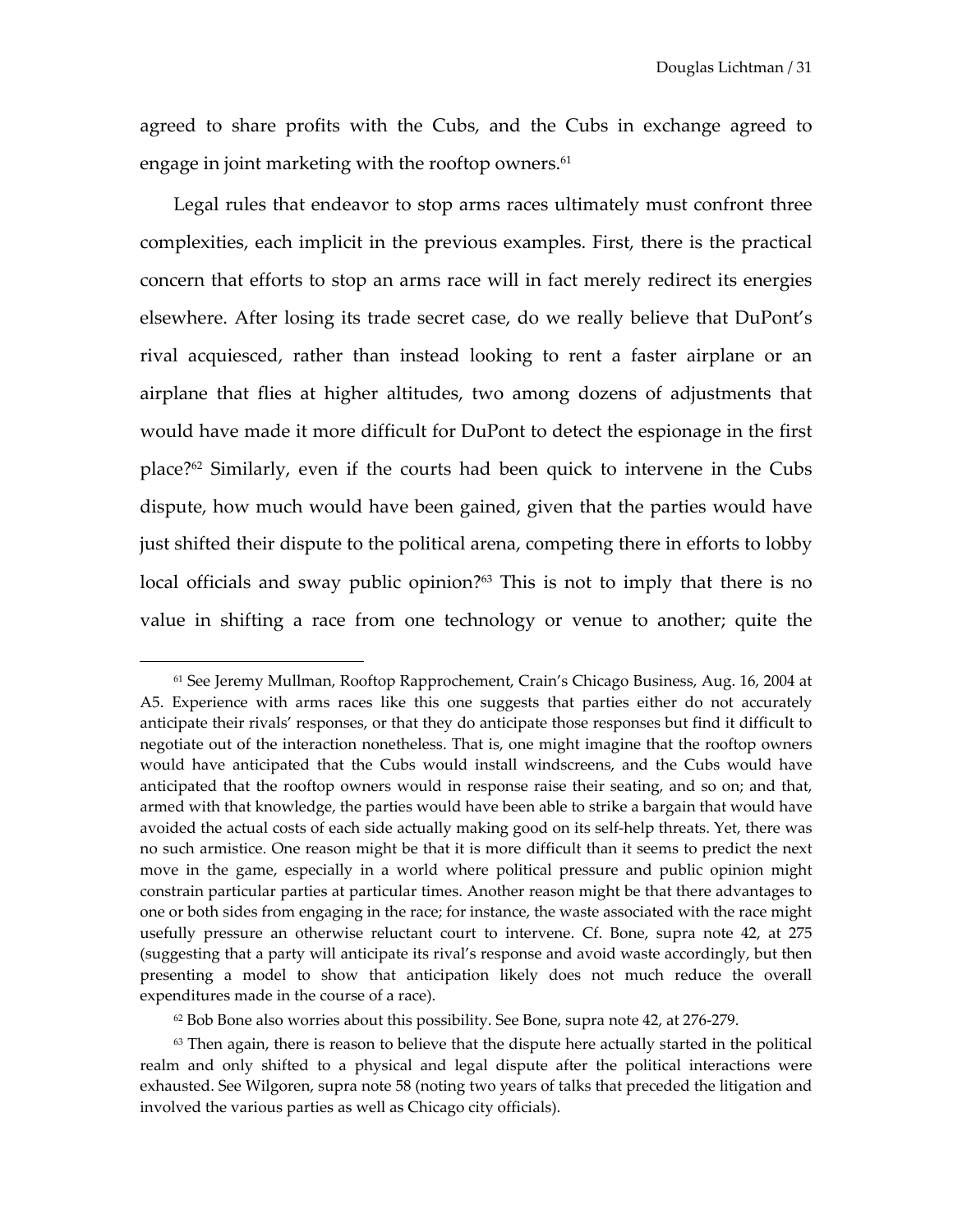$\overline{a}$ 

opposite, each interaction imposes unique externalities, and each is subject to unique economic, technological, and political constraints. My argument is only that it is rare for law to completely disarm parties with adverse interests, and thus arguments predicated on the waste associated with self-help must always be sensitive to the realities of substitution.<sup>[64](#page-32-0)</sup>

Second, arms races are not always harmful, and the law must therefore be careful to identify those rare but important races that ought to be allowed to continue. The Cubs dispute offers an example of a purely wasteful race: it is implausible to suggest that the introduction of windscreens enhanced the experience for fans in either location, and raising the height of rooftop seating at some point not only introduces serious safety concerns but also obscures the view of the field.[65](#page-32-1) Contrast that, however, with the race that surrounds the distribution of copyrighted materials online. Now admittedly there is substantial

<span id="page-32-0"></span><sup>64</sup> Government efforts to thwart races are often limited by the reality of substitution. The "prospect theory" of patent law, for example, suggests awarding an early, broad patent that covers a large field of endeavor in order to reduce the waste that would be incurred were multiple inventors free to compete to develop the many inventions covered by the broad patent. See Edmund Kitch, The Nature and Function of the Patent System, 20 J. L. & Econ. 265 (1977). A problem with the theory is substitution: patent protection accelerates the race to an earlier stage, with inventors now racing to claim the broad, early patent. Donald G. McFetridge and Douglas A. Smith, Patents, Prospects, and Economic Surplus: A Comment, 23 J. L. & Econ. 197 (1980). Similarly, for many years, local communities had only one cable licensee and only one authorized local telephone provider, the idea being that having multiple providers would lead to wasteful duplication of the telephone and cable grids, respectively. See Omega Satellite Products Co. v. Indianapolis, 694 F. 2d 119, 126 (7th Cir. 1982) (Posner, J.). Substitution again gummed up the works: waste was incurred in a new form, as firms fought in the public and political arenas to increase their chances of being chosen the lucky winner. See Aditya Bamzai, The Wasteful Duplication Thesis in Natural Monopoly Regulation, 71 Univ. of Chic. L. Rev. 1525 (2005). The lesson in each of these examples is the same: it is difficult to stop private parties from racing, and thus the focus of the law should be to choose the race that has the most attractive cost/benefit profile. Cf. John Duffy, Rethinking the Prospect Theory of Patents, 71 U. Chi. L. Rev. 439 (2004) (defending the prospect theory on the ground that an accelerated patent race has real allure: it forces earlier patenting, and in so doing moves the relevant patent's expiration date earlier in time).

<span id="page-32-1"></span><sup>65</sup> Perhaps this is why the case ultimately settled. Both sides recognized that racing was expensive and was producing little value for Cubs fans.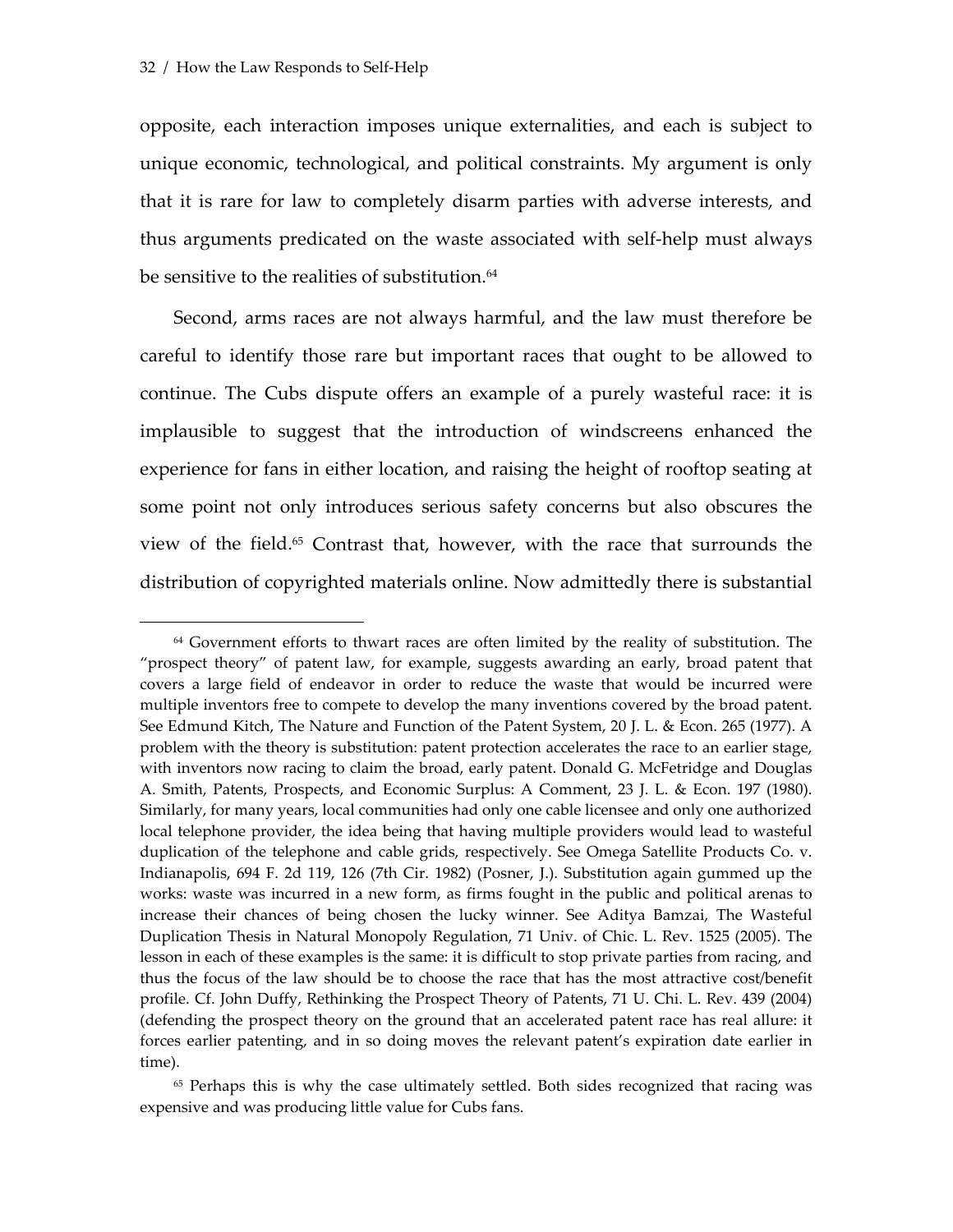harm inherent in that race: the introduction of decoy files, for example, exhausts bandwidth that could be better used for legitimate exchanges of information; and the entire interaction poses a real threat to the overall integrity of the copyright system. But, on the bright side, the back-and-forth over encryption and distribution technologies has inspired a great many young people to think about new protocols for Internet communication and new concepts in network design. They might be doing so for all the wrong reasons; but, thanks to the copyright wars, a creative and sophisticated intellectual resource—one that might have been impossible for society to in other ways tap—has contributed, perhaps substantially, to advances in Internet technologies. (That last step is important. Almost every race has some plausible spillover benefit; what is unique about the copyright arms race is that the spillover benefit would have been all but impossible to achieve but for the race.)

The arms race in the previous example is attractive because of the activities undertaken in the process of racing. Consider now an example that is attractive instead because of the outcomes the race makes possible. Under conventional trade secret principles, a competitor is permitted to purchase a rival's product, smash it to pieces on the ground, and then study those remnants to learn whatever secrets they might reveal.<sup>66</sup> This is referred to as reverse engineering, and just like every other means by which one competitor might learn secrets from another, reverse engineering triggers self-help responses. For instance, because reverse engineering is permissible, firms have an incentive to introduce unnecessary complexity into their products in an effort to stymie reverse engineering attempts. Firms also have an incentive to distort the design of their

<span id="page-33-0"></span><sup>66</sup> Reverse engineering can take other forms, like testing the properties of a competitor's product, or decompiling the competitor's computer code. See Uniform Trade Secrets Act, with 1985 Amendments, at §1 Comment 1 (identifying as a proper means of discovery the act of taking a "known product and working backward to find the method by which it was developed").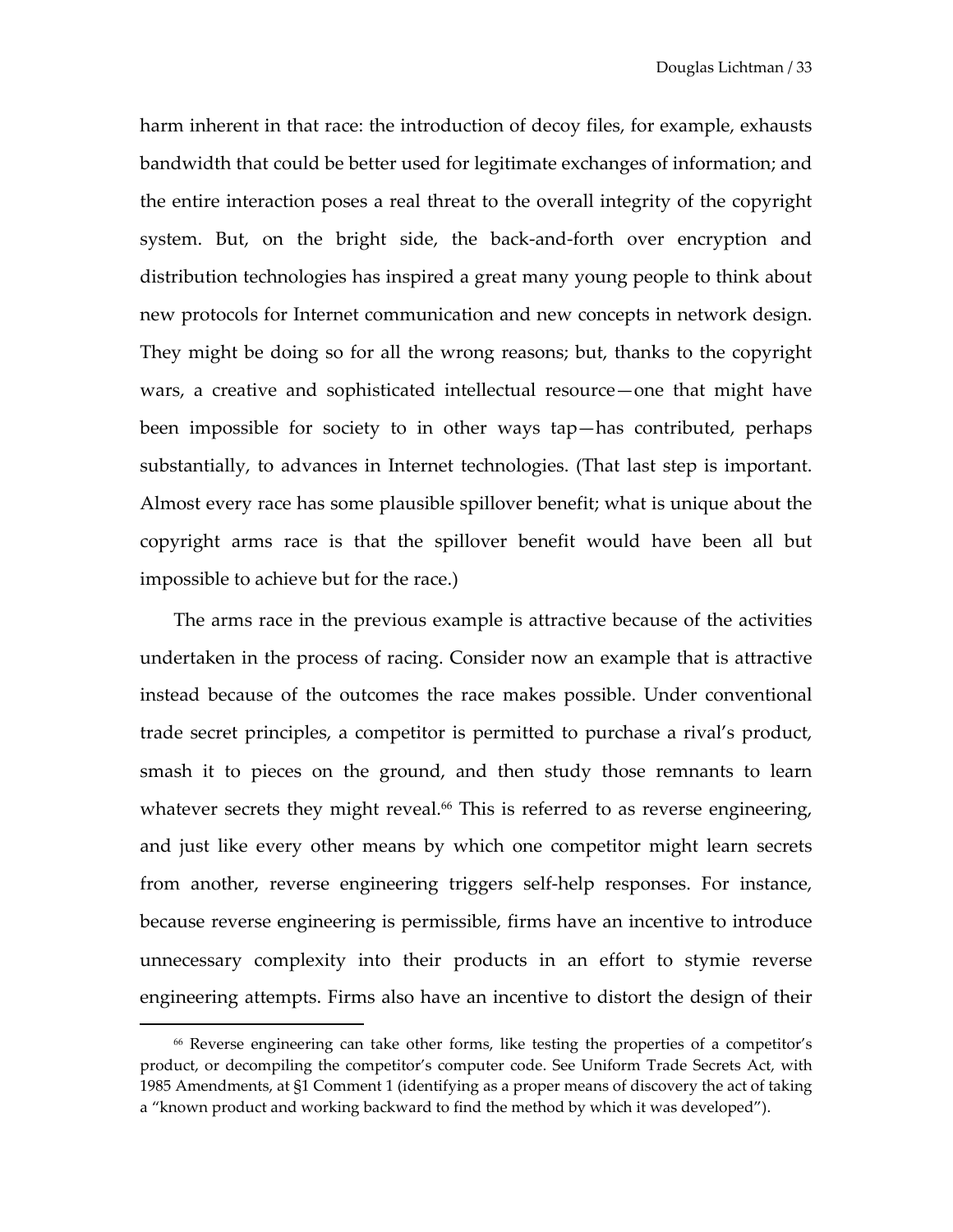1

products and services, perhaps favoring designs where the critical step is accomplished by a software process rather than (say) a more transparent hardware product. Reverse engineering, then, spawns a classic arms race; but trade secret law nevertheless allows it on the theory that the additional exchange of information made possible by reverse engineering more than compensates for the waste. Reverse engineering is an attractive means by which to accomplish this function because reverse engineering need not be done in the presence of the trade secret holder and thus it is unlikely to disrupt the trade secret holders' business operations or lead to physical confrontation.<sup>[67](#page-34-0)</sup>

Third and finally, note that the mere existence of a wasteful arms race does not by itself offer any insight into which party ought to be favored in any resulting legal intervention. Recall once more the dispute involving DuPont. That DuPont and its rival were on the verge of an arms race is clear; but reasonable minds might disagree as to whether the best result would have been to stop the arms race and recognize a legal interest in favor of DuPont, or stop the arms race and recognize instead a legal interest that would allow rivals a glimpse at the

<span id="page-34-0"></span><sup>&</sup>lt;sup>67</sup> Although I believe that reverse engineering should often be permissible, I am skeptical of the privilege in certain applications. For example, there are some types of reverse engineering that are so cheap that they threaten to fully undermine the incentive to engage in innovative activity in the first place. I have argued that, in those cases, it might be attractive to allow for some form of prohibition against the cheap copying technique. See Douglas Gary Lichtman, The Economics of Innovation: Protecting Unpatentable Goods, 81 Minnesota Law Review 693 (1997). Another problem is that reverse engineering sometimes undermines a type of coordination that might otherwise benefit both an industry and its customers. Thus I have argued that manufacturers of new computer platforms—a new handheld computer or a new video game system—might need some protection against reverse engineering, protection sufficient to allow the platform owner to coordinate the development of complementary goods like software and hardware peripherals. See Douglas Lichtman, Property Rights in Emerging Platform Technologies, 29 Journal of Legal Studies 615 (2000) (explaining how coordination benefits both producers and consumers). Other academic authors have raised their own concerns about the proper scope for reverse engineering. See, e.g., Pamela Samuelson & Suzanne Scotchmer, The Law and Economics of Reverse Engineering, 111 Yale L. J. 1575 (2002); Landes & Posner, supra note 30, at 369-71.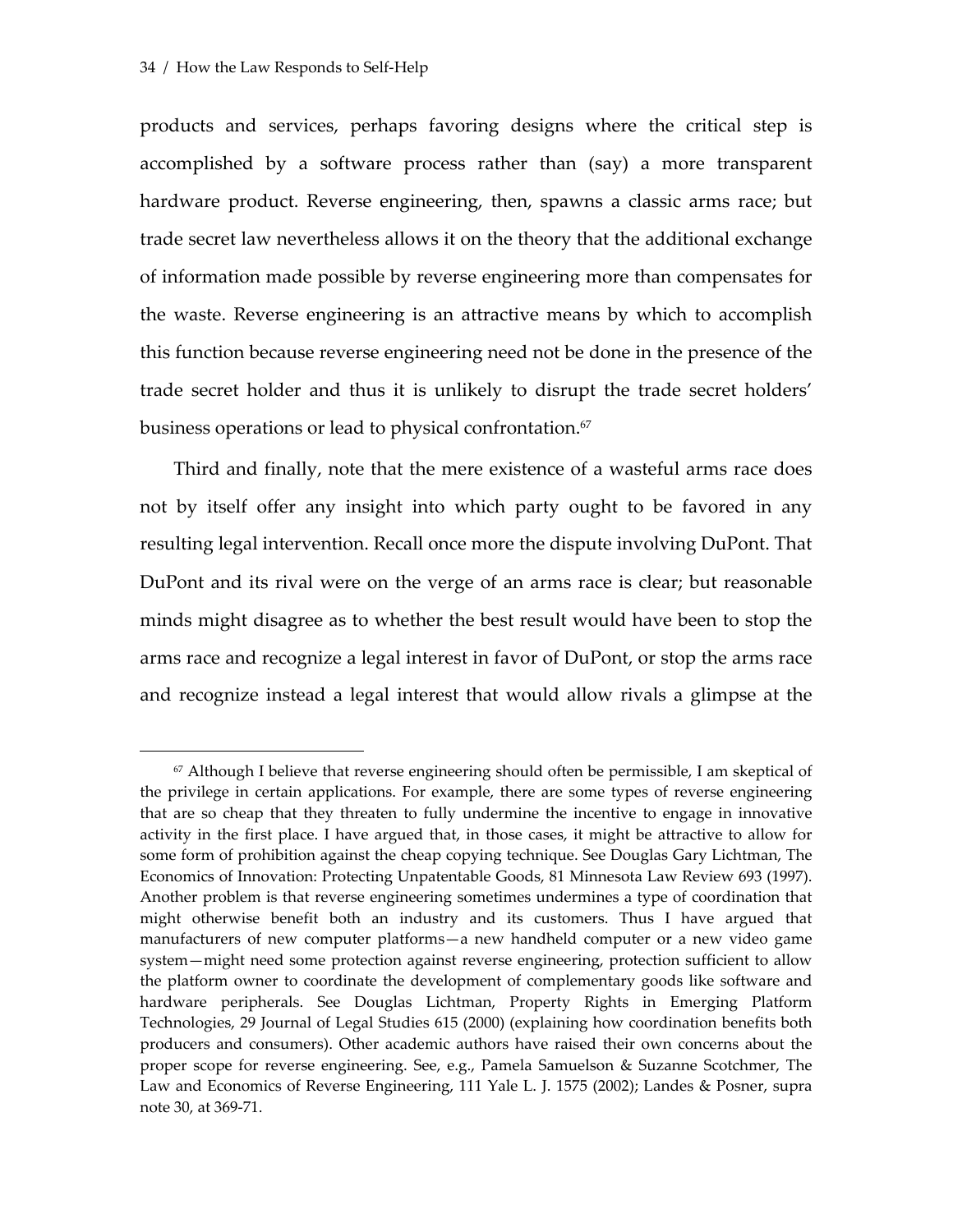disputed trade secret. An argument in favor of the former approach would emphasize the importance of allowing DuPont to earn a return on the investment it made in developing its secret process. An argument in favor of the latter approach would stress the benefits of allowing firms to learn from one another, cross-pollinating in much the same way championed by the privilege in favor of reverse engineering. Interestingly, the court had only one of these options at hand: it could sustain DuPont's claim of a violation of trade secret law and thereby assign the property right to DuPont. There was no plausible counterclaim—unlawful interference with an aerial view?—that would have empowered the court to assign the right in favor of the spying competitor. This is something of an aberration, however; in most instances, the court has before it legal claims sufficient to assign the relevant right to either litigant, and the puzzle comes only in deciding which party wins on the merits.

## **III. Copyright and Copyright Infringement**

Thirty years ago, the only significant self-help mechanism available to an author who wanted to maintain control of his work was to keep the work confidential. Once a work went public, its author had no choice but to turn to copyright law for any semblance of control over reproduction, dissemination, adaptation, and performance. As a result, authors also had no choice but to accept the constraints that came along with federal rights, constraints like the fair use doctrine, $68$  the first sale doctrine, $69$  and limitations on the ownership of facts

<span id="page-35-0"></span><sup>68 17</sup> U.S.C. §107 (excusing infringement in certain cases based on an open-ended policy inquiry).

<span id="page-35-1"></span> $69$  17 U.S.C. §109(a) (authorizing a legal owner to resell or otherwise transfer his legitimate copy without the need for explicit permission from the copyright owner)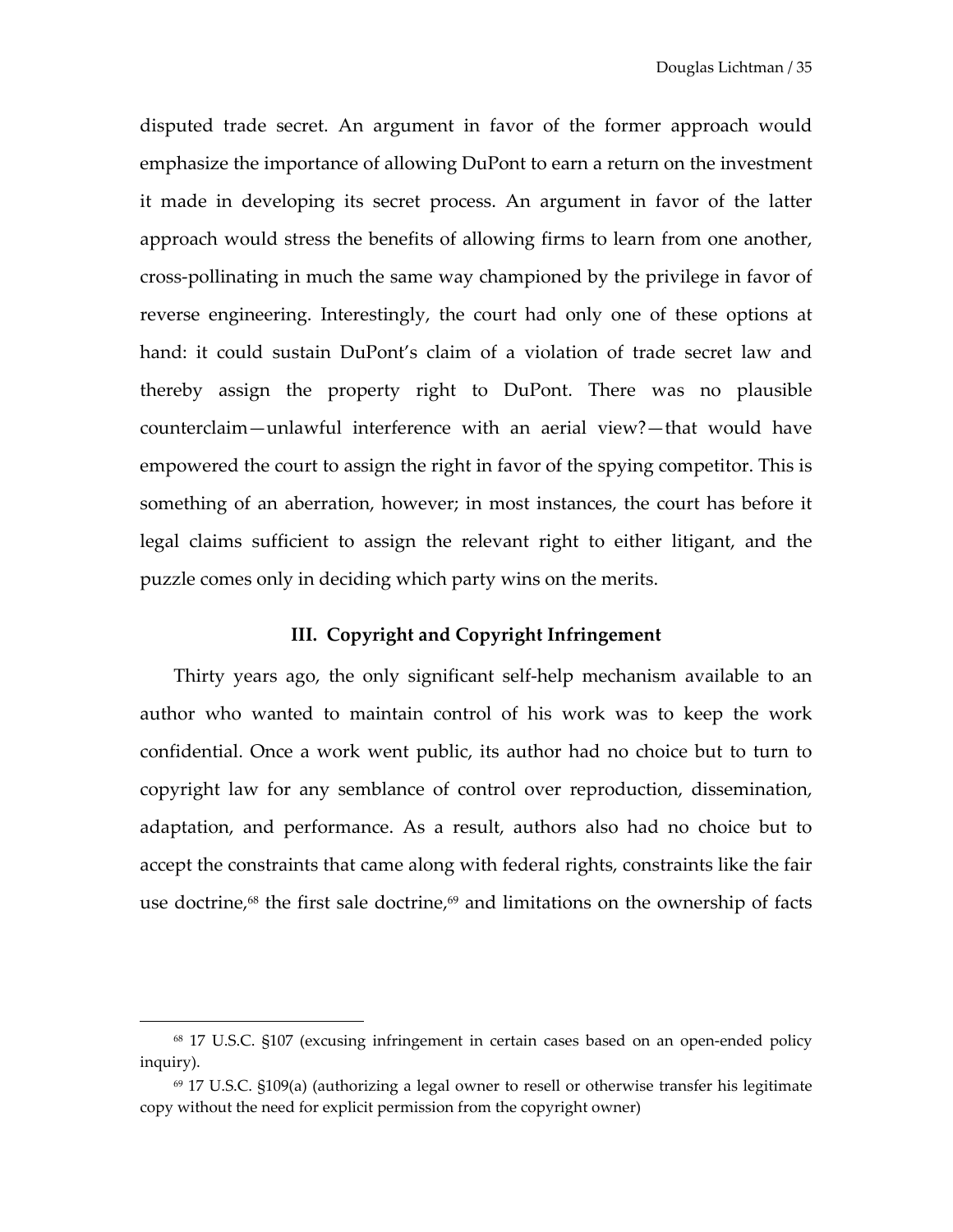$\overline{a}$ 

and ideas.<sup>70</sup> This landscape changed significantly, however, with the introduction of "digital rights management" and related mechanisms that allow content owners to opt out of copyright law and instead rely on encryption and monitoring technologies to control access to their work. Encryption and monitoring allow a content owner to package content such that it (say) stops functioning after a predetermined number of uses, or can be accessed only from a specifically licensed geographic location. The implication is not merely that authors can use the technology to expand on copyright law's default package of rights while rejecting copyright law's policy-motivated limitations, but also that authors can use the technology to assert control over phone books, databases, and other subject matter that the copyright system would leave in the public domain.

How much of a change this will turn out to be is admittedly a difficult question, but four factors suggest that the change might not be particularly severe. First, hackers have thus far been remarkably effective at defeating digital rights management systems, freeing protected content and rendering implausible the fear that every scrap of content will soon be trapped behind lock and key. Put differently, unauthorized duplication and distribution is a far more pressing problem than is digital rights management; that has been true over the last ten years, and seems likely to remain true for the foreseeable future. Second, consumers seem to disfavor protected content and other rights-limiting technologies, and thus there is significant financial pressure not to adopt digital rights management. Third, even at the theoretical extreme, digital rights management can only be so controlling. It is hard to imagine how any

<span id="page-36-0"></span> $70$  17 U.S.C. §102(b) (excluding from protection ideas, facts, and related non-expressive elements); Feist Publications v. Rural Telephone Service Company, 499 U.S. 340 (1991) (discussing and arguably expanding this principle).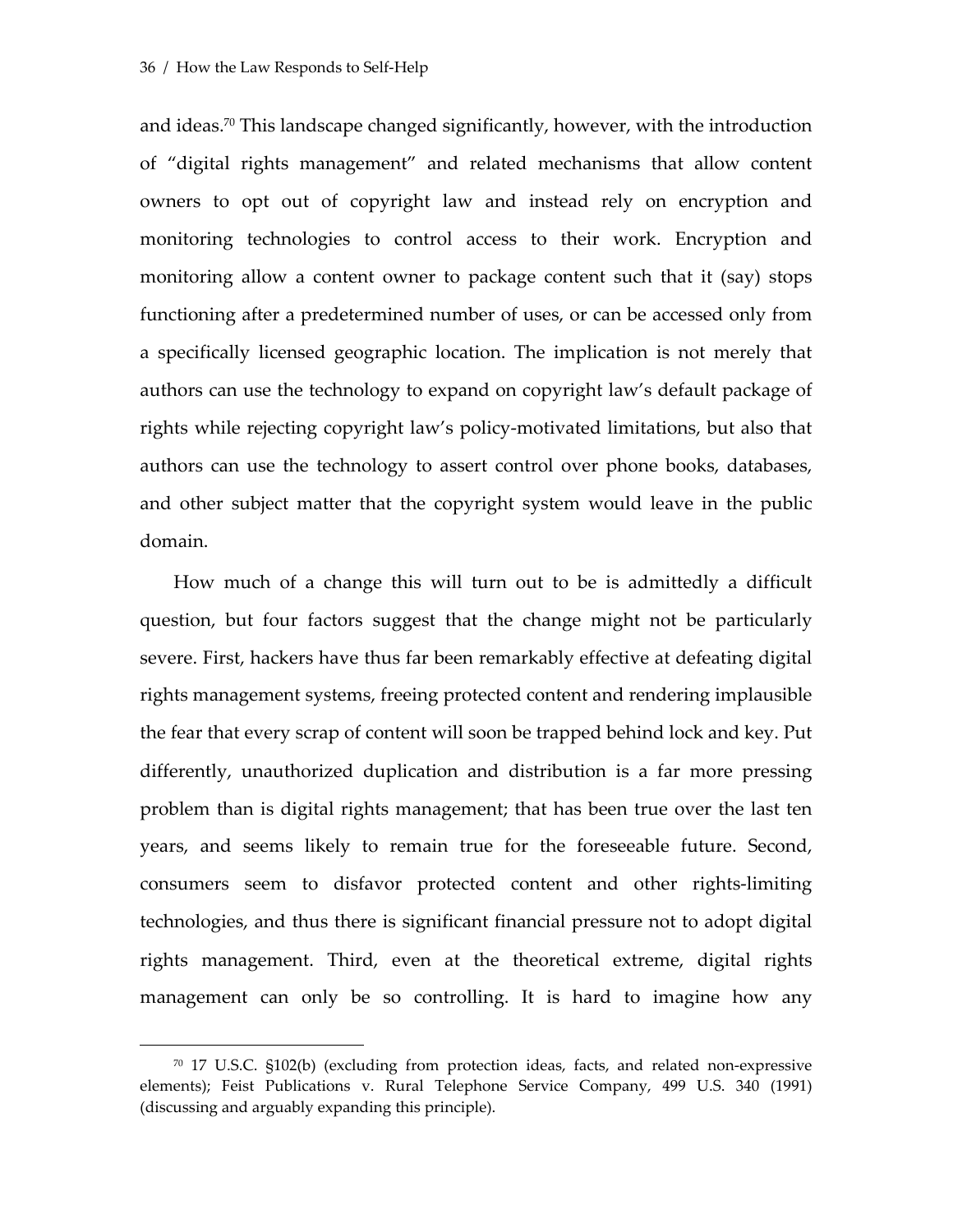<span id="page-37-0"></span>technology could stop a person from hearing a song and then later humming it in the shower or creating a humorous parody. Indeed, the Achilles' heel in every system designed to control access to content is that at some point customers must be able to read, hear, or otherwise experience the purchased information. Whenever that happens, the information is necessarily vulnerable. Fourth and finally, content producers do not necessarily want air-tight control over their work in any event, and thus there is no reason to expect that content owners will use extreme forms of digital rights management even if extreme forms were to become available. Magazine publishers, for example, likely benefit from the fact that consumers share magazines, passing a given issue from one friend or family member to another. The reason is that sharing in this manner is a less expensive way to distribute magazines than is the next-best alternative: printing, packaging, and shipping another copy. Thus, as long as a publisher can increase the price of an original magazine to compensate for expected patterns of sharing, the publisher has little incentive to thwart the practice. Sharing makes everyone better off, with both publishers and consumers benefiting from the savings made possible through the use of a cheaper distribution channel.<sup>[71](#page-37-0)</sup>

<sup>71</sup> See Stanley M. Besen & Sheila N. Kirby, Private Copying, Appropriability, and Optimal Copyright Royalties, 32 J. L. & Econ. 255 (1989) (modeling this type of interaction). See also Yannis Bakos, Erik Brynjolfsson & Douglas Lichtman, Shared Information Goods, 42 Journal of Law and Economics 117 (1999) (arguing that small-scale social sharing is attractive to content producers even in instances where the costs of duplication and distribution are trivial, specifically because small-scale sharing facilitates a subtle form of price discrimination).

The literature on digital rights management typically blurs an important distinction relevant to this question of whether content owners want absolute control: the distinction between perfect price discrimination, where a seller knows exactly how much a given consumer values a given content product and can price accordingly; and control of the sort I discuss in the text, where a seller at best might know how often a consumer listens to a given song, and when, and from where. To be sure, the latter is a proxy for the former, but it is not a substitute. Knowing how often you listen to a given music CD might hint at how much you value it, but there is slippage between these two types of information. Content holders admittedly would love to be able to practice perfect price discrimination. But that does not imply that they also will use technology to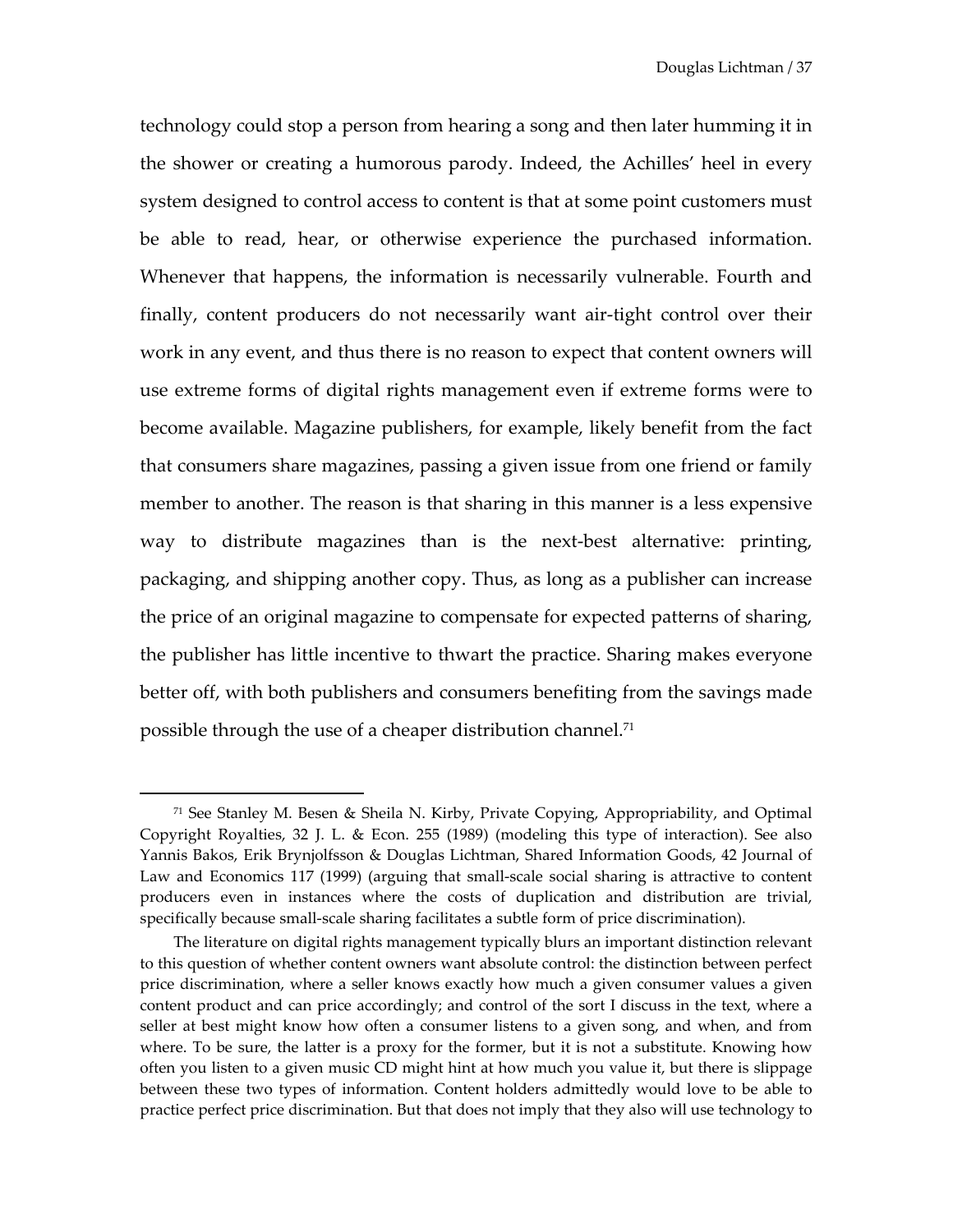<u>.</u>

All this is not to dismiss the possibility that digital rights management might someday overstep proper bounds, threatening the host of concessions currently built into federal copyright law and at that moment warranting a response. The question would then become how. One option would be to rely on consumers to develop their own counter-measures, answering new encryption technologies with new decryption techniques, and offsetting increased content control with expanded efforts at unauthorized duplication and distribution. The drawbacks to this approach are many, in that the result is an arms race—recall the discussion on point in the previous section—and, besides, there is no reason to believe that this back and forth will yield anything close to an optimal division between rights and restrictions. Another option would be to regulate encryption technologies directly. The federal government has never explicitly regulated the use of encryption technologies domestically, but there have long been export restrictions in place,<sup>72</sup> and law enforcement authorities do from time to time urge that manufacturers be required to build backdoors into otherwise-secure telecommunications equipment so as to facilitate government access under appropriate conditions.[73](#page-38-1) Regulation along these lines might be particularly

exercise complete control. As the magazine example makes clear, control might not be in their interest, even though price discrimination clearly is.

<span id="page-38-0"></span><sup>72</sup> For detailed discussion, see Tricia E. Black, Taking Account of the World As it Will Be: The Shifting Course of U.S. Encryption Policy, 53 Fed. Comm. L.J. 289 (2001).

<span id="page-38-1"></span><sup>73</sup> For discussion of one such proposal, see Christopher E. Torkelson, The Clipper Chip: How Key Escrow Threatens to Undermine the Fourth Amendment, 25 Seton Hall L. Rev. 1142 (1995). Eric Posner and I have advanced our own variant on this idea, urging that Internet service providers be obligated to store information at the government's request even in situations where the government cannot at the time convince a court that there is reason to let the government actually look at the stored information. In essence, our argument is that the standard for requiring storage of information should be lower than the standard for allowing inspection of that information, the reason being that the extra storage preserves for society the option to later authorize inspection as new information reveals that to be appropriate. See Douglas Lichtman & Eric Posner, Holding Internet Service Providers Accountable, Supreme Court Economic Review at n.40 (forthcoming 2005).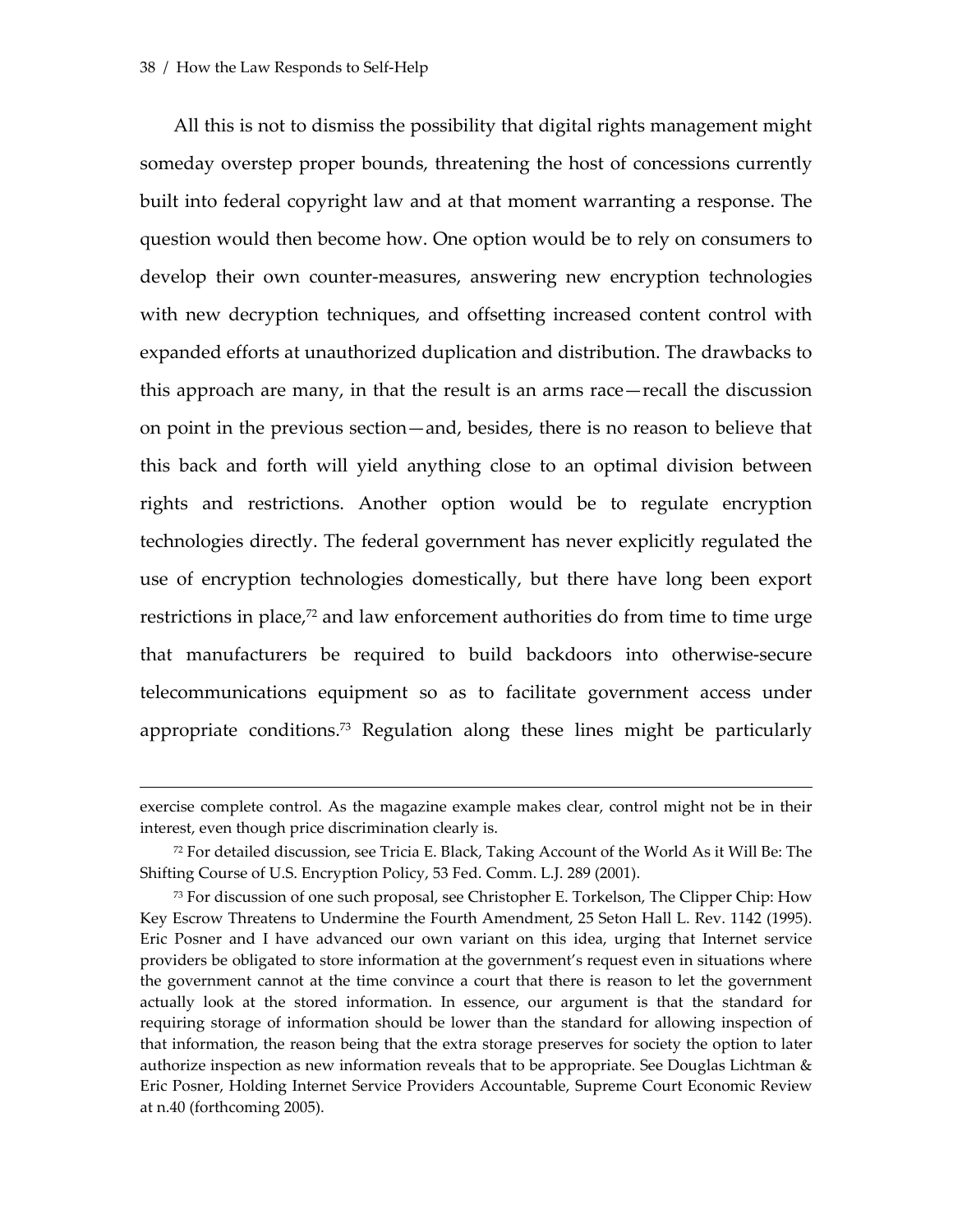effective in the copyright setting because the encryption at issue would be used in mass market products. Regulations targeting criminal or other unlawful encryption, on the other hand, have always been hard to enforce because the relevant products and people were typically operating underground.

A third and more distinctive response to digital rights management might come through the doctrine of copyright misuse. Copyright misuse is an equitable defense to copyright infringement. It immunizes an infringer from liability in cases where the infringer can show that the relevant copyright holder has, in this or some unrelated interaction, used the relevant copyright "in a manner contrary to public policy."[74](#page-39-0) An example of a copyright holder potentially vulnerable to the defense would be a software firm whose contracts forbid licensees from reverse engineering copyrighted computer code. A court might in response invoke the doctrine of copyright misuse and refuse to enforce the implicated software copyright in any dispute—even one completely unrelated to reverse engineering—until the disfavored practice is stopped and its ramifications on the market undone.[75](#page-39-1) 

<span id="page-39-0"></span><sup>74</sup> Lasercomb America, Inc. v. Reynolds, 911 F.2d 970, 979 (4th Cir. 1990). As copyright misuse becomes a more influential doctrine, courts or Congress will need to sharpen its contours, as a vague inquiry into what is "contrary to public policy" seems dangerously ripe for error, uncertainty, and abuse.

<span id="page-39-1"></span><sup>75</sup> Marshall Leaffer considers the specific question of whether software owners should be subject to the misuse doctrine on these facts in Marshall Leaffer, Engineering Competitive Policy and Copyright Misuse, 19 Dayton L. Rev. 1087 (1994). Other commentators have suggested that misuse be used to respond to other forms of overreaching by copyright holders. See, e.g., Lydia Loren, Slaying the Leather-Winged Demons in the Night: Reforming Copyright Owner Contracting with Clickwrap Misuse (Working Paper 2004) (on file with author) (misuse should apply in instances where copyright holders assert impermissibly broad rights in contracts and other forms of licensing agreements); Dan Burk, Anticircumvention Misuse, 50 UCLA L. Rev. 1095 (2003) (misuse should be used to punish copyright holders who abuse the anticircumvention provisions of the Digital Millennium Copyright Act). Courts today rarely invoke the doctrine; however, the possibility is increasingly being noticed. See, e.g., Assessment Techs v. WIREdata, Inc., 350 F. 3d 640, 647 (2004) (Posner, J.) (musing over the proper boundaries of copyright misuse).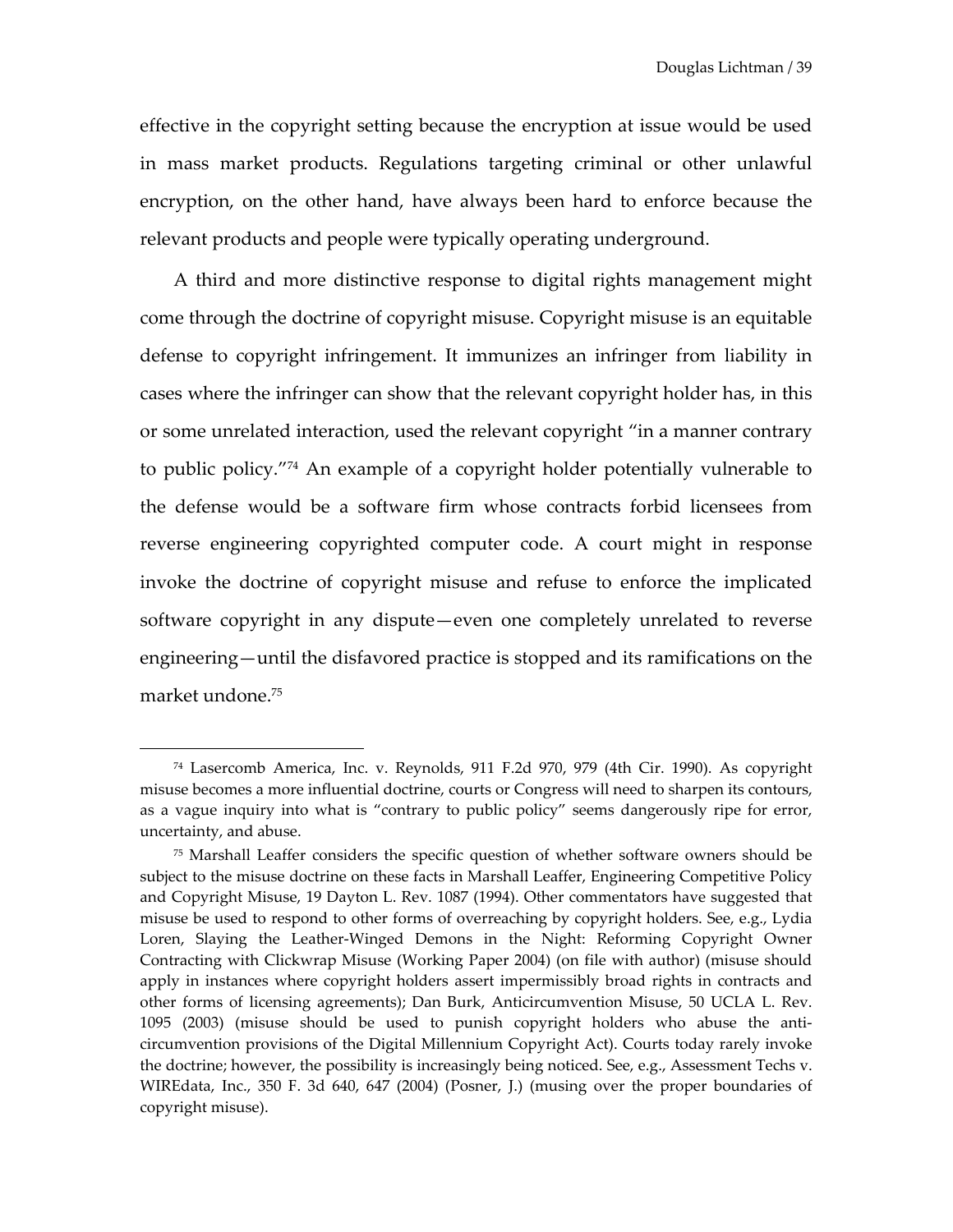1

Like any unclean hands doctrine, the principal charm of copyright misuse is that it can be used to discipline behaviors that are difficult to regulate directly. No need to catch a copyright holder actually encrypting his work, or to wait for a specific dispute involving the encryption scheme per se. Instead, copyright misuse comes into play the moment the relevant copyright holder turns to the courts for help in enforcing any aspect of the implicated copyright. This is also the central limitation on the doctrine: it has no bite as applied to content producers whose self-help options are so appealing that they have no need for copyright.[76](#page-40-0) Luckily, however, few copyright holders will fall into that category, given that copyright will maintain its importance with respect to certain classes of violations—say, unauthorized public performance—even if it loses its primacy with respect to others.<sup>77</sup> That is, there is no technology that will stop unauthorized bands from publicly performing songs from Madonna's latest album; thus, even in a world where Madonna can use encryption to protect her album from unauthorized distribution, she will still turn to copyright to stop other behaviors of which she disapproves[.78](#page-40-2) Misuse could therefore effectively

<span id="page-40-0"></span><sup>76</sup> The opposite problem also warrants attention: when a court uses copyright misuse to punish a copyright holder for its bad acts, there is no guarantee that the punishment will be remotely proportionate to the crime. Because misuse is an equitable doctrine, however, it is possible that courts can and will address this problem by limiting the instances where misuse can be invoked, or enforcing the copyright to some degree even in instances where misuse rightly precludes complete enforcement.

<span id="page-40-1"></span><sup>77</sup> This argument does not resonate where the economic value of the work in question can be fully protected by encryption and monitoring technologies. Databases might be one important example. Once encryption technology matures, database owners might not need any additional support from copyright or comparable laws, and thus the threat of misuse and related unclean hands doctrines might not much alter behavior. In such a case, either direct regulation will be necessary, or the unclean hands rules will have to expand to take away other causes of action that might still be valued by the relevant private parties, such as causes of action related to trade secrecy or the enforcement of contracts.

<span id="page-40-2"></span><sup>78</sup> For ease of exposition, I assume in the text that Madonna holds copyright not only to her sound recordings, but also to the underlying musical works. The analysis does not change if we assume more complicated ownership structures.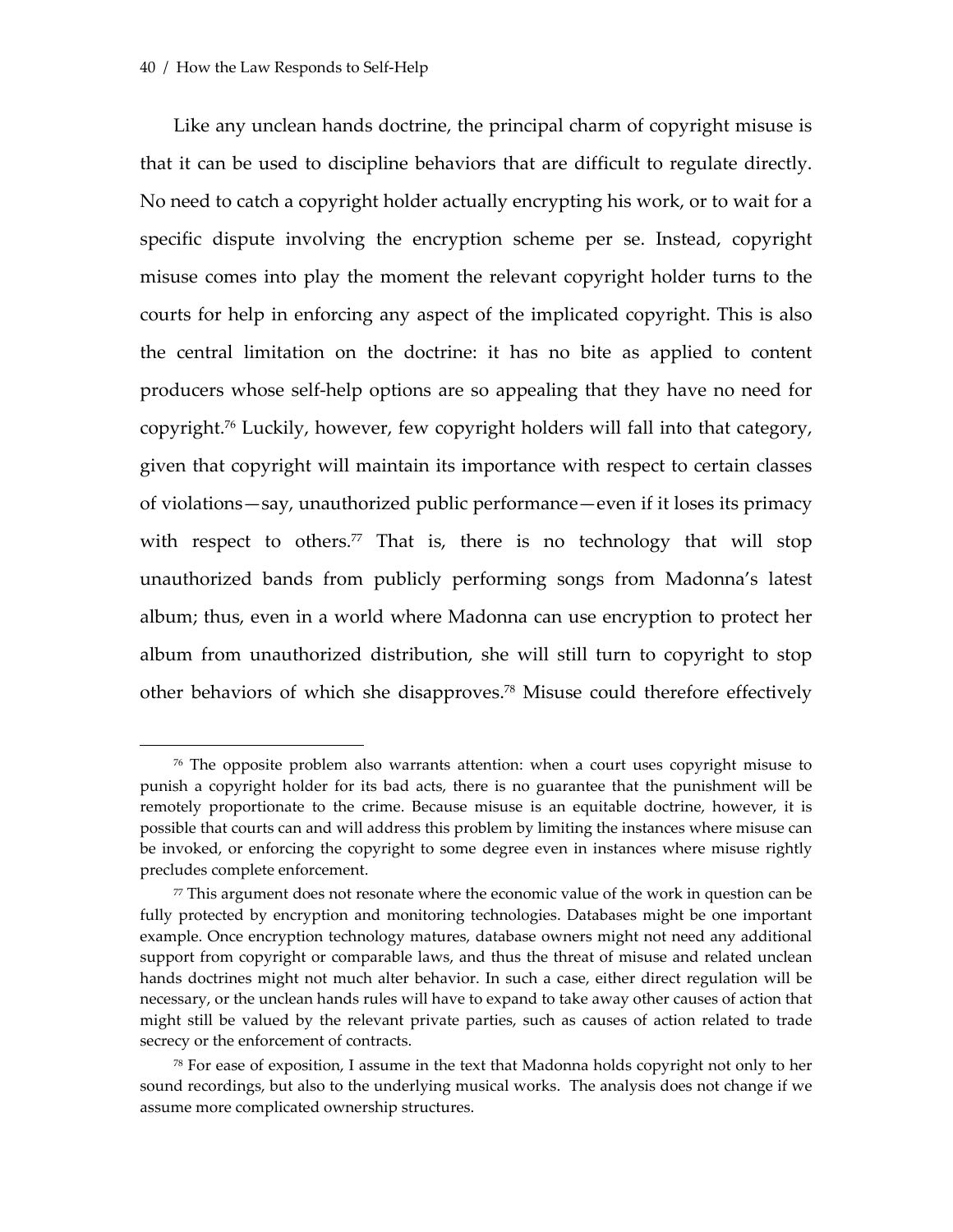pressure Madonna and similarly situated copyright holders to choose between copyright law and self-help, taking away the option of using both regimes to protect any single copyright-eligible work[.79](#page-41-0) The result would be less draconian that an absolute prohibition on self-help because it would leave copyright holders with the option of using self-help instead of law; $\frac{80}{10}$  and it also would be easier to enforce, given that courts implement the doctrine simply by declining to act when called upon to do so by a disfavored copyright holder.

My discussion thus far has focused on self-help technologies that allow copyright holders to assert greater control over their work. Turn now to the opposing self-help technologies through which college students and other ordinary consumers are themselves shifting legal boundaries, specifically by engaging in the unauthorized duplication and dissemination of copyrighted work online. Copyright law has had a hard time discouraging illegal activities of this sort, the primary reason being that the large number of bad actors makes normal legal process prohibitively expensive. The law could in theory still deter either by significantly increasing the penalties associated with these illegal acts,

<span id="page-41-0"></span> $79$  An interesting question to ask is whether misuse should focus on a single work, or should instead treat together several copyrighted works owned by the same private party and perhaps related to one another as either complements or substitutes. The law as it stands applies to each copyrighted work in isolation, but that might not be the right design in a world where copyrighted works are often sold and used in bundles. Then again, a doctrine that lumped several copyrighted works together might unfairly penalize large firms, given that large firms typically own a large number of copyrights.

<span id="page-41-1"></span><sup>80</sup> As I mentioned earlier—see text near note 75—misuse is less draconian in another way: it allows copyright holders to change their mind, abandon their self-help mechanisms, and return to the protections offered by copyright. The only limitation is that legal protection will not begin again until the effects of the earlier self-help have been fully dissipated. Whether this is a virtue or a defect obviously depends on how strongly society wants to bind copyright holders to their self-help choices.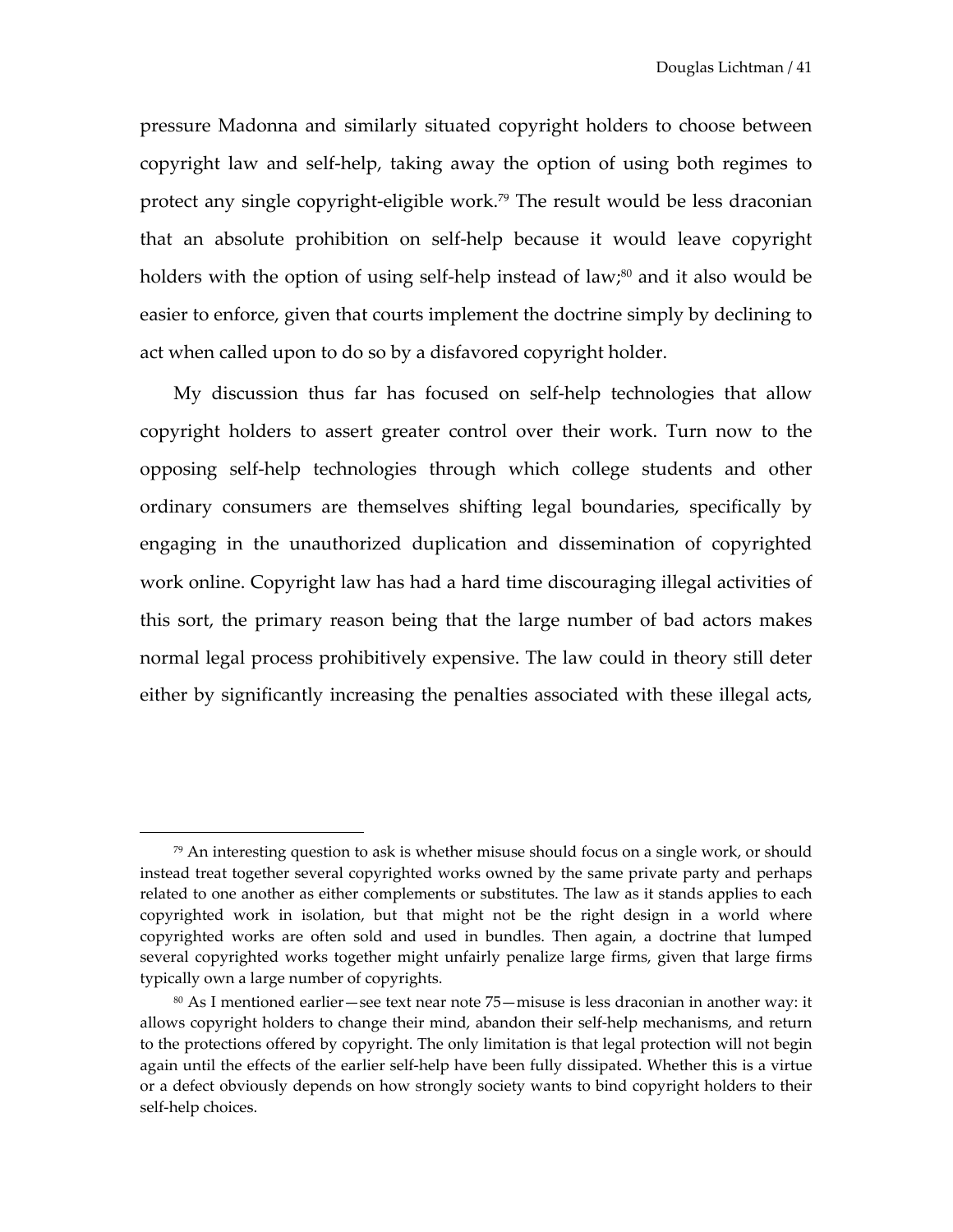1

or by finding some strategy to lower the cost of bringing each individual case.<sup>[81](#page-42-0)</sup> Neither approach, however, holds great promise.

With respect to increased penalties, current penalties for copyright infringement are already quite steep, with statutory damages clocking in at anywhere from \$750 to \$30,000 per work copied, $82$  and criminal prosecution a real possibility thanks to renewed interest from the Department of Justice.<sup>83</sup> A college student with a modest collection of illegal music is therefore already being threatened with a possible punishment on the order of five years in jail<sup>[84](#page-42-3)</sup> and well over \$500,000 in cash damages. It is hard to imagine credibly threatening higher penalties for this category of legal wrong; and, even now, nearly every case settles for a tiny fraction of the maximum possible penalty, presumably because both the government and the copyright industry feel constrained by the possibility of negative publicity.[85](#page-42-4)

<span id="page-42-0"></span><sup>&</sup>lt;sup>81</sup> This understanding of deterrence derives from Gary Becker's original insight that, in instances where the likelihood of detection is low, deterrence can be achieved by increasing the penalty imposed. See Gary Becker, Crime and Punishment: An Economic Approach, 76 J. Pol. Econ. 169 (1968).

<span id="page-42-1"></span> $82$  17 U.S.C. §504(c). There are upward and downward departures available where infringement can be shown to be either innocent or willful. See id. at  $\S504(c)(2)$  (innocent infringement can be as little as \$200 per work, while willful infringement can be as much as \$150,000 per work).

<span id="page-42-2"></span><sup>83</sup> See Saul Hansell, U.S. Searches Computers, Trying to Disrupt Piracy, New York Times, Aug. 26, 2004 at C4 (describing the Justice Department's intensifying efforts to crack down on illegal file sharing).

<span id="page-42-3"></span><sup>84</sup> Under the No Electronic Theft Act, there are different offense levels, and each carries its own range of possible sentences. See 18 U.S.C. §2319 (establishing fines and permissible sentence ranges).

<span id="page-42-4"></span><sup>&</sup>lt;sup>85</sup> This has another cost: it likely reduces respect for the law. College students are learning the lesson that society will not stick to its guns when it comes to enforcing the law as written or collecting the penalties the law threatens. That might not be particularly important when it is only copyright law at stake, but I wonder if the lesson can be so easily cabined, or if instead the experience with copyright law over these last several years will in the future undermine respect for legal rules more generally.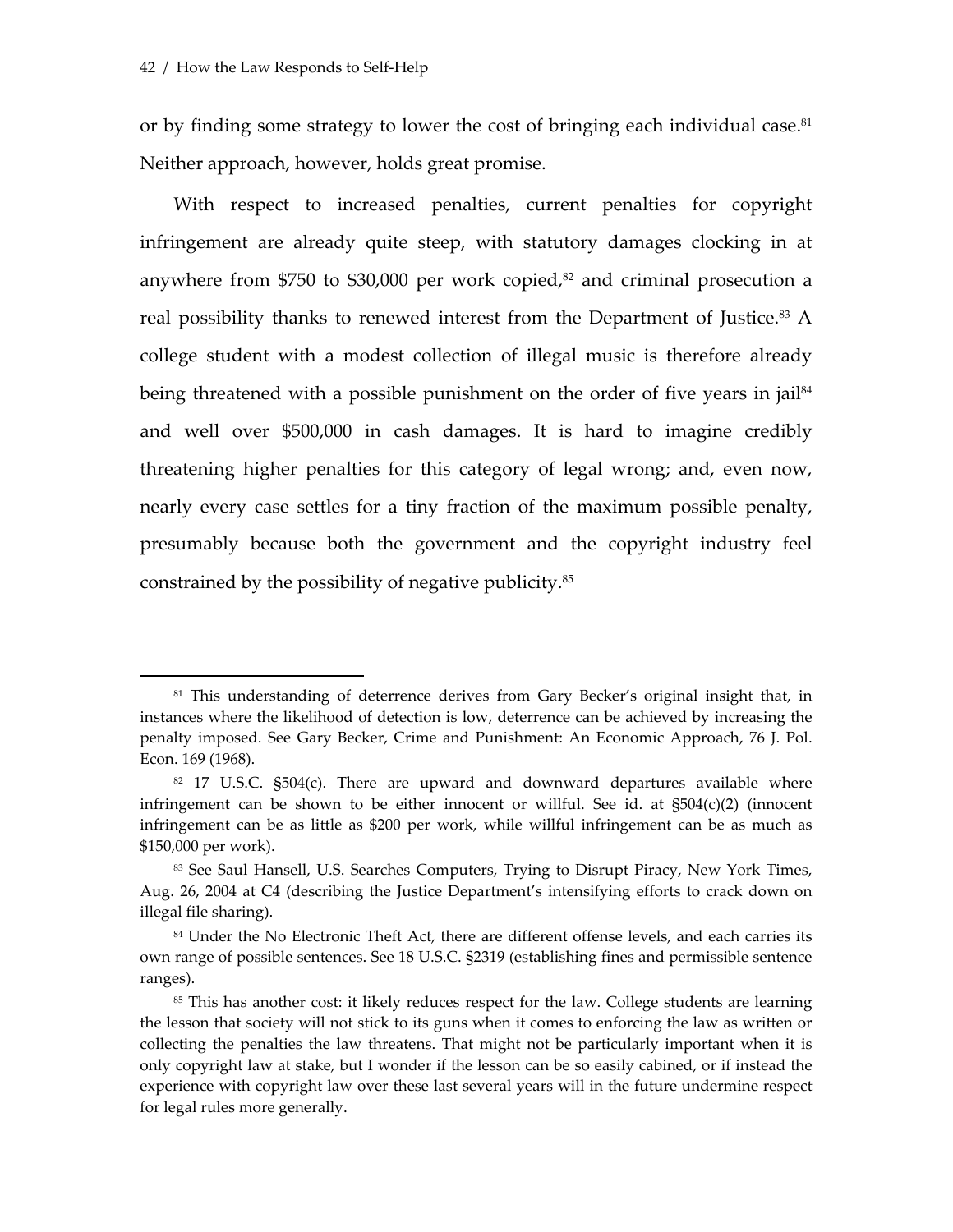<span id="page-43-1"></span>Meanwhile, although the idea of lowering the costs of legal process resonates in the abstract, in practice none of the plans proposed thus far show much promise. For example, over a several month period in 2003, the Recording Industry Association of America experimented with a streamlined court process wherein copyright holders would present circumstantial evidence of online infringement to a court clerk and, in response, the clerk would issue a subpoena ordering the relevant Internet service provider to reveal the name and address of the accused infringer[.86](#page-43-0) The process was designed to avoid the expense of conducting a full hearing before issuing a subpoena; in particular, it cut corners by relying on a court clerk rather than a judge, and by not offering accused parties the opportunity to defend their anonymity through counsel. The procedure was roundly criticized for fear that it would be too easily abused. Worries included somewhat outlandish concerns that stalkers, pedophiles, and the like would masquerade as injured copyright holders in order to discover the names and addresses of previously anonymous targets; but they also included more plausible privacy and due process concerns over a streamlined process that unmasked anonymous parties without giving them any chance to anonymously resist[.87](#page-43-1) The merits here were never adjudicated; the D.C. Circuit killed the program on the ground that it was not authorized by statute.<sup>[88](#page-43-2)</sup>

<span id="page-43-2"></span><span id="page-43-0"></span><sup>86</sup> The music industry interpreted a provision of the Digital Millennium Copyright Act to authorize this fast-track procedure. See 17 U.S.C. §512(h) ("A copyright owner or a person authorized to act on the owner's behalf may request the clerk of any United States district court to issue a subpoena to a service provider for identification of an alleged infringer in accordance with this subsection.").

<sup>87</sup> See Amy Harmon, In Court, Verizon Challenges Music Industry's Subpoenas, New York Times, Sept. 17, 2003 at C5. It is interesting that Verizon, an Internet service provider, was the most vocal champion of the privacy, due process, and statutory objections. A cynical explanation is that Verizon had ulterior motives given that consumer interest in online piracy likely drives demand for Internet access, and Verizon makes money selling additional phone lines, DSL connections, and Internet service more generally. And, while admittedly Verizon would also earn additional revenues were legal alternatives like iTunes to become more popular, there is no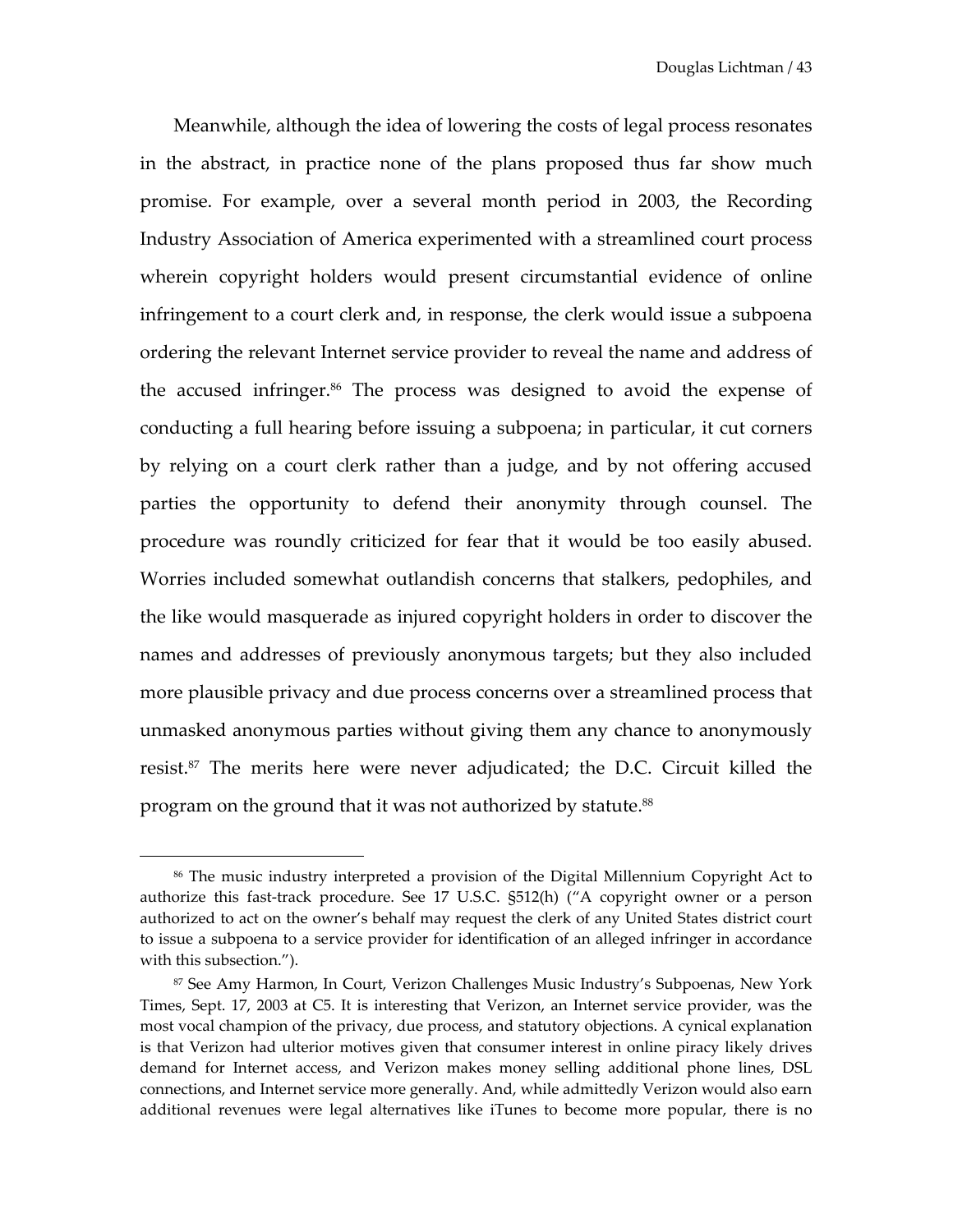More recently, Professors Mark Lemley and Anthony Reese have proposed their own fast-track approach,<sup>89</sup> a dispute resolution system that would keep costs down by allowing a copyright holder to establish a prima facie case simply by: (a) submitting a sworn statement asserting that the complaining entity is in fact the relevant copyright holder;<sup>90</sup> (b) providing evidence that the copyrighted work at issue was available for downloading from a particular Internet address at a particular date and time; $91$  and (c) providing evidence linking the implicated Internet address to a particular accused infringer.<sup>92</sup> If, after such a showing, the accused infringer fails to contest these facts, Lemley and Reese would allow their dispute resolution system to proceed to final judgment. If the infringer instead introduces "a plausible claim of mistaken identification" or other evidence that

<span id="page-44-0"></span><sup>89</sup> Mark Lemley & R. Anthony Reese, Reducing Digital Copyright Infringement Without Restricting Innovation, 56 Stanford L Rev. 1345 (2004).

<span id="page-44-2"></span><span id="page-44-1"></span>90 Id. at 1414.

 $\overline{a}$ 

<sup>91</sup> Id. ("Such evidence could consist of, for example, screen shots showing the availability of files and a sworn statement that the copyright owner determined that the titles listed were actually available and were actually copies of the copyrighted works.").

<span id="page-44-3"></span><sup>92</sup> Id. (noting that this evidence would typically need to be obtained from the user's service provider).

incentive for Verizon to choose. Verizon can promote both alternatives, and make money by selling Internet access to legitimate and illegitimate users alike.

<sup>88</sup> See RIAA v. Verizon Internet Servs., 351 F. 3d 1229 (D.C. Cir. 2003), cert. denied 160 L. Ed. 2d 222 (2004). My own opinion is that the fast-track approach was unnecessarily threadbare—too quick to force Internet service providers to name names, too willing to proceed without opportunities to double-check allegations and otherwise ensure good faith. A better approach would have been to require firms like Verizon to deliver warnings to accused subscribers, reminding subscribers that piracy is illegal and that "the copyright holder might take his evidence to court and, after a hearing where you will have the opportunity to defend yourself anonymously through counsel, the court might order us to reveal your identity and provide further evidence of your alleged bad acts." Imagine the shiver that would go down an infringer's spine upon finding that note in his inbox, complete with a specific accusation that the user had downloaded Madonna, last Tuesday, at midnight, from their bedroom computer. Were such warnings delivered quickly, a brief delay before revealing the infringer's name and address would be less costly, which is to say that copyright holders would on these facts not be significantly harmed by a process that took a little more time to confirm that the accused infringer really should be unmasked.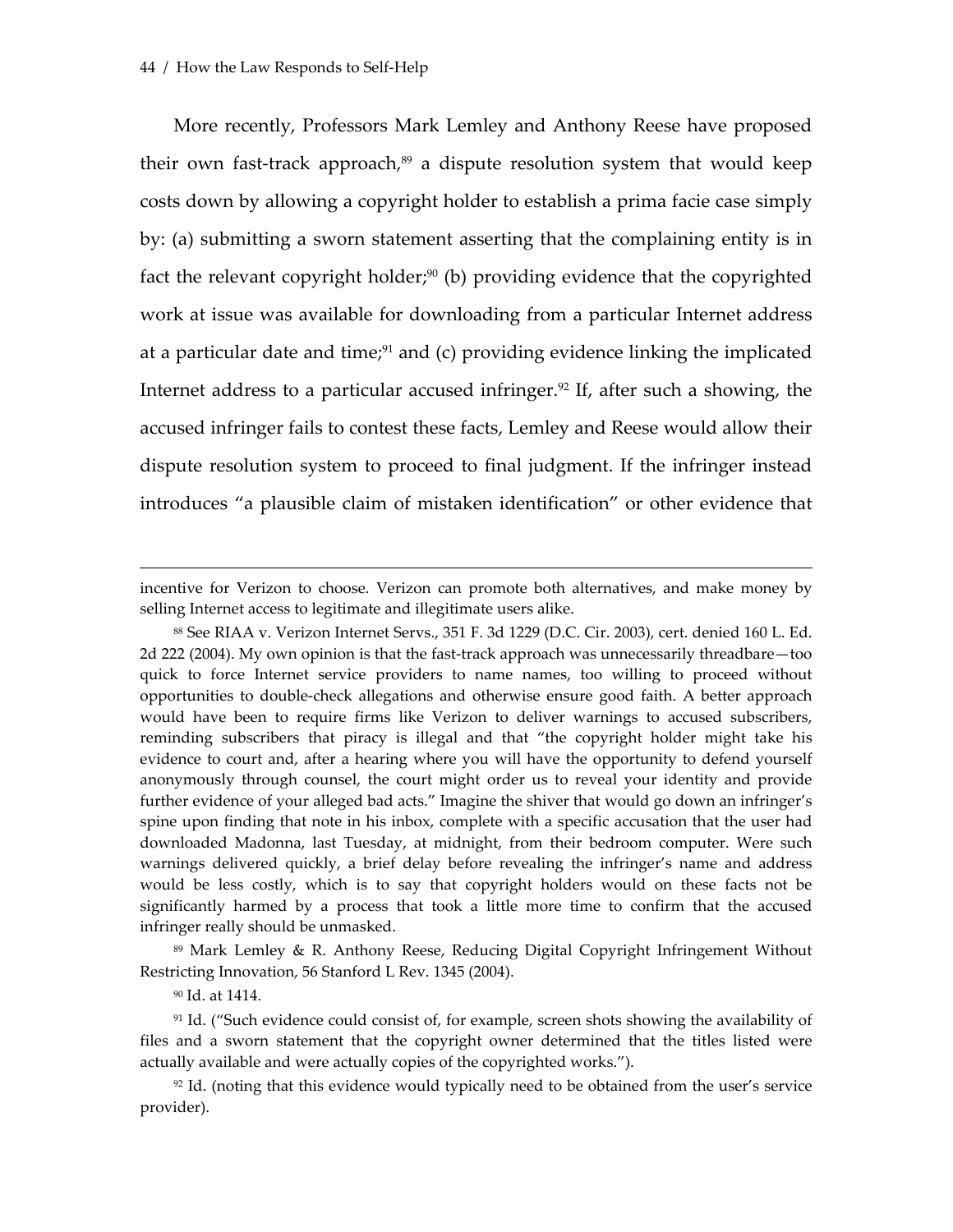<span id="page-45-3"></span>casts doubt on the prima facie case, however, Lemley and Reese would refer the case to the federal courts for a fuller hearing.<sup>93</sup>

The problem with this approach is that it is only trivially cheaper than normal litigation. That is, under the current system, if a copyright holder has evidence of a valid copyright, has evidence that the copyrighted work was made available online without permission, has evidence linking that bad act to a specific person, and faces an accused infringer who is not able or willing to contest any of those factual predicates—the four essential requirements in the Lemley/Reese arbitration—the costs of litigation are already quite small. In fact, such cases typically settle after the first legal document is filed,<sup>94</sup> and that first document is typically inexpensive given that it is basically a form document that every time recounts the same legal argument, the same basic assertions of wrong-doing, and so on. Framed another way, the costs that make copyright enforcement expensive are the ones to which the Lemley/Reese proposal does not speak: the costs of associating an Internet address with a specific flesh-andblood person (Internet service providers have this information, but they rarely are willing to provide it absent a court order to do  $so<sup>95</sup>$ ); the costs of rebutting plausible defenses related to fair use and mistaken identity; and the costs of enforcing judgments.<sup>96</sup> These costs are admittedly difficult to reduce. But,

<u>.</u>

<span id="page-45-0"></span><sup>93</sup> Id. at 1415, 1417 (a plausible claim of mistaken identification is sufficient to have the dispute dismissed without prejudice; certain defenses must be raised in the federal courts after the prima facie evidence is evaluated by an administrative law judge).

<span id="page-45-1"></span> $94$  Most of the suits against individual infringers have thus far settled. See, e.g., Jon Healey, File Sharing Down After Lawsuits, Los Angeles Times, Sept. 30, 200 at C15 (reporting first 54 settlements).

<span id="page-45-2"></span><sup>95</sup> As I mentioned supra note 87, this might be self-serving behavior on the part of the Internet service providers. But it might also be an important dimension along which service providers compete. Consumers, and especially consumers with something to hide, might flock to the provider who most credibly promises not to reveal subscriber identities.

<sup>96</sup> Lemley and Reese suggest that the costs of enforcing judgments might not be steep. See Lemley & Reese, supra note 89, at 1420-1422. If they are right, my criticism still holds. After all,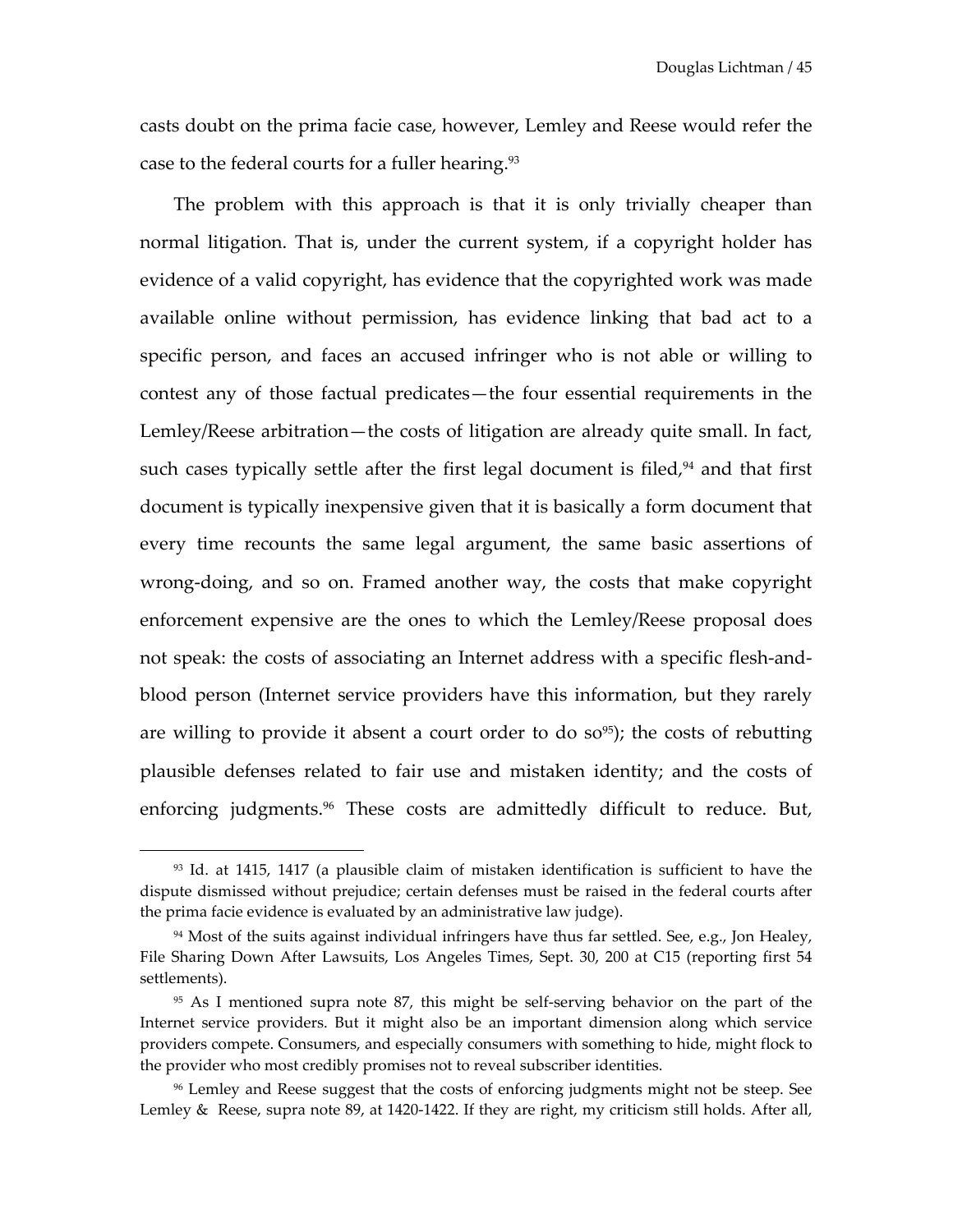$\overline{a}$ 

without such reductions, there is little hope for streamlining the litigation process.[97](#page-46-0)

Where deterrence at the individual level cannot work, the typical response is to regulate or in other ways hold accountable parties that facilitate the illegal

the various reasons they list for why enforcement might be cheap in the context of their arbitration process apply with equal force to the normal judicial process. My concern thus remains: I do not see how their approach more than trivially reduces the costs of litigating infringement cases.

<span id="page-46-0"></span>97 Two other concerns related to the Lemley/Reese proposal bear mention. First, as Lemley and Reese themselves point out, their procedure would work only for large-scale pirates. See id. at 1413 n.274. That is a severe limitation, given the obvious evolutionary response: the topography of infringement will change from the current pattern where a small number of users contribute the vast majority of songs, to a new pattern where every user offers up only a handful of songs. The Lemley/Reese arbitration would by virtue of that adjustment be fully de-toothed, and yet little would change in terms of aggregate illegal behavior. Cf. Lior Strahilevitz, Charismatic Code, Social Norms, and the Emergence of Cooperation on the File-Swapping Networks, 89 Va. L. Rev. 505 (2003) (discussing ways in which peer-to-peer networks encourage small-scale sharers to increase their participation).

Second and perhaps more important, the Lemley/Reese approach relies on this intuition that (to quote their title) it is possible to "reduc[e] digital copyright infringement without restricting innovation." That is, Lemley and Reese want copyright holders to be able to hold college students accountable for their illegal use of peer-to-peer technology, and they favor that approach because alternative approaches—like holding technology firms accountable—would reduce the incentive to create and disseminate similar technologies in the future. That sounds right at first blush, but the argument falters when one realizes that their system, too, reduces the incentive to create and disseminate these technologies, because the real spur to innovation here is copyright infringement. Phrased another way, if I am wrong in my criticisms thus far and the Lemley/Reese proposal does significantly deter copyright infringement by making available an arbitration system, the incentive to create and disseminate the next Napster will be ruined anyway. The average person will not pay a scrap of attention; the overwhelming reason why people download these sorts of new technologies and experiment with them is simply to get access to copyrighted songs. Without infringement driving demand, these technologies die on the vine. The Lemley/Reese argument thus strikes me as a bit unfair. Their article criticizes other approaches on the ground that those approaches reduce the incentive to innovate, but the article never concedes that the arbitration approach suffers a very similar flaw. Indeed, my own hunch is that an effective arbitration system would do more damage than would other approaches, in that the threat of arbitration would discourage college students from playing with these technologies, thus ruining the precise mechanism that brought us file-sharing software in the first place. The better approach is to hold responsible the firms that profit from infringement online, perhaps forcing them to pay modest damages or requiring that they design their systems in ways that better respect copyright rights. That would protect copyright to some degree, but still recognize in the college students a certain freedom to tinker.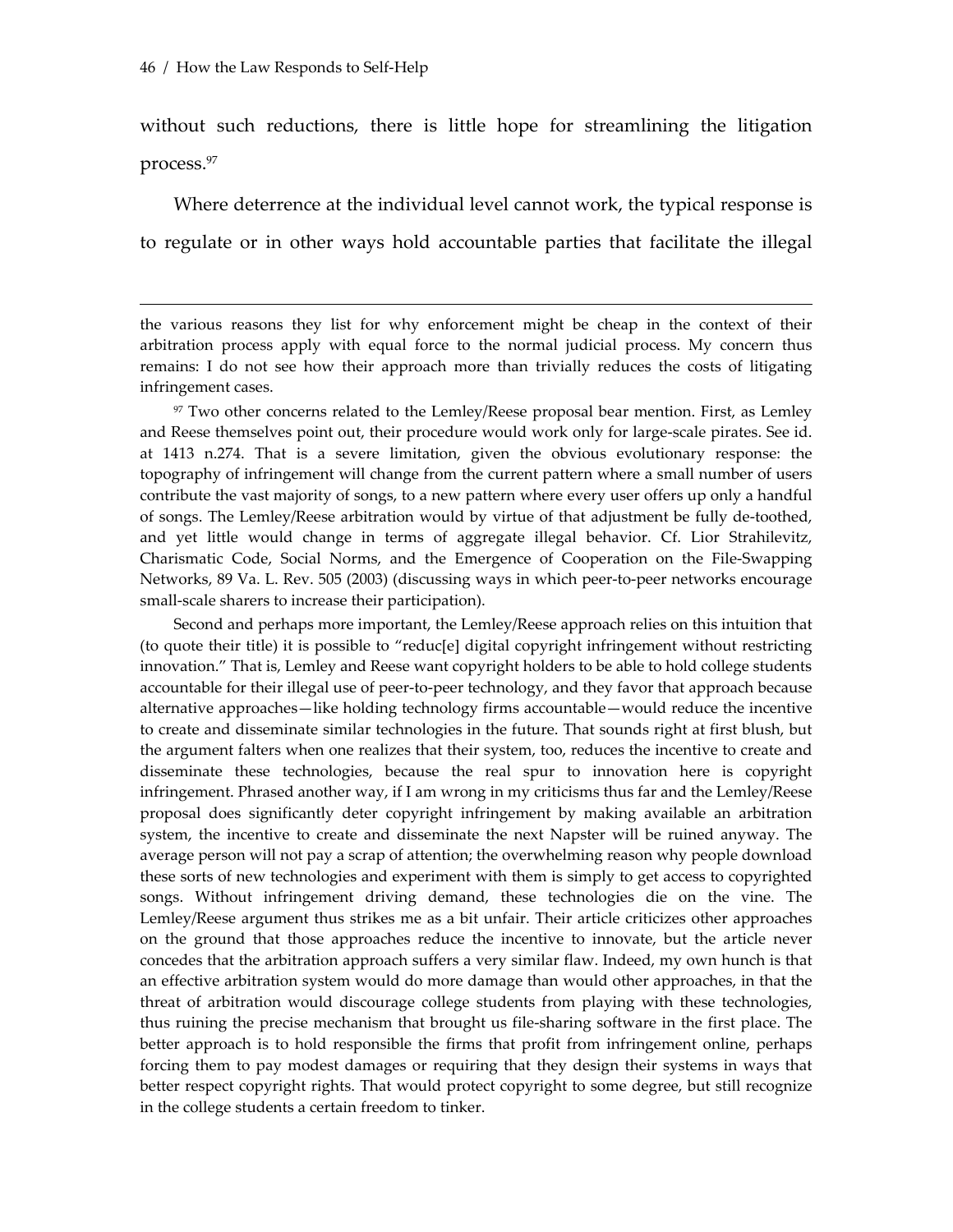practice.[98](#page-47-0) Copyright holders have obviously attempted that strategy, perhaps most notably through high-profile litigation against Internet startups Napster,<sup>[99](#page-47-1)</sup> Aimster,<sup>100</sup> and Grokster.<sup>101</sup> Much has already been written on these particular cases,<sup>102</sup> as well as on the general issues they raise,<sup>103</sup> and I will therefore keep my remarks on this topic short. I want to emphasize, however, that these are difficult cases because the technologies at issue are capable of both legitimate and illegitimate use. That is important as a matter of copyright doctrine—a decade ago, the Supreme Court found manufacturers of video cassette recorders immune from copyright liability primarily on the ground that VCRs are "capable of substantial noninfringing uses["104—](#page-47-6)and as a matter of policy as well, in that courts when faced with dual-use technologies must be careful not to regulate in a way that unnecessarily discards the wheat with the chaff. At the same time, caution should not be allowed to morph into paralysis, especially in instances where small modifications to the relevant technology could reduce the number

<span id="page-47-0"></span><sup>98</sup> For a general introduction to the economics of indirect liability, see Lichtman & Posner, supra note 73 (discussing the intuitions and limitations, and then applying those concepts to the question of whether Internet service providers should be held liable for their role in propagating viruses, worms, and other forms of Internet mischief).

<span id="page-47-1"></span><sup>99</sup> A&M Records Inc. v. Napster, Inc., 239 F. 3d 1004 (9th Cir. 2001).

<span id="page-47-2"></span><sup>100</sup> In re Aimster Copyright Litigation, 334 F. 3d 643 (7th Cir. 2003).

<span id="page-47-4"></span><span id="page-47-3"></span><sup>101</sup> MGM Studios, Inc. v. Grokster Ltd., 380 F.3d 1154 (9th Cir. 2004).

<sup>102</sup> For one early and insightful discussion, see Stacey L. Dogan, Is Napster a VCR? The Implications of Sony for Napster and Other Internet Technologies, 52 Hastings Law Journal 939 (2001).

<span id="page-47-5"></span><sup>103</sup> See, e.g., Randal C. Picker, Copyright as Entry Policy: The Case of Digital Distribution, 47 Antitrust Bull. 423 (2002); Douglas Lichtman & William Landes, Indirect Liability in Copyright: An Economic Perspective, 16 Harv. J. Law & Tech 395 (2003); Lemley & Reese, supra note 89; William Fisher, Promises to Keep: Technology and the Future of Entertainment (2004); Neil W. Netanel, Impose a Noncommercial Use Levy to Allow Free Peer-to-Peer File Sharing, 17 Harv. J. L. & Tech. 2 (2003).

<span id="page-47-6"></span><sup>104</sup> Sony Corp. of Am. v. Universal City Studios, Inc., 464 U.S. 417, 442 (1984).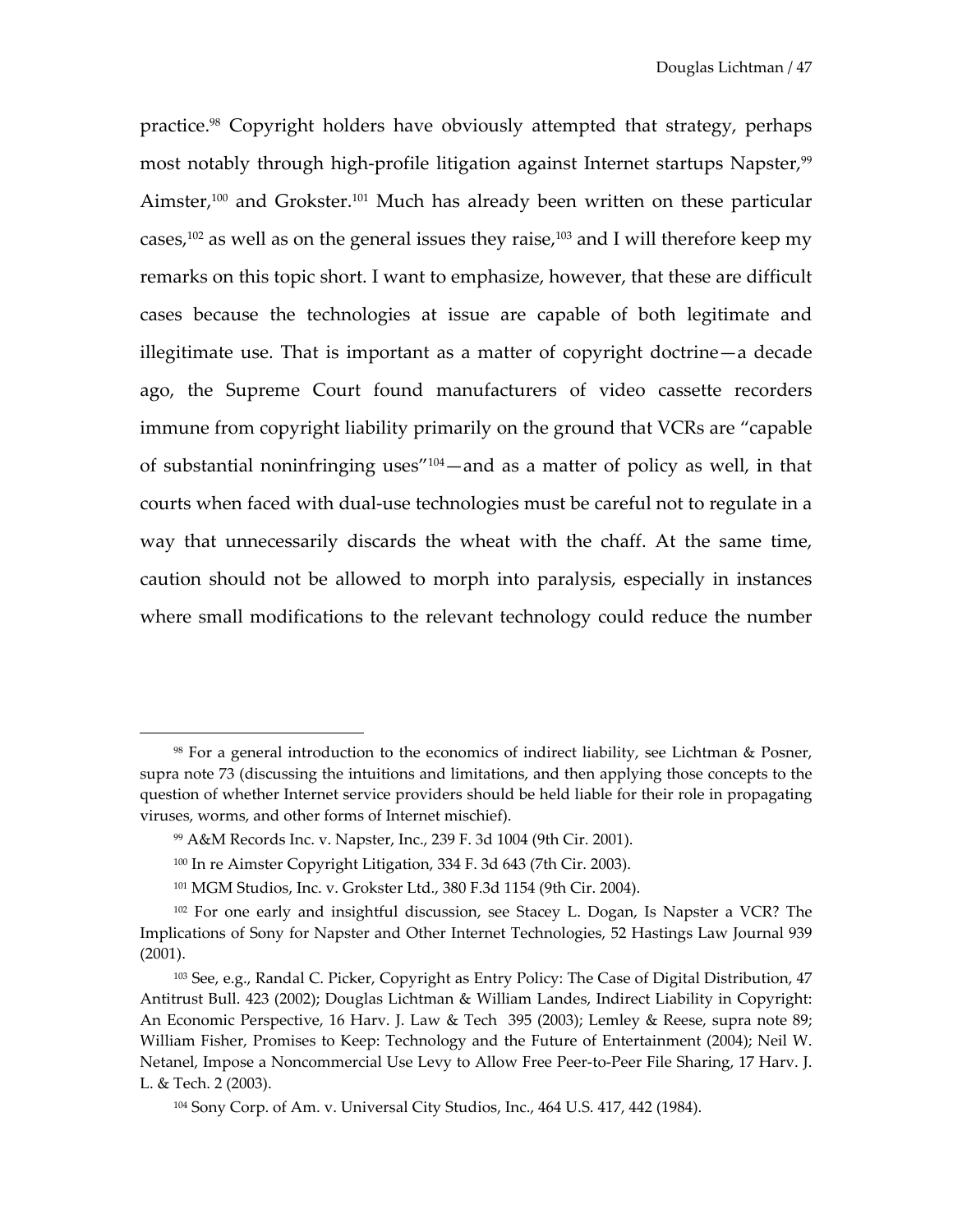of illegitimate acts without substantially interfering with legitimate ones, or substantially altering the core underlying technological accomplishment.<sup>[105](#page-48-0)</sup>

Let me unpack those concerns just slightly further. In *Sony Corporation of America vs. Universal City Studios, Inc.*, the Supreme Court held that "the sale of copying equipment, like the sale of other articles of commerce, does not constitute contributory infringement if the product is widely used for legitimate, unobjectionable purposes. Indeed, it need merely be capable of substantial noninfringing uses."[106](#page-48-1) Bill Landes and I have criticized this holding along two dimensions. First, read literally, it fails to account for the costs and benefits of the technology at issue, excusing from liability even a product for which expected harms fully overwhelm expected benefits. There are admittedly reasons not to engage in too careful a cost/benefit balance. It might be difficult for a court to predict future uses of a new technology; and some harmful uses ought not count given that they can be better addressed through other forms of intervention, such as direct litigation against the relevant bad actors and self-help.<sup>107</sup> However, on

<span id="page-48-0"></span><sup>105</sup> Applause on this score to the district court in the Northern District of California that ordered Napster to undertake narrow, specific efforts to exclude copyrighted music from Napster's master list of available downloads. For example, the court ordered Napster to block titles explicitly identified by copyright owners as ones being traded or likely to be traded on the network. And, recognizing that clever users would respond by introducing obvious typographical errors into song titles—one popular approach was to list each title in pig Latin the court ordered Napster to "use reasonable measures in identifying variations of the filename(s), or of the spelling of the titles or artists' names, of the works identified by plaintiffs." A&M Records, Inc. v. Napster, Inc., 2001 U.S. Dist. LEXIS 2186, at \*5 (2001) The Grokster court, by contrast, declined to issue an injunction of this sort, not even broaching the question of whether a peer-to-peer system could be modified in ways that would encourage respect for copyright law without sacrificing the distinct benefits of peer-to-peer architecture. See Grokster, supra note 101, at \*29.

<span id="page-48-2"></span><span id="page-48-1"></span><sup>106</sup> Sony, 464 U.S. at 442.

<sup>107</sup> See Lichtman & Landes, supra note 103, at 400-01, 404-07. But see Lemley & Reese, supra note 89, at 1389 n.171 (agreeing that these various issues must be considered, but expressing doubt that courts can establish a standard or presumptions that would adequately account for them).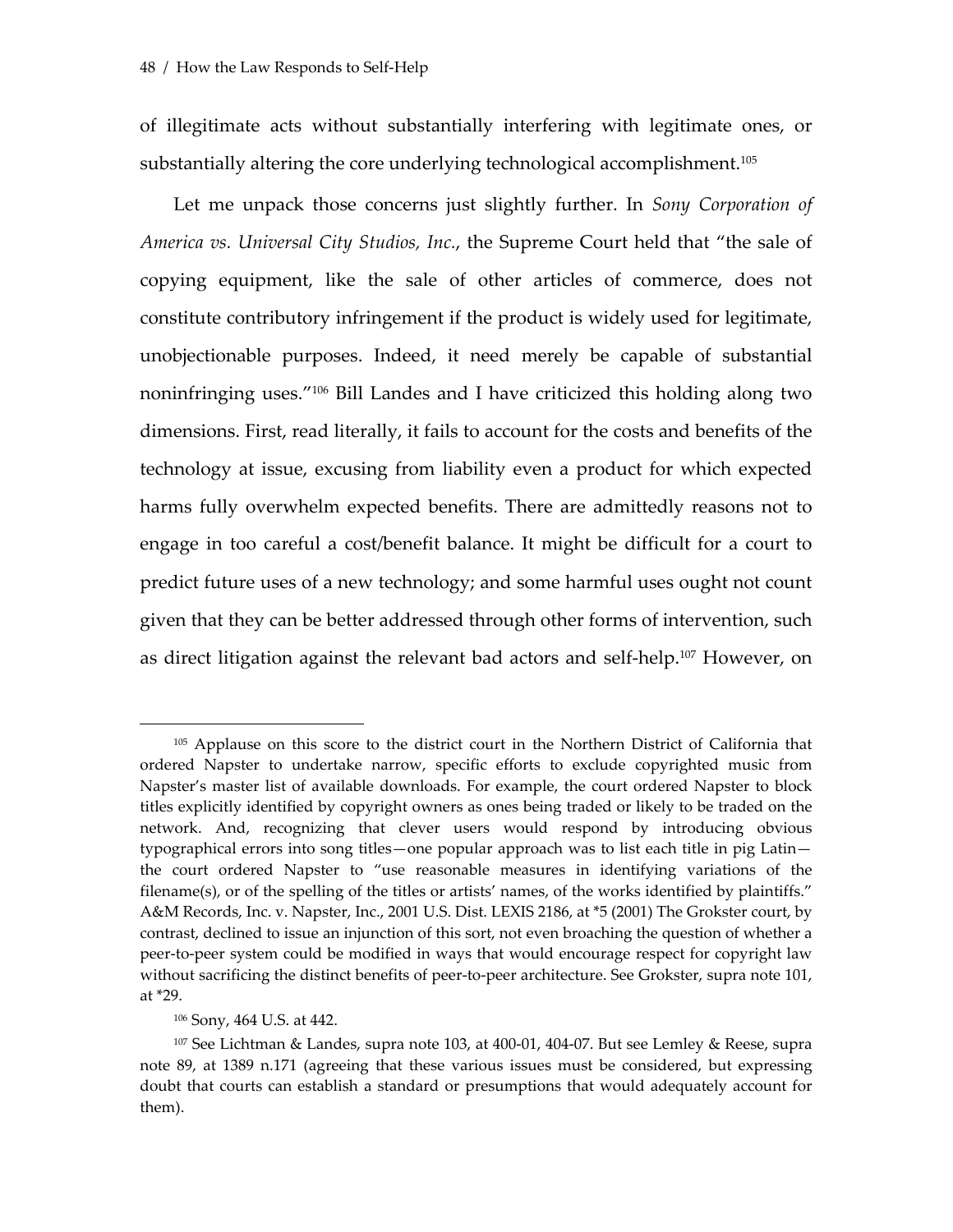<span id="page-49-3"></span>its face, the *Sony* rule requires no balancing at all; and, if that reading is correct, it seems an unduly paranoid approach.<sup>[108](#page-49-0)</sup>

Second, the *Sony* rule creates no incentive for firms to try to protect copyright. Instead, it offers blanket immunity the moment a firm can demonstrate sufficient legitimate use, completely ignoring any possibility that the firm could have done better. An analogous approach in criminal law would be to announce that anyone who does two good deeds in the morning is free to commit any number of bad acts in the afternoon. Such a rule is ridiculous because it does nothing to discourage afternoon malfeasance; but the *Sony* rule does exactly that with respect to infringement. Again, there are admittedly reasons not to be too aggressive in terms of allowing courts to micro-manage the development of new technologies. The *Sony* rule, however, has been read to contemplate no court evaluation at all. Just as courts are able to evaluate the complicated technology issues that arise in the context of the patent system, $109$ and courts are able to evaluate questions of product design in the context of products liability litigation,<sup>110</sup> courts working in the copyright setting could be expected to evaluate whether technology firms were (say) reckless in their failure to adopt additional copyright protections. This is therefore a second dimension along which a literal reading of the *Sony* rule seems overly cautious.<sup>111</sup>

<span id="page-49-0"></span><sup>108</sup> What technology fails the *Sony* test? If none do, that would seem inconsistent with *Sony* itself, as the original opinion emphasizes the need to balance the interests of copyright holders against the interests of technology entrepreneurs.

<span id="page-49-1"></span><sup>109</sup> See Arti K. Rai, Specialized Trial Courts: Concentrating Expertise on Fact, 17 Berkeley Tech. L.J. 877 (2002) (discussing structural solutions to the problem of scientific complexity in patent cases).

<span id="page-49-2"></span><sup>110</sup> See, e.g., Restatement (Third) of Torts at §2(b) (a product "is defective in design when the foreseeable risks of harm posed by the product could have been reduced or avoided by the adoption of a reasonable alternative design by the seller").

<sup>&</sup>lt;sup>111</sup> More concretely, why not require that firms involved with peer-to-peer software assist copyright holders in deploying decoy files? The firms might be required to use idle cycles on their servers to dish out fake files. The firms might in addition be forbidden from taking steps to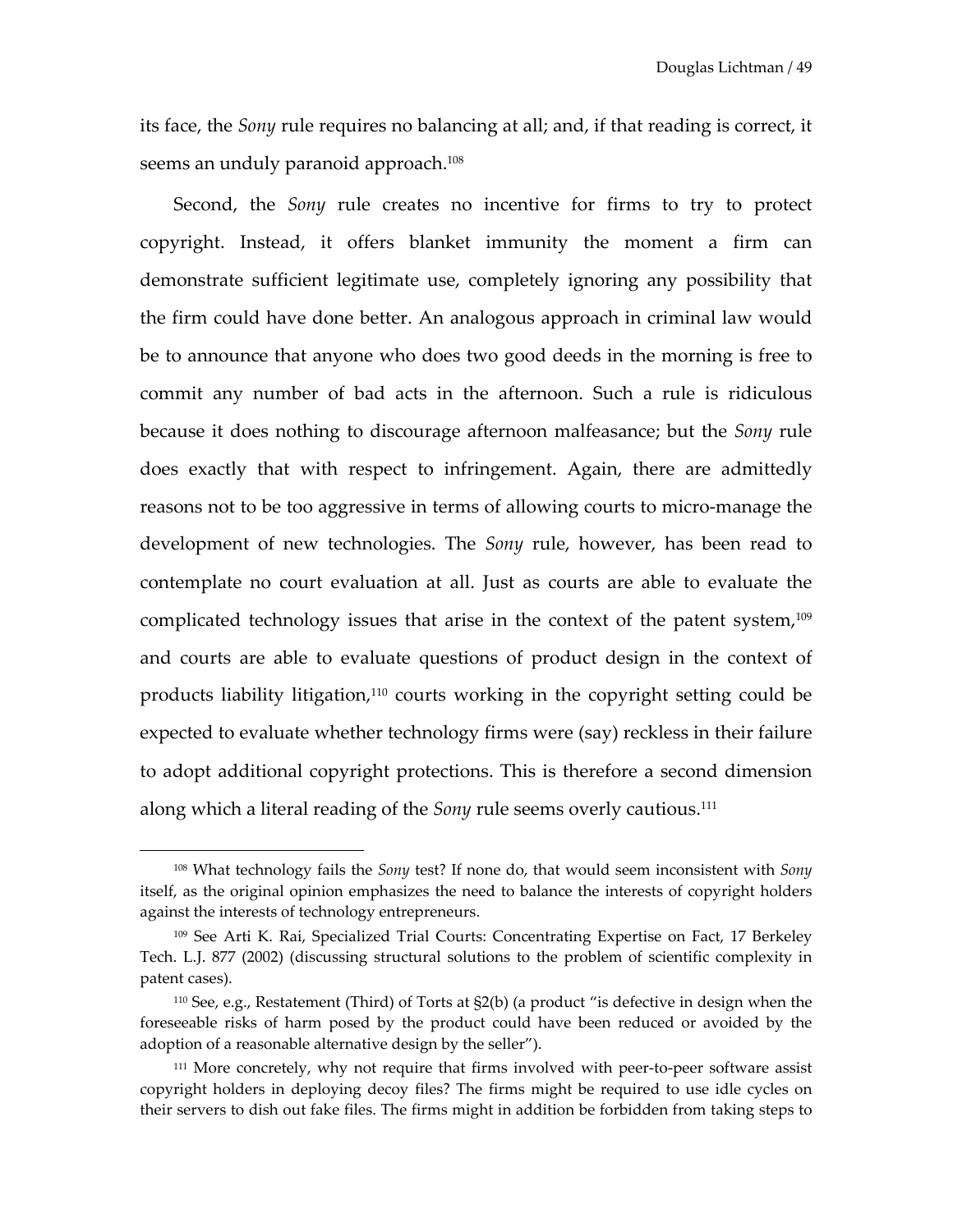$\overline{a}$ 

Issues left unresolved in *Sony* raise similar complexities. Consider, for example, the question of which legitimate uses should count as "substantial noninfringing uses" for the purposes of the *Sony* balance. In my view, a use should count only if it is both lawful and sincere, which is to say that the use is both technically permissible as a matter of law, and also a use for which the technology at issue has plausible charm. Grokster could in theory be used to disseminate copies of the Bible. That would be lawful, as there is no copyright in the Bible, but not sincere, in that there are so many equally good ways to acquire a copy of the Bible—websites that post free copies online, religious institutions in every community that offer free copies in print, hotel rooms where the Bible can routinely be found in a drawer—that there is little reason to defend the ability to acquire a copy through Grokster per se. Grokster similarly cannot be defended on the argument that peer-to-peer file sharing helps strangers recommend new music one to another, because suggestions could be made without actually offering the music files at the same time. Nor can KaZaA be defended as a mechanism for new artists to introduce their work, given that free centralized websites—like the original mp3.com $112$ —can easily be used as centralized repositories for music that is willingly placed in the public domain. Phrased another way, a legitimate use must be evaluated in light of plausible alternative means to accomplish the same end result. This is an important detail left

interfere with decoys. Again, the *Sony* rule as interpreted today does not allow courts to even think in these directions; and that seems hard to defend. See Lichtman & Landes, supra note 103, at 400-01, 404-07.

<span id="page-50-0"></span><sup>112</sup> See Keith L. Alexander, Music firm Mp3.com hits IPO high note, USA Today, July 21, 1999, at 3B (reporting on the website's success as a forum for unknown artists to unveil their work). Unfortunately, this particular website lost significant ground when it changed focus and began to offer music management services that were ultimately found to infringe copyright. See Christopher Grimes, MP3.com will pay Dollars 53m to Universal, Financial Times, Nov. 15, 2000, at 21 (discussing litigation and settlement).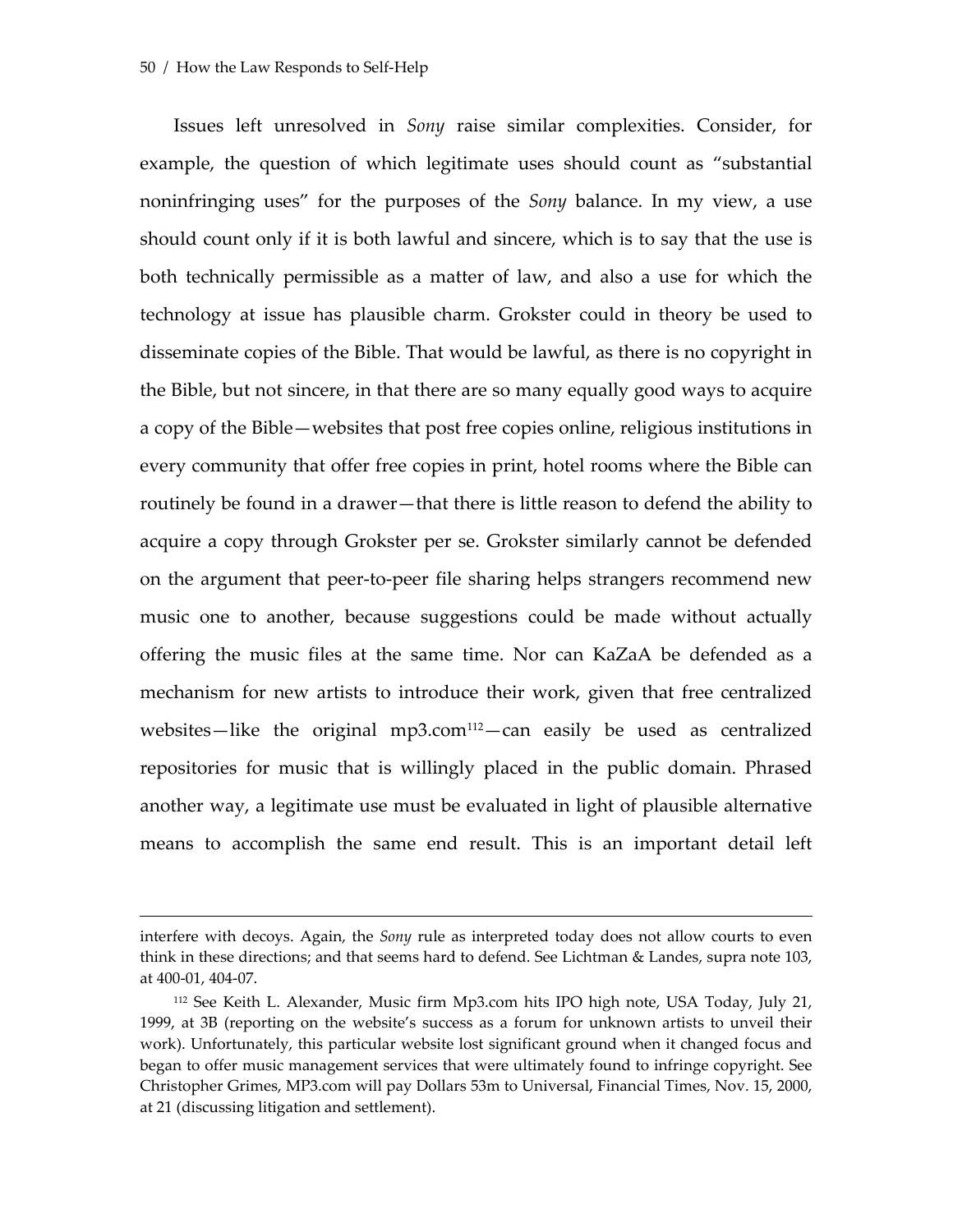unmentioned in the *Sony* decision, and a detail that the appellate courts seem also to have thus far overlooked.<sup>113</sup>

As for still other responses to the various self-help technologies that facilitate consumer infringement, federal law offers a potpourri of approaches. One provision of the Digital Millennium Copyright Act encourages Internet service providers to remove allegedly infringing content by immunizing service providers from liability for wrongful removals made in good faith.[114](#page-51-1) Another provision immunizes from copyright liability search engines like Google and Internet intermediaries like eBay, but only on the condition that they act expeditiously to remove infringing content from their sites the moment they are made aware of its existence.<sup>115</sup> Yet another forbids any firm from manufacturing, importing, or in other ways offering to the public any technology that is primarily designed to break an encryption scheme that would otherwise protect copyrighted work from unauthorized distribution.[116](#page-51-3) Even the Federal Communications Commission has tried its hand at protecting copyrighted work; the Commission recently promulgated a series of regulations that require manufacturers of television and cable hardware to build into their equipment

- <span id="page-51-2"></span>115 17 U.S.C. §§512(c)(1), (d)(1), (d)(3).
- <span id="page-51-3"></span>116 17 U.S.C. §§1201(a)(2) & (b)(1).

<span id="page-51-0"></span><sup>113</sup> See Grokster, supra note 101, at 16 (counting as a legitimate use the authorized distribution of music from the band Wilco, without even considering Wilco's next-best options for online distribution). The Seventh Circuit attempted to add teeth to the term "legitimate use" in another way: that court demanded a threshold showing of current, actual legitimate uses before being willing to entertain stories of hypothetical future legitimate uses. See Aimster, supra note 100, at 652-53.

<span id="page-51-1"></span><sup>114 17</sup> U.S.C. §512(g)(1).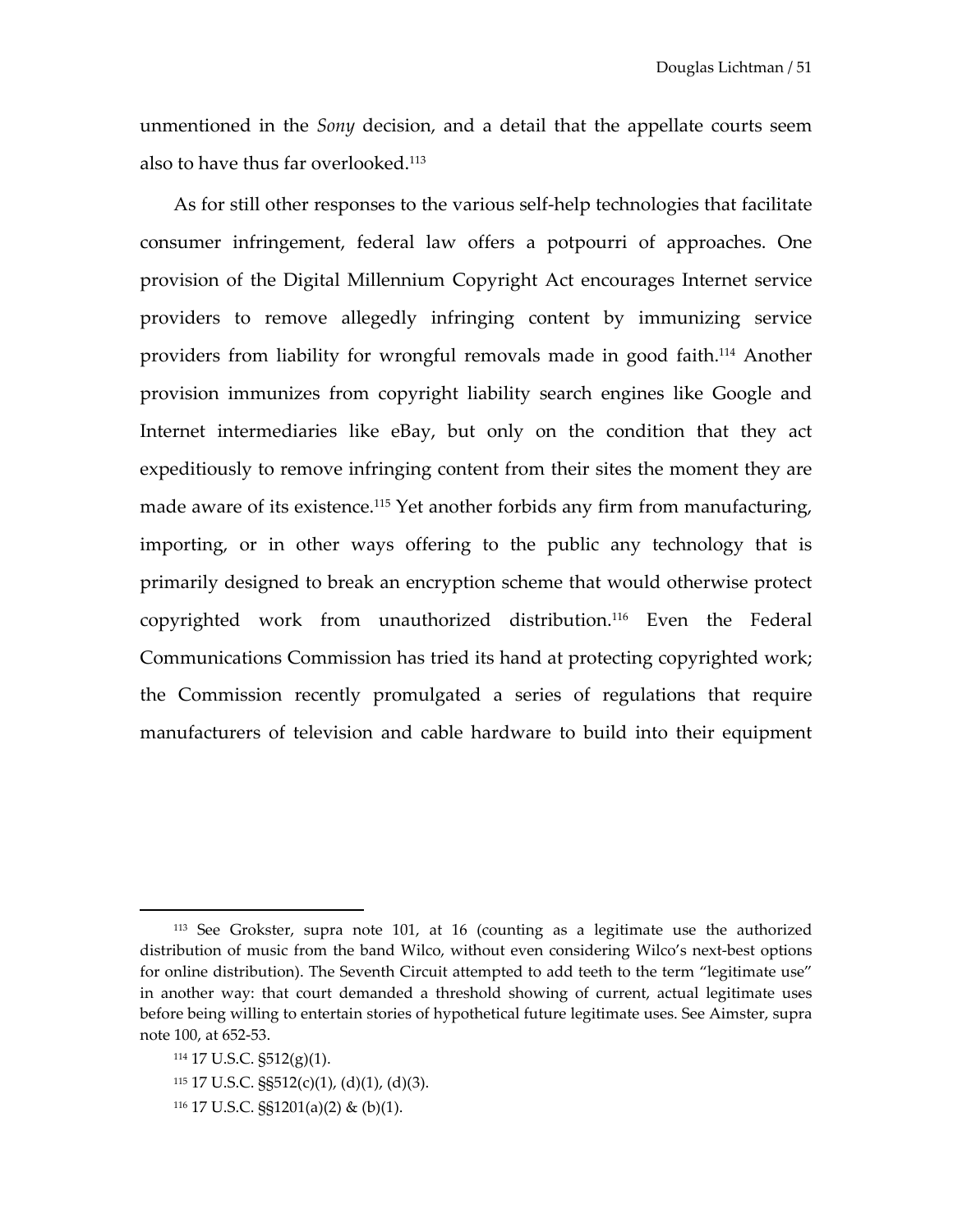<u>.</u>

certain technologies that restrict the unauthorized redistribution of copyrighted television content.<sup>[117](#page-52-0)</sup>

All of these strategies have advantages and drawbacks.<sup>118</sup> What is interesting about them, however, is their sheer diversity. Because consumers have this new ability to assert unilaterally the power to duplicate and distribute copyrighted work online, copyright law has had to fight back by: using immunities to entice various parties to do their part in enforcing the law; banning some technologies even though those technologies might have substantial legitimate uses;<sup>119</sup> and imposing by regulation specific design requirements for the next generation of television equipment. And, because all this is only working so well, there are proposals on the table to do still more—such as permitting copyright holders to engage in otherwise-illegal denial-of-service attacks as a means by which to bring down servers that are distributing copyrighted work illegally[,120](#page-52-3) and authorizing

<span id="page-52-0"></span><sup>117</sup> See Implementation of Section 304 of the Telecommunications Act of 1996, 18 FCC Rcd. 20885 (2003) (copy controls for cable television hardware); Digital Broadcast Content Protection, 18 FCC Rcd. 23550 (2003) ("broadcast flag" for broadcast content).

<span id="page-52-1"></span><sup>&</sup>lt;sup>118</sup> The ban on the sale of anti-circumvention devices, for example, likely has significantly reduced piracy by making it more difficult for the average consumer to acquire decryption tools. At the same time, however, the ban sweeps broadly, keeping off the market tools that have substantial legitimate uses. Worse, the ban has introduced opportunities for abuse, as where the manufacturer of automatic garage doors endeavored to use the provision to stop rival firms from making competing, compatible door openers. See Chamberlain Group, Inc. v. Skylink Techs., Inc., 2004 U.S. App. LEXIS 18513 (2004). Whatever one thinks about the merits of that dispute whether there should be competition for the provision of garage door openers or instead those openers should be sold exclusively by the firm that manufacturers the relevant garage door—it is clear that the Digital Millennium Copyright Act was not designed to address that issue.

<span id="page-52-2"></span><sup>119</sup> The Digital Millennium Copyright Act bans technologies "primarily designed" for circumvention, with "only limited commercially significant purpose" other than circumvention, or "marketed . . . for use in" circumvention (17 U.S.C. §1201(a)(2)) whereas the *Sony* standard more generously immunizes any technology that is "capable of substantial noninfringing uses." Sony, 464 U.S. at 442.

<span id="page-52-3"></span><sup>120</sup> See Chris Marlowe, California Congressman Backs Illegal Anti-Piracy Tactics, Hollywood Reporter, June 27, 2002 (reporting Representative Howard Berman's proposal to legalize, among other tactics, the strategy of flooding computers engaged in unauthorized file swapping with large numbers of disingenuous file requests).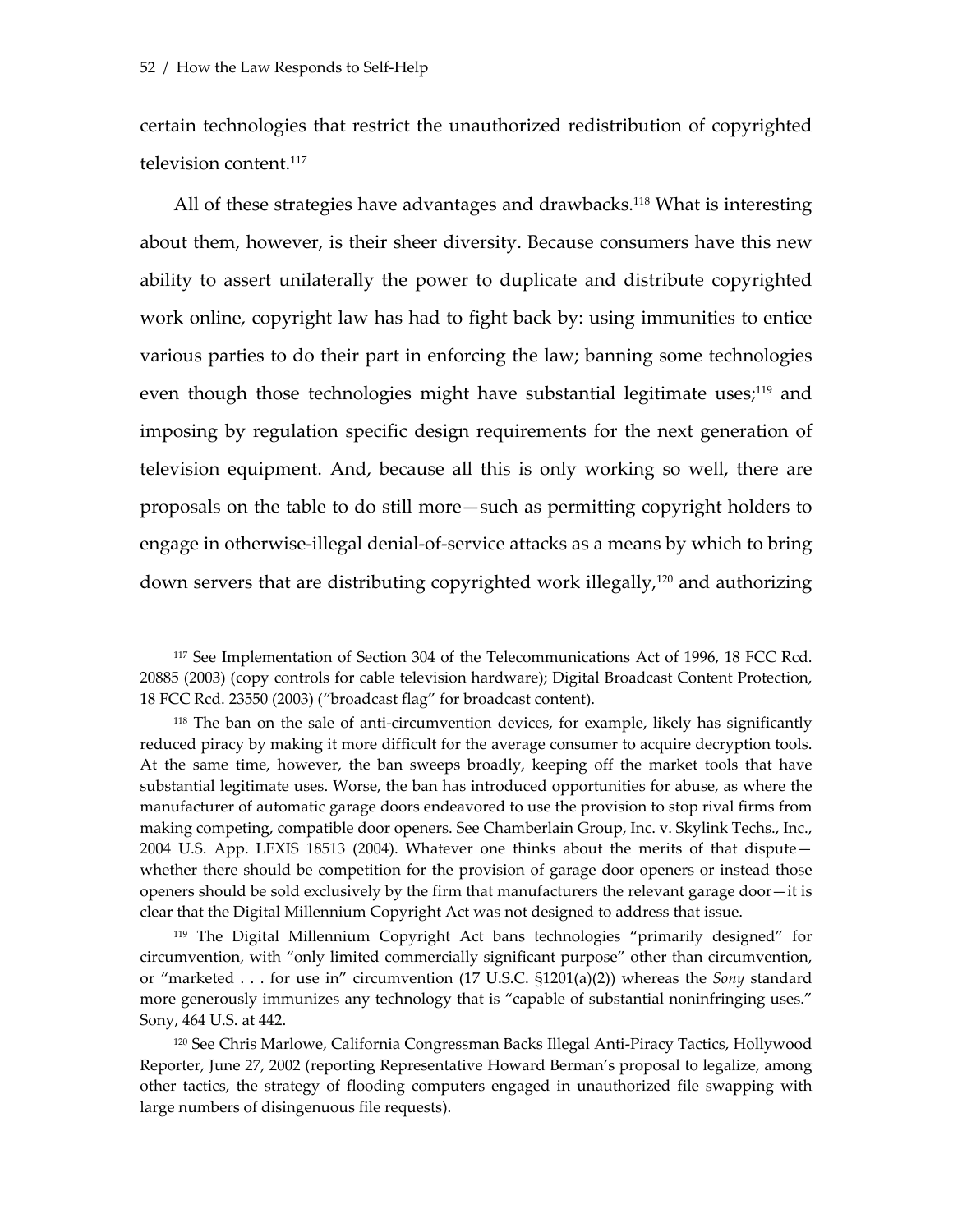copyright holders to unleash self-help computer viruses that would detect and destroy copyrighted music that is being offered for free by unauthorized sources.<sup>121</sup> In short, copyright law—perhaps more than any other field of law has been and continues to be under enormous pressure to react to self-help measures.

## **IV. Patent Nonuse**

Suppose that a burglar were to invent and patent an effective home security system, but then refuse to license the technology to others (or to sell it himself) because security systems interfere with burglary. If an another inventor were to come up with the same system, should courts enforce the patent and thus bar the second inventor from making, using, or selling the security system; or on these facts should a court refuse to enforce the patent because to enforce it would be to indirectly facilitate the illegal act of burglary? More broadly, should a patent holder be permitted to use the patent system to suppress a self-help technology where there is evidence that the patent holder is motivated by a desire to profit from the very illegal activity that the self-help technology would otherwise combat?

The above is obviously a hypothetical, but the fact pattern is not so farfetched. In my earlier discussions, $122$  I introduced the idea of using decoy files to interfere with the unauthorized distribution of copyrighted music online. Again, the intuition is that copyright holders can infiltrate a file-sharing network like Grokster, offer up mislabeled or corrupt music files, and in that way trick users

<span id="page-53-0"></span><sup>121</sup> See Crystal Yednak, Retribution Technology, Chicago Tribune, June 19, 2003 at 3 (discussing proposal by Senator Orrin Hatch to allow copyright holders to use viruses to destroy files and computers involved in unauthorized file sharing). I discuss proposals like this in greater detail infra Part IV.

<span id="page-53-1"></span><sup>&</sup>lt;sup>122</sup> See supra note 56 and accompanying text.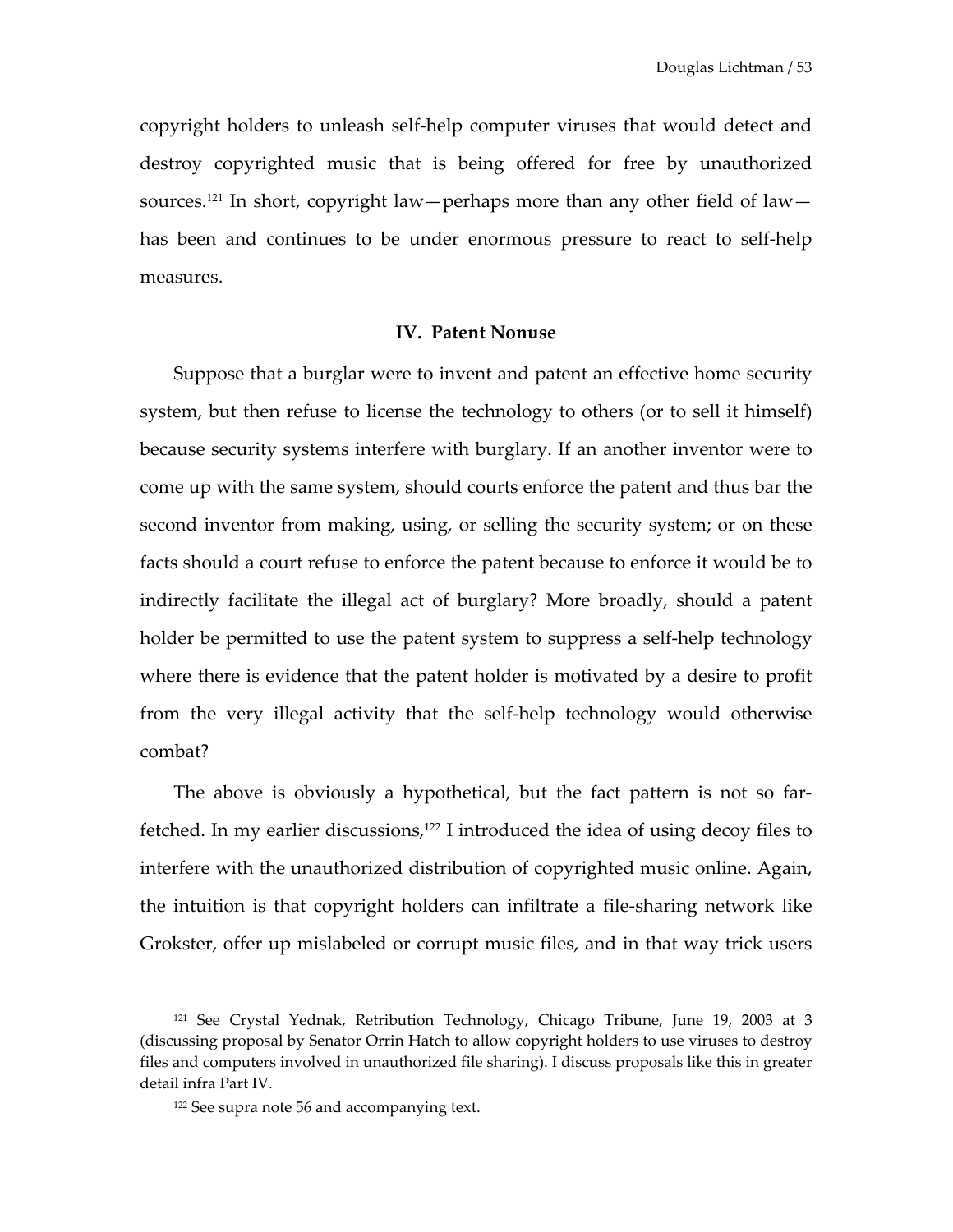1

<span id="page-54-3"></span>into downloading undesirable songs. A college student searching for the latest Madonna tune might by virtue of this strategy accidentally download Kenny G; and, if that pattern were to repeat with sufficient frequency, the net effect would be to make illegal music significantly less attractive at the margin. What I did not mention is that there are patents that purport to cover the implementation of this strategy.<sup>123</sup> What would happen if a firm with financial ties to Grokster or KaZaA were to come into possession of those patents? Is this the burglar hypothetical actually realized?[124](#page-54-1)

Patent holders in general are under no obligation to make, use, or sell their patented inventions;<sup>125</sup> and many patent holders in fact opt to hold even valuable inventions idle for strategic reasons. Stuart Newman, for example, is currently involved in a high-profile fight to patent the first human/animal chimera. He is pursuing the patent because he has a moral objection to this line of research and wants to use the patent to stop others from investigating these hybrids for the duration of his exclusive rights.[126](#page-54-3) Similarly, in the 1960s, the Liggett & Myers

<span id="page-54-0"></span> $123$  See, e.g., U.S. Patent No. 5,978,791 (a mechanism for uniquely identifying digital files); U.S. Patent No. 6,732,180 (covering the strategy of increasing or decreasing the number of decoy files available in response to current network conditions). My own suspicion is that each of these patents will be found obvious in light of prior art to which the relevant patent examiners did not have access.

<span id="page-54-1"></span><sup>&</sup>lt;sup>124</sup> There is reason to believe that this scenario is in fact playing out right now in the federal courts. See Jon Healey, RIAA Is Accused of Patent Violations, Los Angeles Times, Sept. 9, 2004, at C3 (reporting the filing of a patent infringement suit by Altnet against several firms that allegedly employ the decoy strategy; Altnet has a longstanding business relationship with KaZaA).

<span id="page-54-2"></span><sup>125</sup> See, e.g., Continental Paper Bag Co. v. Eastern Paper Bag Co., 210 U.S. 405, 429 (1908) ("exclusion may be ... the very essence of the right conferred by the patent, as it is the privilege of any owner of property to use or not use it, without question of motive").

<sup>126</sup> See Mark Dowie, Talking Apes, Flying Pigs, Superhumans with Armadillo Attributes, and Other Strange Considerations of Dr. Stuart Newman's Fight to Patent a Human/Animal Chimera, Mother Jones (Jan-Feb 2004) at 47. The idea of a private party using the law to impose his moral or political judgments on others is not unique to patent law. Consider tradable emission credits. Environmental groups and other interested parties can compete with firms to purchase these credits but then retire them; the effect is to reduce the maximum level of pollution from that which the law originally contemplated to some lower level. See James C. Nicholas &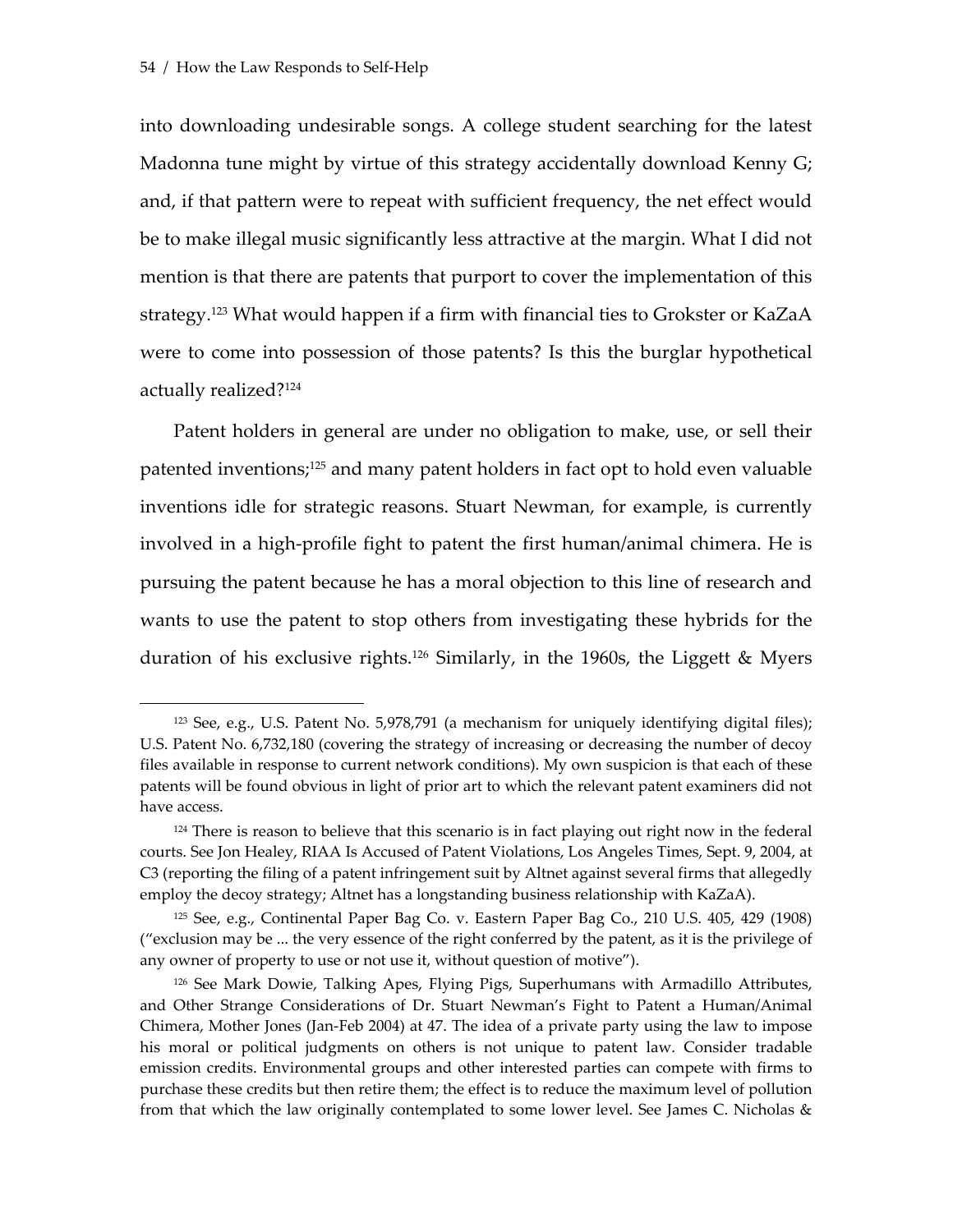Company suppressed a patented cigarette that was arguably less carcinogenic than contemporary alternatives. The firm was apparently concerned that the existence of a safer cigarette would call into question the safety of cigarettes more generally, sharply reducing industry profits.[127](#page-55-0) Technology firms also routinely acquire and then suppress patents on technologies that are closely related to their existing products. The motivation in these cases is to preserve demand by stopping competitors from inventing and marketing substitute goods.<sup>128</sup> Courts forbid none of these strategies; and that might suggest that our burglar should similarly be free to withhold his security system from the market.

Nevertheless, consider some analogies from outside patent law. A mugger cannot come to court and complain that his would-be victim used force to resist the mugging, even though the use of force is in most settings clearly prohibited. The privilege of self-defense removes the specter of liability in such an instance, because on policy grounds society long ago decided that, in certain circumstances, victims should be allowed to answer aggression with aggression. The self-defense privilege is highly fact-specific. It immunizes only those responses that are necessary to avoid imminent physical harm;<sup>129</sup> it extends only to responses that are proportionate to whatever harm the victim is seeking to

Julian Conrad Juergensmeyer, Market Based Approaches to Environmental Preservation: To Environmental Mitigation Fees and Beyond, 43 Nat. Resources J. 837, 848-51 (2003). On the general question of when a private party can unilaterally decide to remove a resource from public use, see Lior Jacob Strahilevitz, The Right to Destroy", 114 Yale L. J. (forthcoming 2005).

<span id="page-55-0"></span><sup>127</sup> See Kurt M. Saunders, Patent Nonuse and the Role of Public Interest as a Deterrent to Technology Suppression, 15 Harv. J. Law & Tech 389, 393 (2002).

<span id="page-55-1"></span><sup>128</sup> See Saunders, supra note 127, at 409-417 (offering several historical examples). This practice is arguably consistent with patent law's general goal of encouraging innovation. By allowing firms to build a fence around their original products, the patent system increases the value of those original products and thus increases the ex ante incentive to invest in their development. Indeed, the policy arguments for and against this practice largely mirror the arguments for and against awarding broad patent rights in the first place.

<span id="page-55-2"></span> $129$  Restatement 2d of Torts, at § 63(1).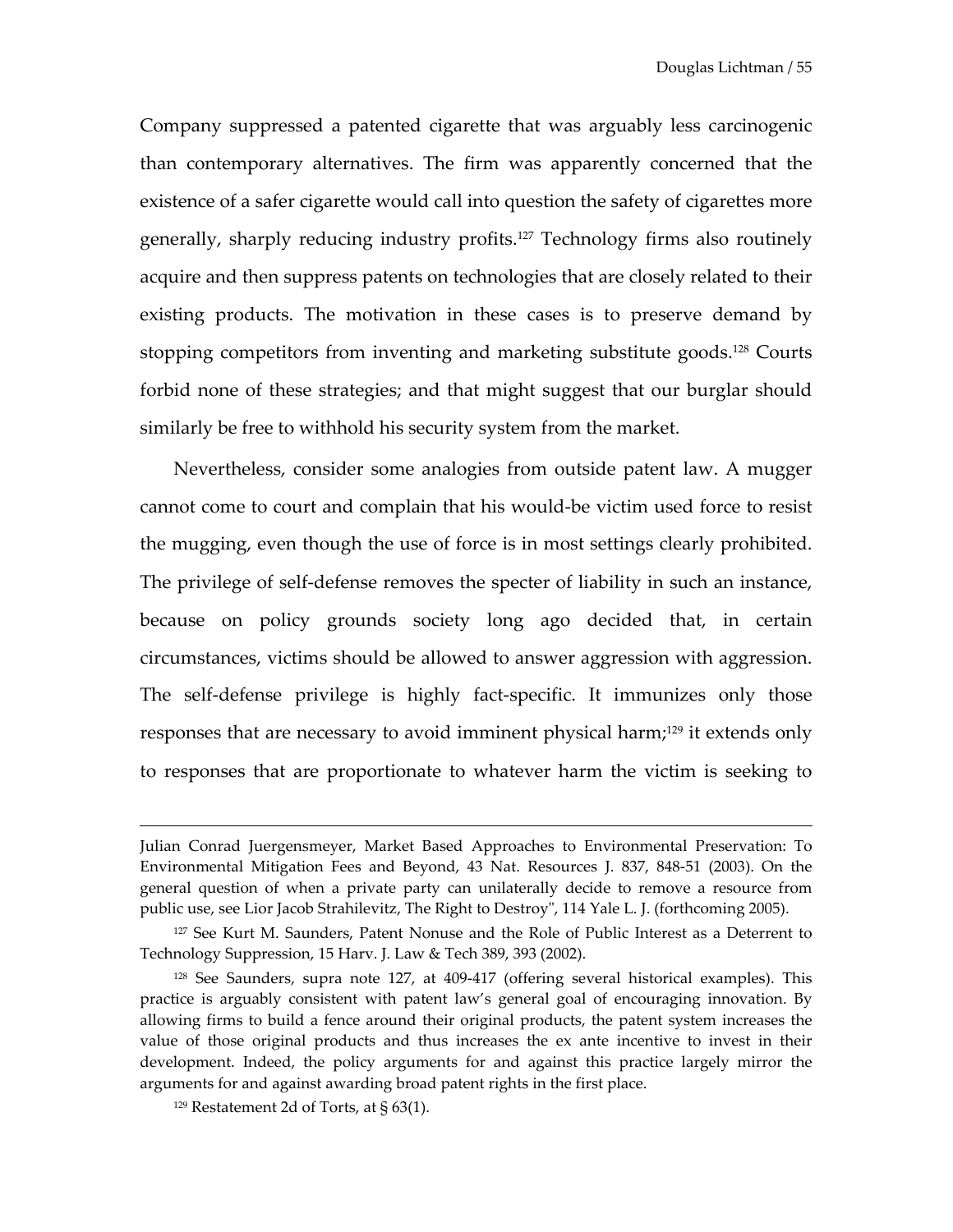avoid;<sup>130</sup> and it is fully lost if the victim fails to exhaust all "reasonably safe means of preventing" the original aggression.<sup>131</sup> But the privilege makes clear that, while the use of force is in general frowned upon, there are instances where force is a socially justified self-help response. Without such a privilege, an absurd result would obtain: criminal law would facilitate violent attacks by discouraging violent responses.

The Digital Millennium Copyright Act provides another example on theme. A website owner who posts on his website what seem to be infringing materials cannot complain if, upon noticing those materials, an Internet service provider chooses to disable access to the site. The reason is a provision of the Digital Millennium Copyright Act that immunizes Internet service providers from "any claim based on the service provider's good faith disabling of access to, or removal of, material or activity claimed to be infringing . . . regardless of whether the material or activity is ultimately determined to be infringing."[132](#page-56-2) Unlike the more nuanced self-defense privilege, in this case legal liability is brushed aside upon a mere showing of good faith. That standard is much easier to meet than the negligence standard that would apply were the service provider sued for its actions under a theory like (say) tortuous interference with a business relationship. But the lower standard is arguably justified in this instance for two reasons. First, there is not a strong need for legal liability in this setting, because Internet subscribers can discipline service providers that disable content

<span id="page-56-1"></span><span id="page-56-0"></span><sup>130</sup> Id. at comment j.

<sup>&</sup>lt;sup>131</sup> Id. at comment l. Interestingly, there is no obligation to retreat, nor to comply "with a command with which the actor is under no duty to comply or which the other is not privileged to enforce by the means threatened." Id. at §63(2).

<span id="page-56-2"></span><sup>132 17</sup> U.S.C. §512(g)(1).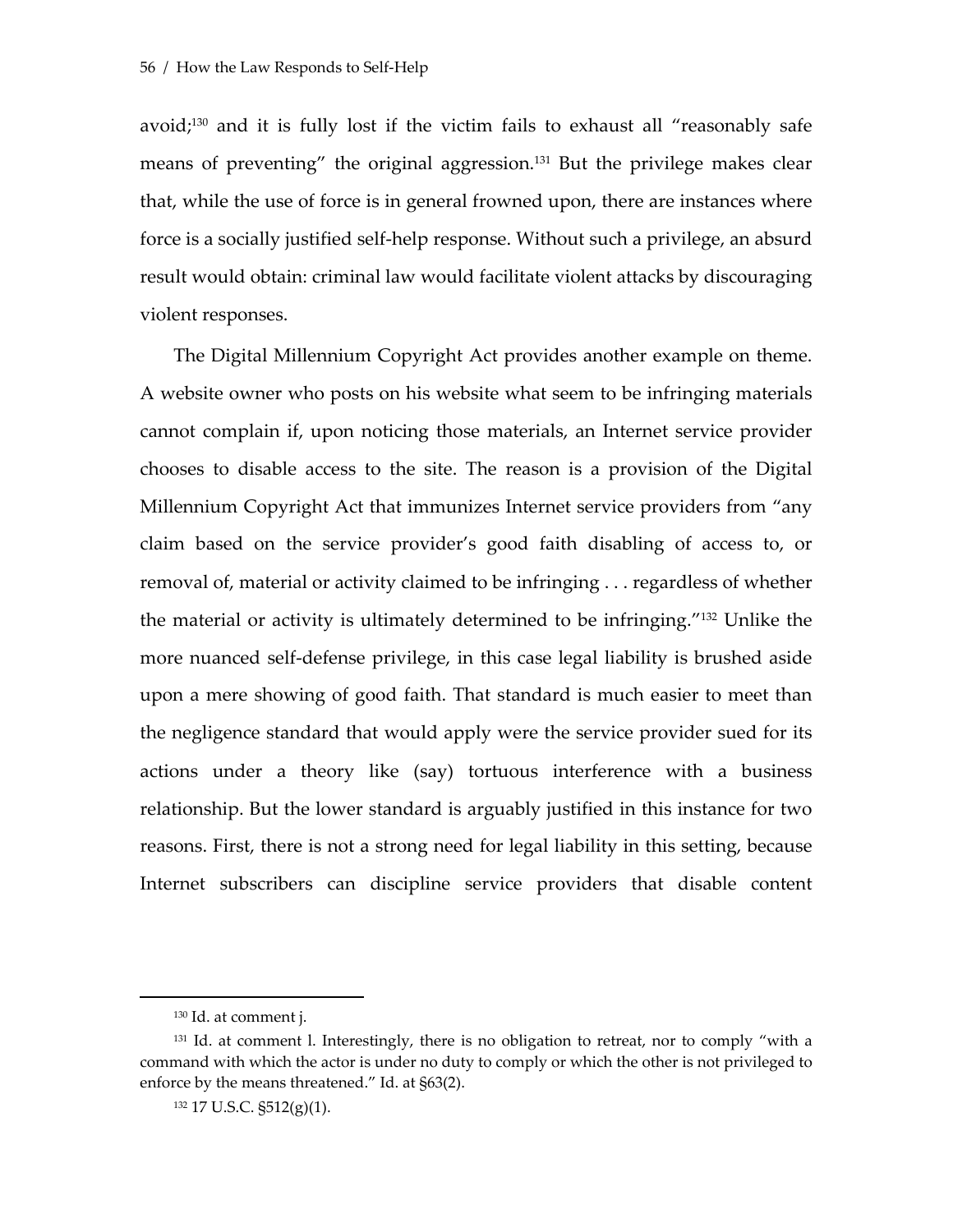needlessly, specifically by changing providers.<sup>133</sup> Second, even with immunity, there is little risk that service providers will impose substantial harm, the reason being that the statute goes on to carefully articulate several next steps for an Internet service provider to take, requiring (among other things) that the service provider notify the party whose content has been removed<sup>134</sup> and reestablish access to the material in ten business days if the implicated copyright holder has not in that time successfully petitioned a court for injunctive relief.<sup>[135](#page-57-2)</sup>

Even contract law has safety valves that would likely be applicable in situations where the only plausible purpose of a contract provision is to interfere with self-help and thereby indirectly facilitate illegal activity. For instance, Sharman Networks—the firm responsible for the peer-to-peer software, KaZaA—includes in its standard software license a term that explicitly forbids users from intentionally uploading "spoofed or corrupted files or files with information designed to misidentify the actual content of the file.["136](#page-57-3) But does anyone really believe that a court would enforce that provision against a copyright holder who downloads the KaZaA software and then violates the license by posting decoy files designed to stop users from infringing that author's copyrighted works[?137](#page-57-4) The provision would in that setting surely be void as against public policy; there is no legitimate reason for Sharman to object

<sup>&</sup>lt;sup>133</sup> Although there are many externalities at play, and thus the market is not a perfect check on Internet service provider behavior. See Lichtman & Posner, supra note 73.

<span id="page-57-1"></span><span id="page-57-0"></span><sup>134 17</sup> U.S.C. §512(g)(2)(A).

<span id="page-57-2"></span><sup>135</sup> Id. at §512(g)(2)(C).

<span id="page-57-4"></span><span id="page-57-3"></span><sup>136</sup> See http://www.kazaa.com/us/terms.htm at 2.15 (last checked on October 1, 2004).

<sup>137</sup> Sharman has in fact filed suit on exactly this theory. See Jon Healey, Kazaa Owner Cleared to Sue Record Labels, Movie Studios, Los Angeles Times, Jan. 23, 2004 at C1 (reporting status of litigation between Sharman and the Recording Industry Association of America).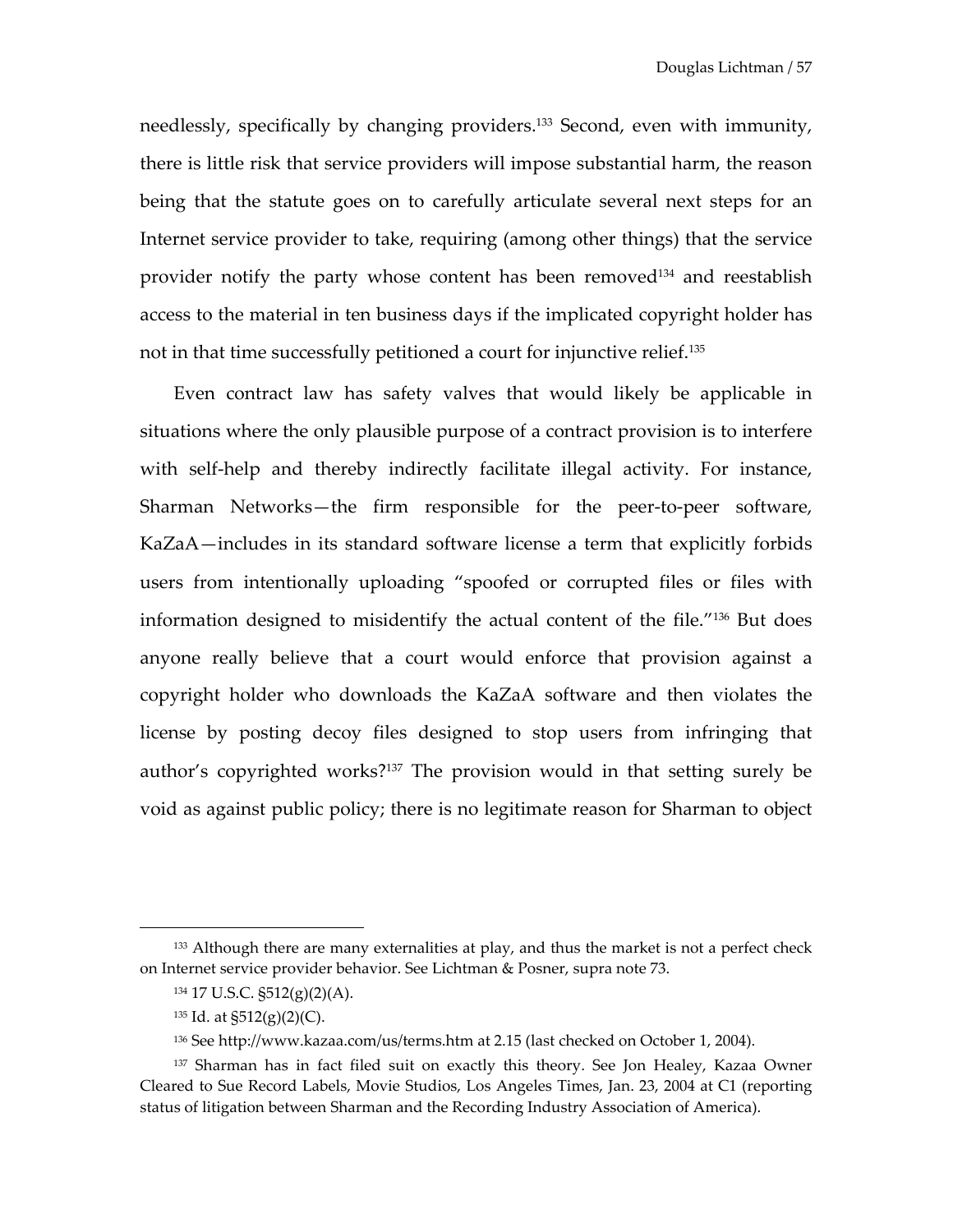to decoy files as long as those files interfere with illegal activity but do not substantially interfere with legitimate file exchange.<sup>[138](#page-58-0)</sup>

Copyright holders have in recent years lobbied for additional immunities along these lines, although the proposals have all been controversial.[139](#page-58-1) For example, under current law, it is illegal to "knowingly [cause] the transmission of a program, information, code, or command, and as a result of such conduct, intentionally [cause] damage without authorization["140](#page-58-2) to a computer "used in interstate or foreign commerce or communication"[141](#page-58-3) where the damage represents a "loss to 1 or more persons during any 1-year period . . . aggregating at least \$5,000 in value."[142](#page-58-4) Because of this law, a copyright holder who identifies a server engaged in unauthorized file sharing might not be allowed to interfere with the server by flooding it with disingenuous download requests. Those requests would arguably "intentionally [cause] damage without authorization" and that damage would be actionable if its economic consequence were to reach the statutory threshold.

But perhaps this is a form of self-help that ought to be condoned. Residual liability—for instance, the obligation to pay for injuries caused in instances where it is later shown that the network being targeted was actually being used for predominantly legitimate purposes—could be used to encourage due care. In fact, copyright holders could be required to post a bond before engaging in this

<span id="page-58-0"></span><sup>138</sup> See Interface Group-Nevada v. TWA, 145 F.3d 124,135 (3rd Cir. 1998) ("Contracts that are void as against public policy are unenforceable regardless of how freely and willingly they were entered into."); Restatement (2d) of Contracts, Chapter 8 (Introductory Note) (sometimes court will refuse to enforce a contract because doing so would be "an inappropriate use of the judicial process in carrying out an unsavory transaction").

<span id="page-58-1"></span><sup>&</sup>lt;sup>139</sup> I briefly mentioned two of these proposals supra notes 120-121 and accompanying text.

<span id="page-58-2"></span><sup>140 18</sup> U.S.C. §1030(a)(5)(A)(1).

<span id="page-58-4"></span><span id="page-58-3"></span><sup>141 18</sup> U.S.C. §1030(e)(2).

<sup>142</sup> 18 U.S.C. §1030(a)(5)(B)(i). Other qualifying harms include physical harms and threats to public health or safety. 18 U.S.C.  $$1030(a)(5)(B)(i)-(v)$ .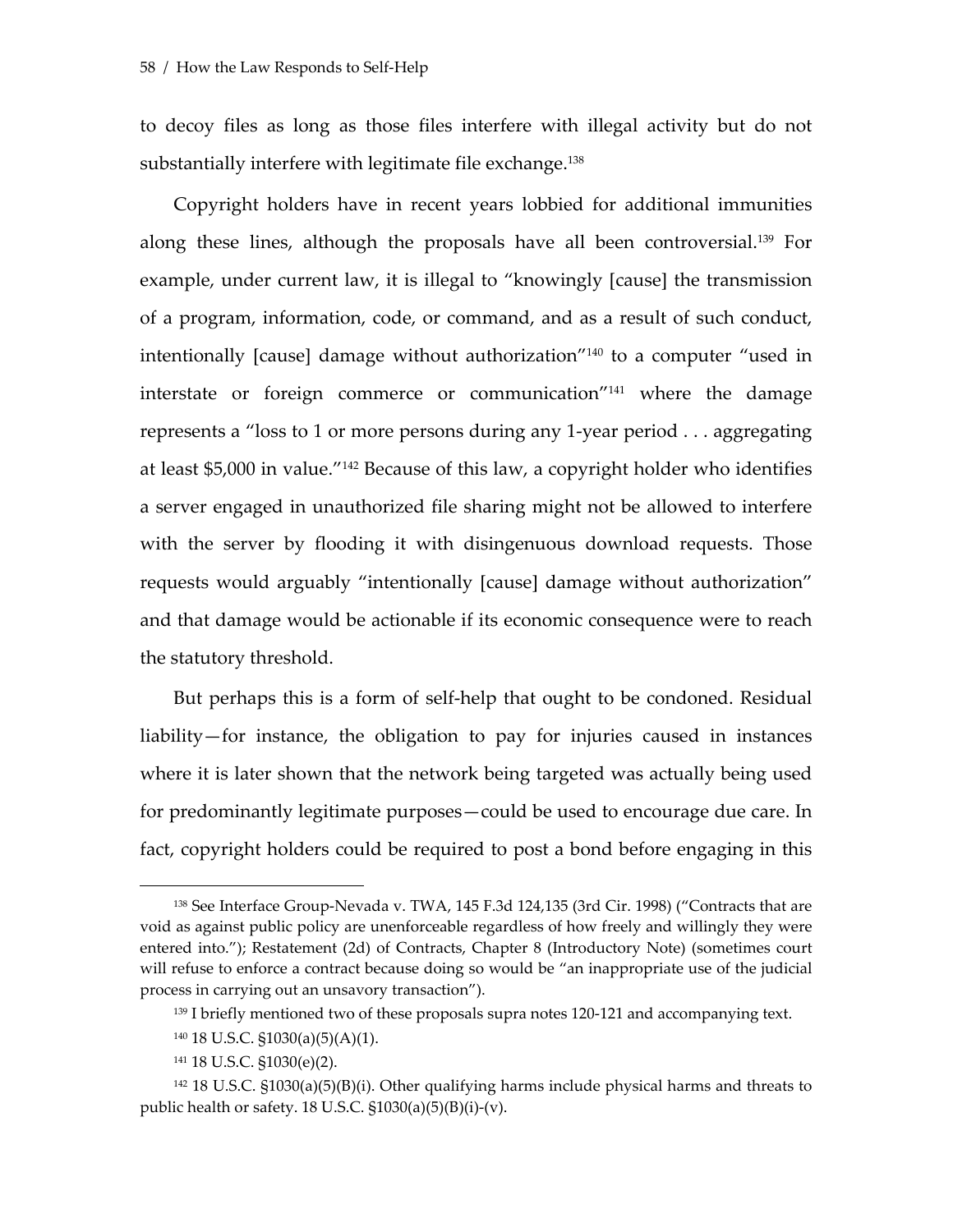kind of denial-of-service attack, thereby ensuring that cash would be available in the event of a court-ordered payment.<sup>143</sup> Crafted in this manner, a balanced partial immunity might be an attractive mechanism by which to empower copyright holders to defend their own interests. There are admittedly substantial costs to weigh; immunity would exacerbate the arms race between copyright holders and infringers, and even good faith efforts will inevitably impose at least some uncompensated harm on innocent parties. But self-help in this setting is attractive both because it is flexible enough to quickly react to a changing threat landscape, and because it can be designed with considerable nuance—for example, flooding a network with decoys only when the number of illegal files exceeds a certain threshold, and automatically scaling back the decoy effort as soon as the illegal behavior recedes. An absolute ban on this style of defensive measure thus would mistakenly treat a valuable form of self-help as on par with purely wasteful forms of Internet mischief[.144](#page-59-1)

Return now to my patent law examples, and the question of whether patent law presents issues that are meaningfully different from those presented in the contract, tort, and criminal law settings. One difference might be that there are stronger checks on patent misbehavior. My burglar, for example, might be reluctant to patent his new security system because the very act of disclosing the idea in a patent application might prompt other inventors to come up with comparable or better systems that fall outside the scope of the patent. The

<span id="page-59-0"></span><sup>&</sup>lt;sup>143</sup> The Berman proposal took steps in this direction, specifically by proposing that copyright holders be required to notify the Department of Justice prior to engaging in self-help, and that they be liable for damage caused to legitimate interests. See Beth A. Thomas, Solutions are on Track: Digital File Sharing Spun in a Positive Light, 6 Vand. J. Ent. L. & Prac. 129, 142 (2003).

<span id="page-59-1"></span><sup>&</sup>lt;sup>144</sup> I should say that I myself prefer decoy strategies to these denial-of-service approaches, and I would only favor the latter strategy if it turns out that decoys are ineffective. My preference stems from the elegance of the decoy strategy: decoys interfere with infringing files but are unlikely to much interfere with legitimate downloading activities.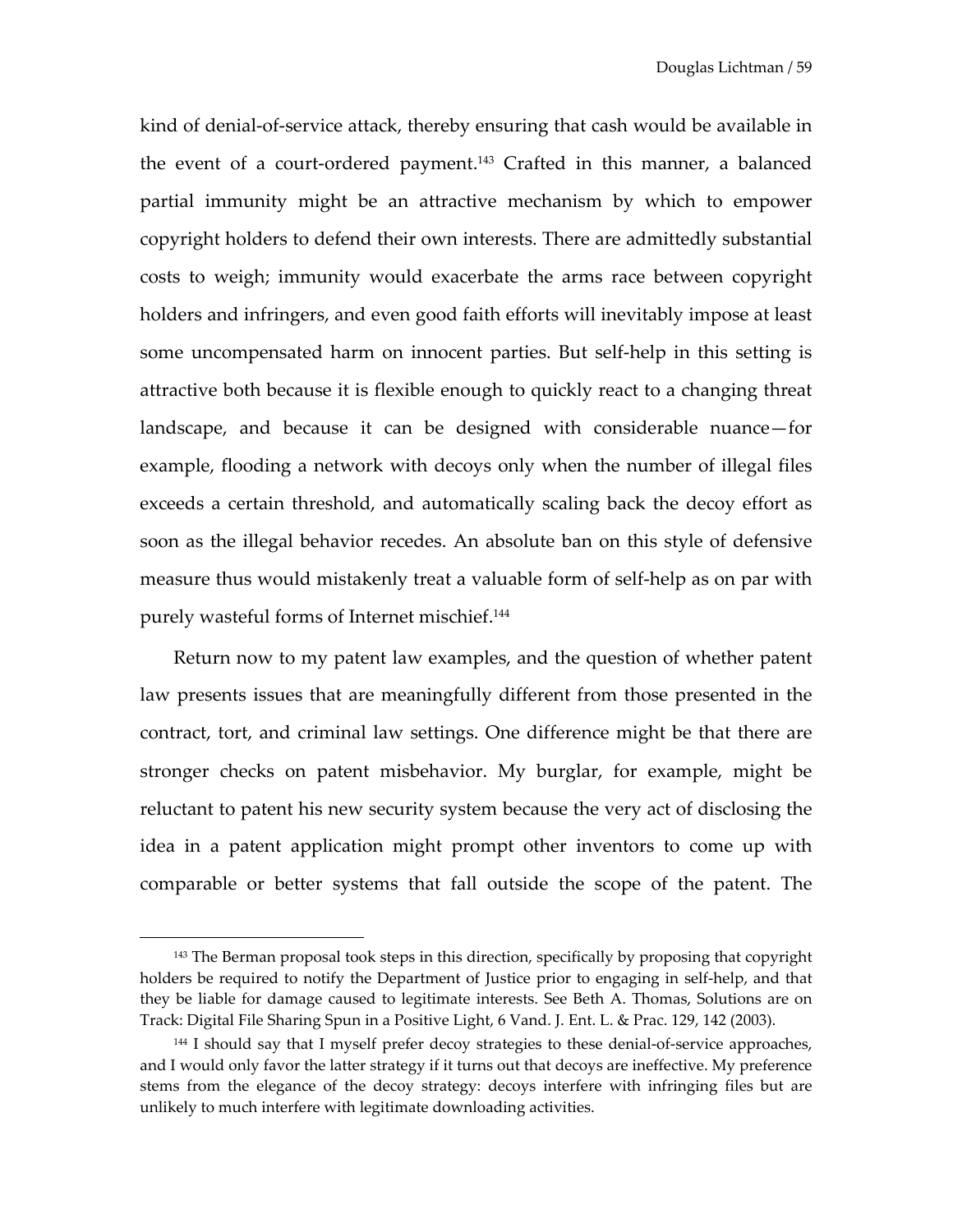burglar on this story would be better off keeping his technology quiet. On the opposite story, too, the patent system seems to fare well: if the security system turns out to be so revolutionary that other inventors are not able to come up with effective substitutes even after reading the patent disclosure, then the patent should create a huge incentive for the burglar to change occupations and start selling home security. After all, on those facts, the patented technology is likely worth a fortune[.145](#page-60-0)

Then again, maybe these arguments are not as compelling as they at first appear. With respect to the risk of disclosure, the information available on the face of a patent document is rarely revealing. As a frustrated Supreme Court once expressed, patent applicants have over time mastered "the highly developed art of drafting patent [disclosures] so that they disclose as little useful information as possible" and, thus, any "argument based upon the virtue of disclosure must be warily evaluated.["146](#page-60-1) I do not mean to imply here that the patent system does not encourage disclosure in a typical case. Of course it does. Where an inventor is interested in profiting from his invention, a patent removes the worry that the idea will be stolen and thus frees the inventor to scream his idea from the mountaintops. In an instance where an inventor hopes to suppress his invention, however, dynamic disclosure of this sort will not occur, and in those cases the patent system is likely not particularly effective at disseminating information. It is therefore probably wrong to think that our burglar would be

<span id="page-60-0"></span><sup>145</sup> The social costs of burglary can also be addressed by ramping up efforts to catch and punish burglars. I do not mention that limitation in the text because it is not a consideration unique to the patent system. The same point argues against the privilege against self-defense, the immunity offered to Internet service providers, and so on. In every instance, it is obviously true that the relevant self-help technique would be unnecessary if the underlying legal rule could be enforced more aggressively.

<span id="page-60-1"></span><sup>146</sup> Brenner v. Manson, 383 U.S. 519, 534 (1966).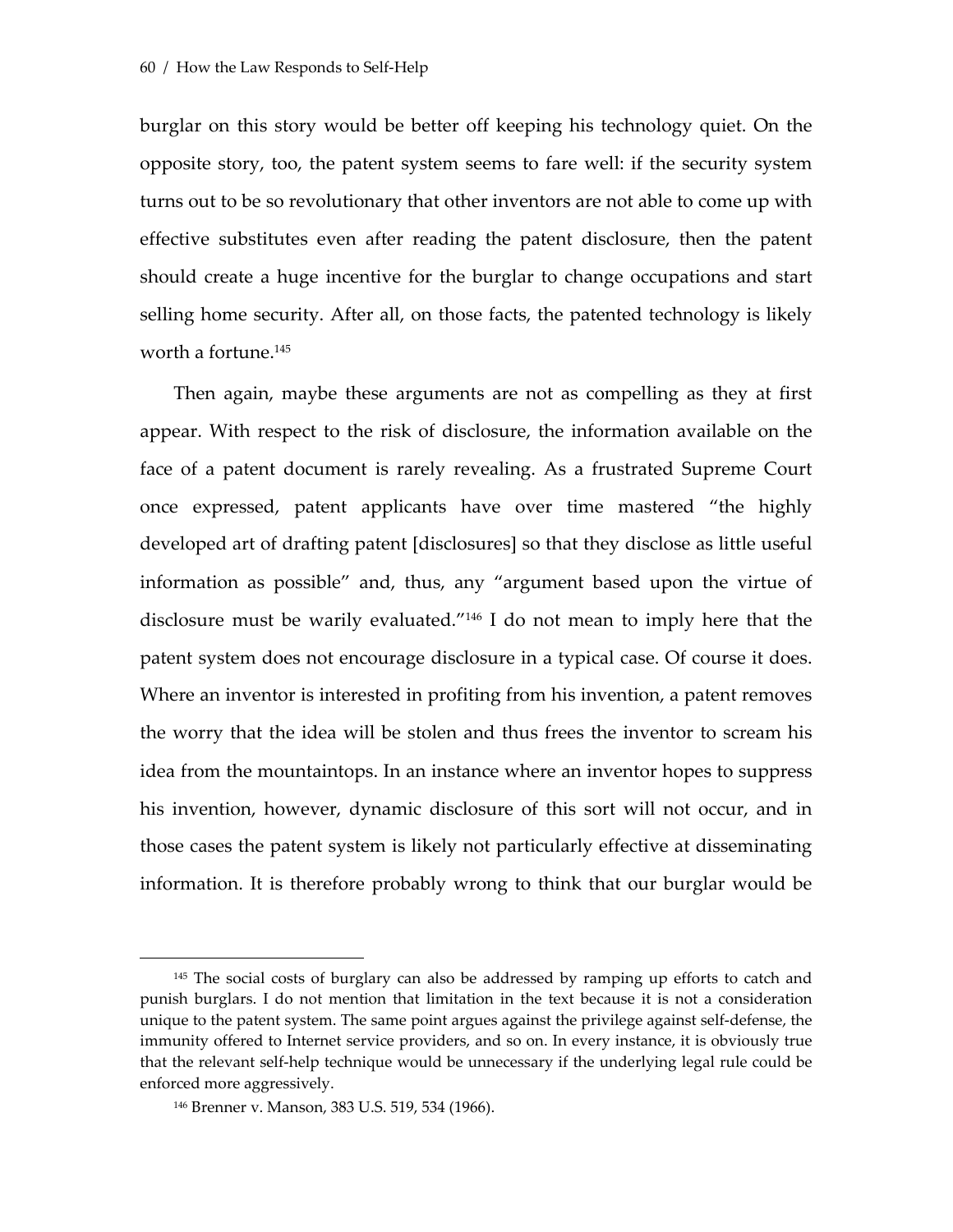reluctant to patent his new security system for fear that the act of disclosing the idea in a patent application will inspire competing inventions.

As for my argument related to the value of the patent, meanwhile, there admittedly is some price at which the burglar would sell his patent to a group of concerned homeowners or himself begin marketing the technology, and thus a state of affairs where the burglar is still suppressing the technology might merely be evidence that homeowners have yet to offer an adequate sum. But it is not entirely clear that allowing this type of ransom payment is good policy, because it in essence puts law up for auction. Consider the patents related to music decoys. If infringers end up being willing to pay more for those patents, infringement will continue; if copyright holders are willing to pay more, infringement will stop. But copyright law must promise more to authors than merely the right to participate in an auction where the winner decides whether copyright is respected or ignored.

In the end, the right answer here will largely turn on whether courts can predictably and accurately exercise discretion in cases like the burglar hypothetical. Courts would need to be able to distinguish instances where a patent holder is attempting to profit from the patented invention, which presumably should be allowed, from instances where a patent holder is instead attempting to protect profits that derive from some underlying illegal act, which probably should not be. That is, a court should enforce a patent where the patent holder developed an innovative self-help mechanism, patented it, and is now using that technique or trying to license others to do so. In such a case, the patent system is serving its traditional role of encouraging innovation by creating an exclusive right to make, use, or sell an original invention. But a court should at least hesitate in an instance where the patent holder has developed an innovative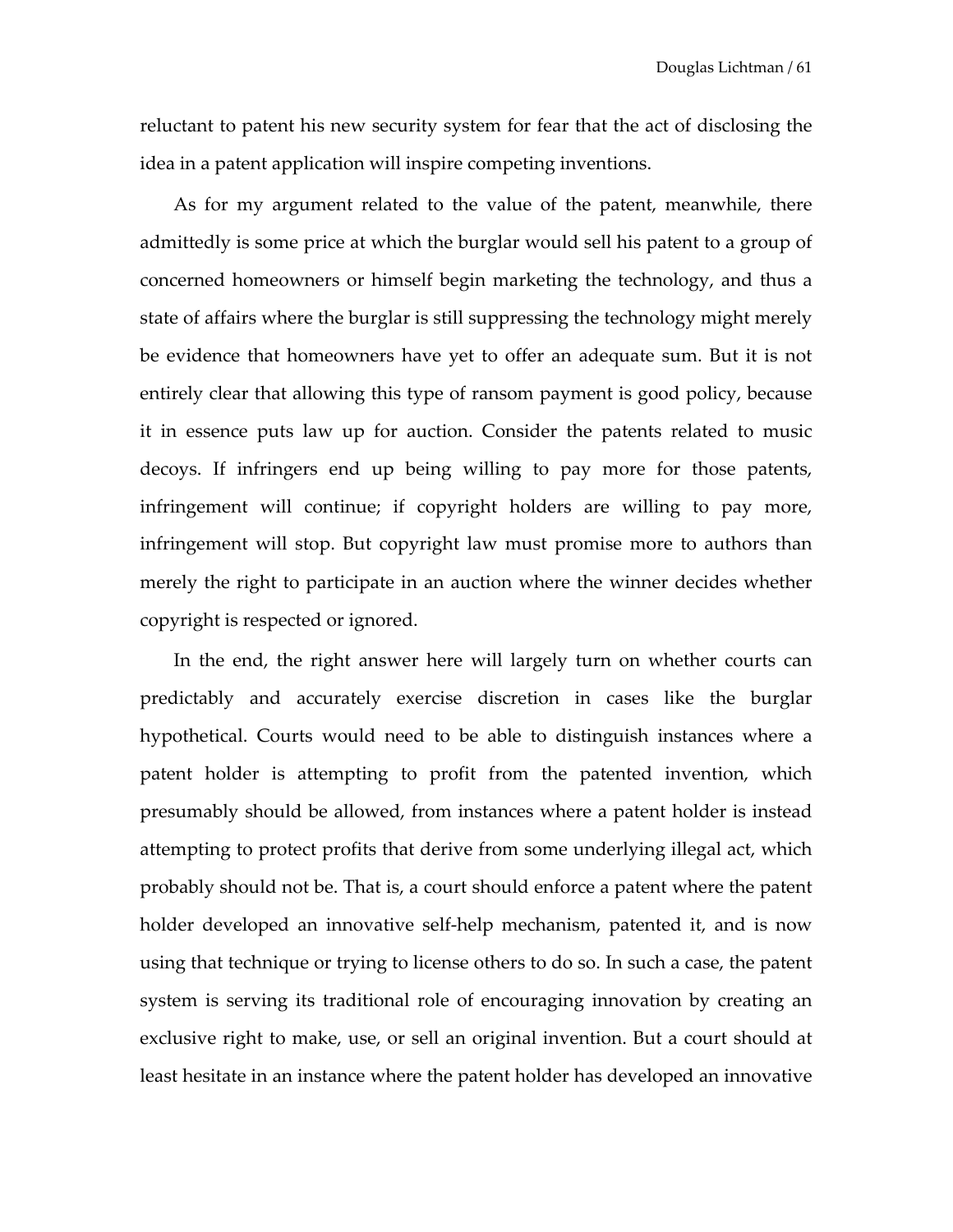1

self-help mechanism, patented it, and is now refusing to use or license that invention. This is not to say that refusals to use or license are always illegitimate. As I mentioned, a patent holder might be keeping one patent off the market in order to increase the value of another, or intentionally retiring a technology to which the patent holder has a moral objection. But such refusals should at a minimum be viewed with skepticism where they are motivated by a desire to profit from the very illegal activity that the patented self-help technique would combat. Under that fact pattern, the patent is at best only weakly serving the patent system's traditional goals of encouraging the development and dissemination of new technologies. Thus, if society is sincere in its characterization of the underlying act as illegal, and if society has confidence that these cases can be reliably distinguished from other instances of patent nonuse and that latter "if" is admittedly a big one—courts arguably can $147$  and likely should<sup>148</sup> refuse to enforce any implicated patents.

## **V. Conclusion**

The theme of this conference is that technology brings a new urgency to the question of how legal rules account for and respond to private self-help

<span id="page-62-0"></span><sup>147</sup> See, e.g., Keystone Driller Co. v. General Excavator Co., 290 U.S. 240, 245 (1933) (reaffirming, in the context of a patent dispute, the equitable principle that "whenever a party who, as actor, seeks to set the judicial machinery in motion and obtain some remedy, has violated conscience, or good faith, or other equitable principle, in his prior conduct, then the doors of the court will be shut against him in limine; the court will refuse to interfere on his behalf, to acknowledge his right, or to award him any remedy")(quoting Pomeroy, Equity Jurisprudence, 4th ed., § 397); Morton Salt Co. v. G. S. Suppiger Co., 314 U.S. 488, 494 (1942) ("The patentee ... may not claim protection of his grant by the courts where it is being used to subvert public policy.").

<span id="page-62-1"></span><sup>&</sup>lt;sup>148</sup> Note that there are several plausible approaches that are less severe than a complete refusal to enforce a suspect patent. For example, a court could impose a reasonable royalty. Or, if the courts are unable to make these determinations with sufficient accuracy, the government could condemn particularly troubling patents and then offer fair compensation. These more forgiving approaches reduce the importance of mistakes in that they offer the patent holder at least some financial reward, rather than turning the patent holder away empty-handed.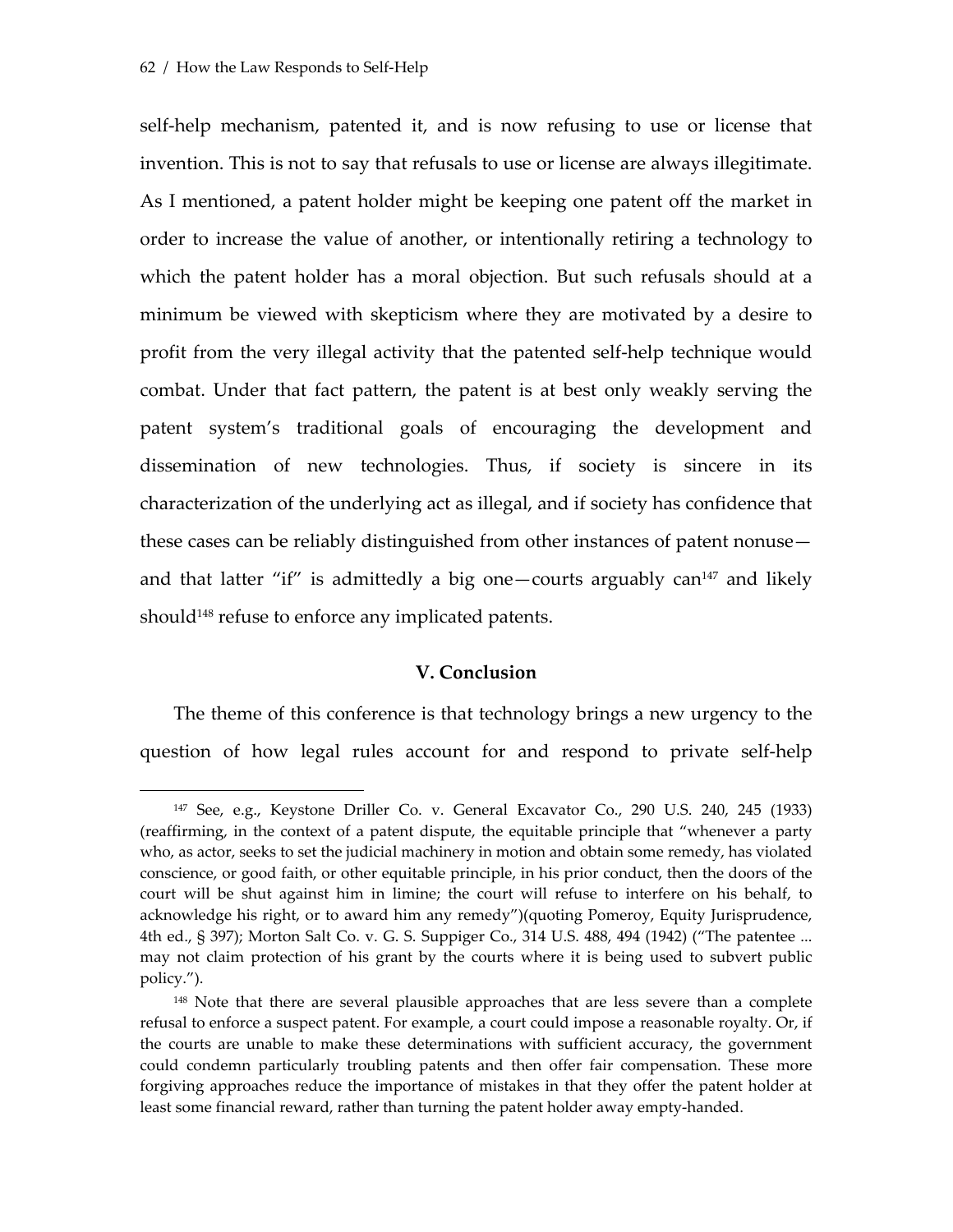mechanisms. The link is not only that technology creates new opportunities for self-help—think here of encryption serving to increase a copyright holder's ability to control his work, or Internet filters arming consumers with new tools against offensive communications online—but also that technology expands the need for self-help, primarily because formal legal rules will often prove too slow to respond to emerging technological threats. My purpose in this Essay was to present some case studies that shed light on the issues that these new technologies will raise, specifically by highlighting and evaluating the ways in which legal rules encourage, harness, deter and indeed defer to self-help.

The primary payoff to this work, in my view, is that these various case studies make clear the rich variety of options available, from supportive approaches that cast self-help as a necessary prerequisite to more formal legal process—think here of the rule in trade secret law that protects secrets only if they were revealed despite reasonable self-help precautions—to less welcoming alternatives, like the copyright doctrine that forces authors to choose between encryption and copyright, rather than allowing an author to rely simultaneously on both. As my discussions have emphasized, the theories that underlie these approaches vary considerably. Thus, the task of choosing the right approach for a particular setting in the end requires a careful look at that specific application, rather than any generic rule that might apply across the board. This is in fact the main reason why I was in this Essay attracted to the case study approach. In my view, it is only by delving into each particular example that one can really understand what work self-help can accomplish, and what instead is best left for government actors and institutions.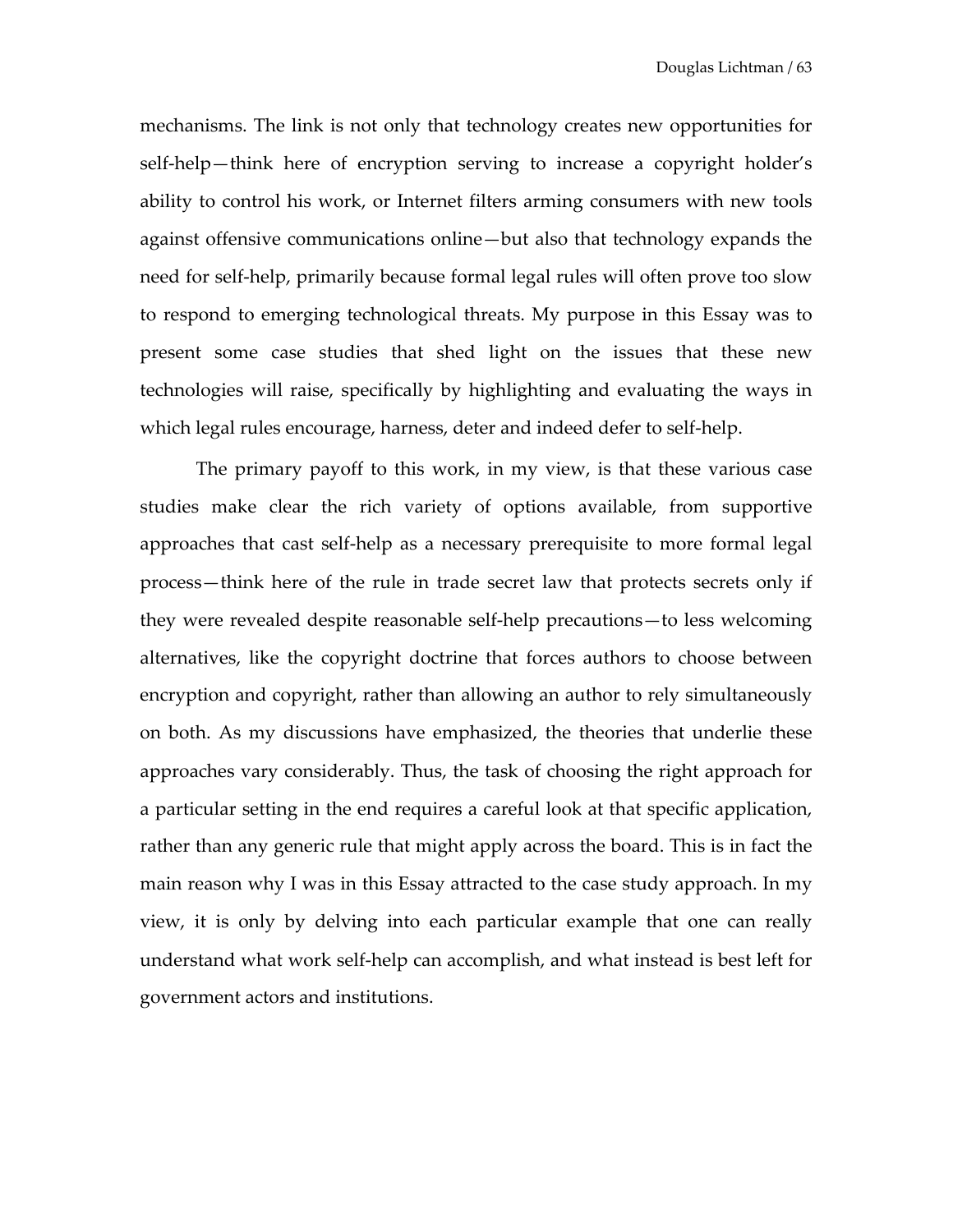## 64 / How the Law Responds to Self-Help

Readers with comments should address them to:

Professor Douglas Lichtman University of Chicago Law School 1111 East 60th Street Chicago, IL 60637 dlichtma@midway.uchicago.edu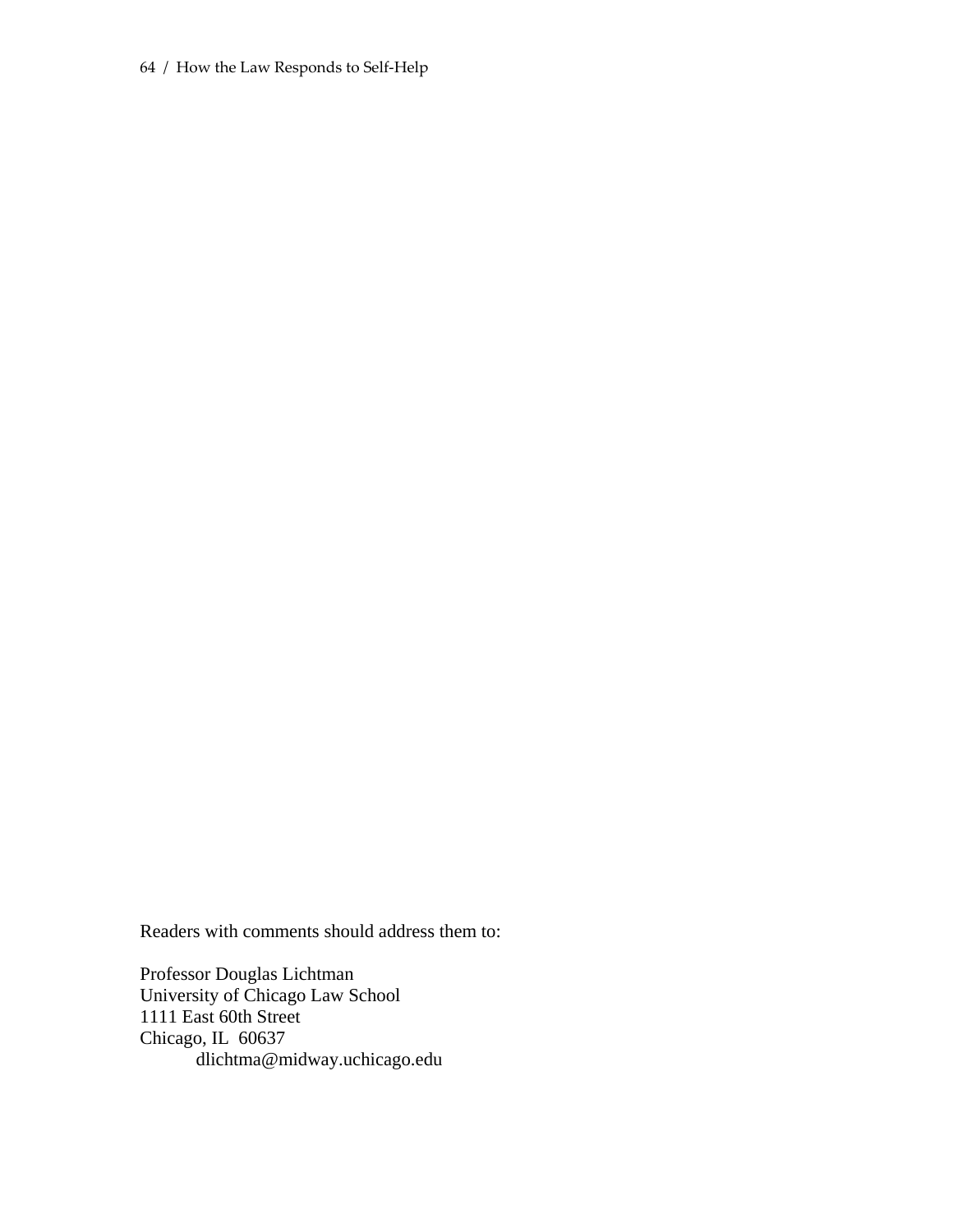## Chicago Working Papers in Law and Economics (Second Series)

- 1. William M. Landes, Copyright Protection of Letters, Diaries and Other Unpublished Works: An Economic Approach (July 1991)
- 2. Richard A. Epstein, The Path to *The T. J. Hooper*: The Theory and History of Custom in the Law of Tort (August 1991)
- 3. Cass R. Sunstein, On Property and Constitutionalism (September 1991)
- 4. Richard A. Posner, Blackmail, Privacy, and Freedom of Contract (February 1992)
- 5. Randal C. Picker, Security Interests, Misbehavior, and Common Pools (February 1992)
- 6. Tomas J. Philipson & Richard A. Posner, Optimal Regulation of AIDS (April 1992)
- 7. Douglas G. Baird, Revisiting Auctions in Chapter 11 (April 1992)
- 8. William M. Landes, Sequential versus Unitary Trials: An Economic Analysis (July 1992)
- 9. William M. Landes & Richard A. Posner, The Influence of Economics on Law: A Quantitative Study (August 1992)
- 10. Alan O. Sykes, The Welfare Economics of Immigration Law: A Theoretical Survey With An Analysis of U.S. Policy (September 1992)
- 11. Douglas G. Baird, 1992 Katz Lecture: Reconstructing Contracts (November 1992)
- 12. Gary S. Becker, The Economic Way of Looking at Life (January 1993)
- 13. J. Mark Ramseyer, Credibly Committing to Efficiency Wages: Cotton Spinning Cartels in Imperial Japan (March 1993)
- 14. Cass R. Sunstein, Endogenous Preferences, Environmental Law (April 1993)
- 15. Richard A. Posner, What Do Judges and Justices Maximize? (The Same Thing Everyone Else Does) (April 1993)
- 16. Lucian Arye Bebchuk and Randal C. Picker, Bankruptcy Rules, Managerial Entrenchment, and Firm-Specific Human Capital (August 1993)
- 17. J. Mark Ramseyer, Explicit Reasons for Implicit Contracts: The Legal Logic to the Japanese Main Bank System (August 1993)
- 18. William M. Landes and Richard A. Posner, The Economics of Anticipatory Adjudication (September 1993)
- 19. Kenneth W. Dam, The Economic Underpinnings of Patent Law (September 1993)
- 20. Alan O. Sykes, An Introduction to Regression Analysis (October 1993)
- 21. Richard A. Epstein, The Ubiquity of the Benefit Principle (March 1994)
- 22. Randal C. Picker, An Introduction to Game Theory and the Law (June 1994)
- 23. William M. Landes, Counterclaims: An Economic Analysis (June 1994)
- 24. J. Mark Ramseyer, The Market for Children: Evidence from Early Modern Japan (August 1994)
- 25. Robert H. Gertner and Geoffrey P. Miller, Settlement Escrows (August 1994)
- 26. Kenneth W. Dam, Some Economic Considerations in the Intellectual Property Protection of Software (August 1994)
- 27. Cass R. Sunstein, Rules and Rulelessness, (October 1994)
- 28. David Friedman, More Justice for Less Money: A Step Beyond *Cimino* (December 1994)
- 29. Daniel Shaviro, Budget Deficits and the Intergenerational Distribution of Lifetime Consumption (January 1995)
- 30. Douglas G. Baird, The Law and Economics of Contract Damages (February 1995)
- 31. Daniel Kessler, Thomas Meites, and Geoffrey P. Miller, Explaining Deviations from the Fifty Percent Rule: A Multimodal Approach to the Selection of Cases for Litigation (March 1995)
- 32. Geoffrey P. Miller, Das Kapital: Solvency Regulation of the American Business Enterprise (April 1995)
- 33. Richard Craswell, Freedom of Contract (August 1995)
- 34. J. Mark Ramseyer, Public Choice (November 1995)
- 35. Kenneth W. Dam, Intellectual Property in an Age of Software and Biotechnology (November 1995)
- 36. Cass R. Sunstein, Social Norms and Social Roles (January 1996)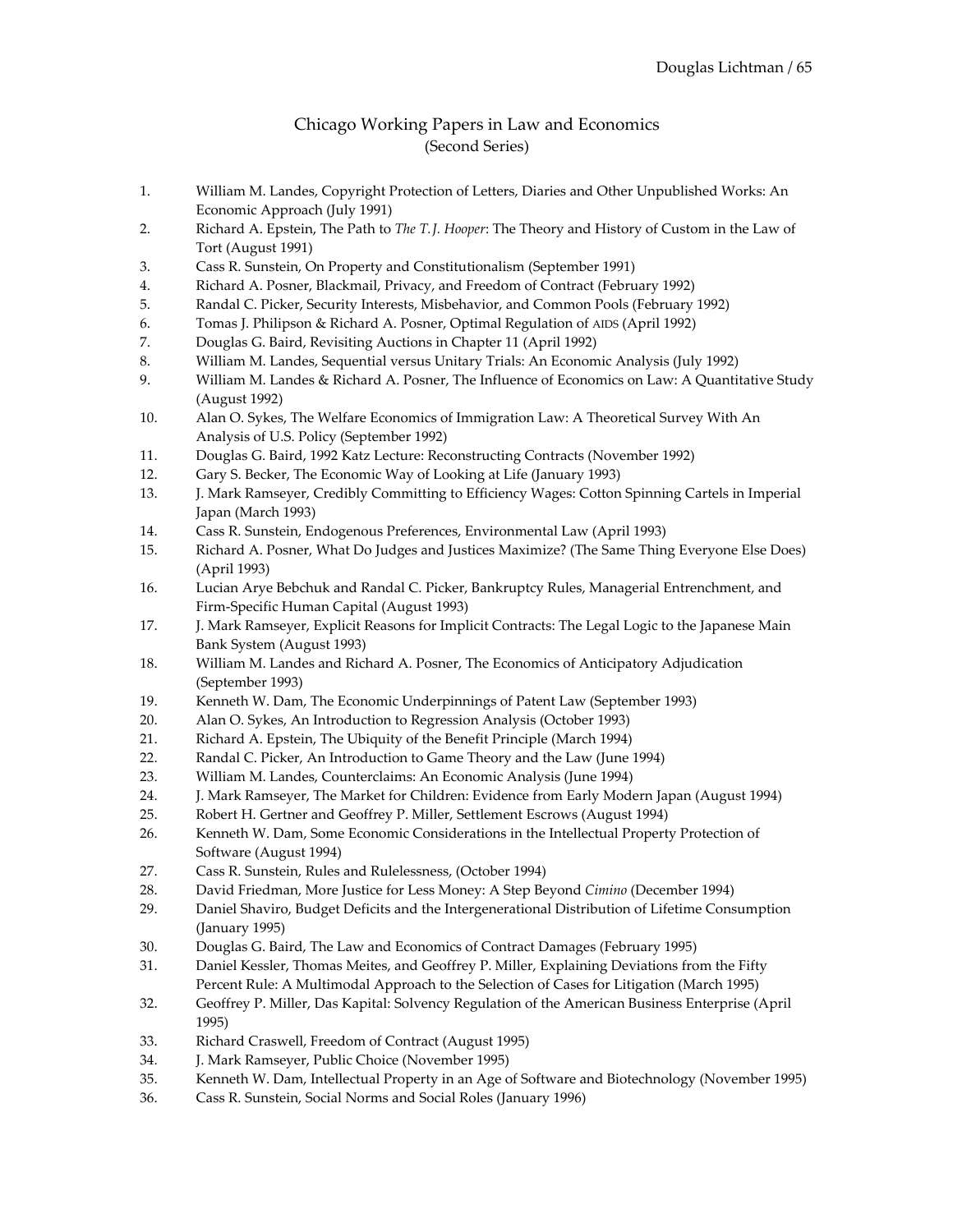- 37. J. Mark Ramseyer and Eric B. Rasmusen, Judicial Independence in Civil Law Regimes: Econometrics from Japan (January 1996)
- 38. Richard A. Epstein, Transaction Costs and Property Rights: Or Do Good Fences Make Good Neighbors? (March 1996)
- 39. Cass R. Sunstein, The Cost-Benefit State (May 1996)
- 40. William M. Landes and Richard A. Posner, The Economics of Legal Disputes Over the Ownership of Works of Art and Other Collectibles (July 1996)
- 41. John R. Lott, Jr. and David B. Mustard, Crime, Deterrence, and Right-to-Carry Concealed Handguns (August 1996)
- 42. Cass R. Sunstein, Health-Health Tradeoffs (September 1996)
- 43. G. Baird, The Hidden Virtues of Chapter 11: An Overview of the Law and Economics of Financially Distressed Firms (March 1997)
- 44. Richard A. Posner, Community, Wealth, and Equality (March 1997)
- 45. William M. Landes, The Art of Law and Economics: An Autobiographical Essay (March 1997)
- 46. Cass R. Sunstein, Behavioral Analysis of Law (April 1997)
- 47. John R. Lott, Jr. and Kermit Daniel, Term Limits and Electoral Competitiveness: Evidence from California's State Legislative Races (May 1997)
- 48. Randal C. Picker, Simple Games in a Complex World: A Generative Approach to the Adoption of Norms (June 1997)
- 49. Richard A. Epstein, Contracts Small and Contracts Large: Contract Law through the Lens of Laissez-Faire (August 1997)
- 50. Cass R. Sunstein, Daniel Kahneman, and David Schkade, Assessing Punitive Damages (with Notes on Cognition and Valuation in Law) (December 1997)
- 51. William M. Landes, Lawrence Lessig, and Michael E. Solimine, Judicial Influence: A Citation Analysis of Federal Courts of Appeals Judges (January 1998)
- 52. John R. Lott, Jr., A Simple Explanation for Why Campaign Expenditures are Increasing: The Government is Getting Bigger (February 1998)
- 53. Richard A. Posner, Values and Consequences: An Introduction to Economic Analysis of Law (March 1998)
- 54. Denise DiPasquale and Edward L. Glaeser, Incentives and Social Capital: Are Homeowners Better Citizens? (April 1998)
- 55. Christine Jolls, Cass R. Sunstein, and Richard Thaler, A Behavioral Approach to Law and Economics (May 1998)
- 56. John R. Lott, Jr., Does a Helping Hand Put Others At Risk?: Affirmative Action, Police Departments, and Crime (May 1998)
- 57. Cass R. Sunstein and Edna Ullmann-Margalit, Second-Order Decisions (June 1998)
- 58. Jonathan M. Karpoff and John R. Lott, Jr., Punitive Damages: Their Determinants, Effects on Firm Value, and the Impact of Supreme Court and Congressional Attempts to Limit Awards (July 1998)
- 59. Kenneth W. Dam, Self-Help in the Digital Jungle (August 1998)
- 60. John R. Lott, Jr., How Dramatically Did Women's Suffrage Change the Size and Scope of Government? (September 1998)
- 61. Kevin A. Kordana and Eric A. Posner, A Positive Theory of Chapter 11 (October 1998)
- 62. David A. Weisbach, Line Drawing, Doctrine, and Efficiency in the Tax Law (November 1998)
- 63. Jack L. Goldsmith and Eric A. Posner, A Theory of Customary International Law (November 1998)
- 64. John R. Lott, Jr., Public Schooling, Indoctrination, and Totalitarianism (December 1998)
- 65. Cass R. Sunstein, Private Broadcasters and the Public Interest: Notes Toward A "Third Way" (January 1999)
- 66. Richard A. Posner, An Economic Approach to the Law of Evidence (February 1999)
- 67. Yannis Bakos, Erik Brynjolfsson, Douglas Lichtman, Shared Information Goods (February 1999)
- 68. Kenneth W. Dam, Intellectual Property and the Academic Enterprise (February 1999)
- 69. Gertrud M. Fremling and Richard A. Posner, Status Signaling and the Law, with Particular Application to Sexual Harassment (March 1999)
- 70. Cass R. Sunstein, Must Formalism Be Defended Empirically? (March 1999)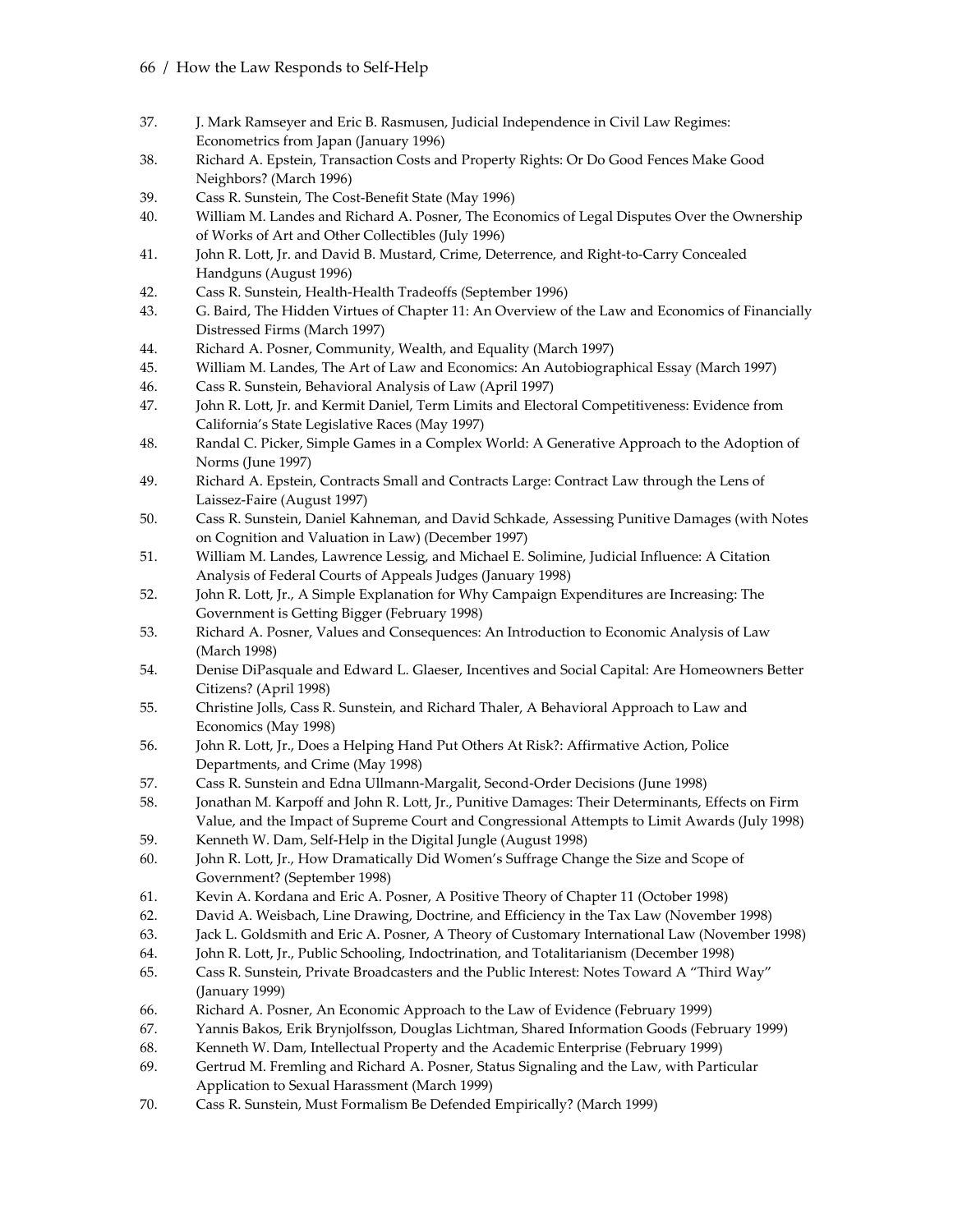- 71. Jonathan M. Karpoff, John R. Lott, Jr., and Graeme Rankine, Environmental Violations, Legal Penalties, and Reputation Costs (March 1999)
- 72. Matthew D. Adler and Eric A. Posner, Rethinking Cost-Benefit Analysis (April 1999)
- 73. John R. Lott, Jr. and William M. Landes, Multiple Victim Public Shooting, Bombings, and Right-to-Carry Concealed Handgun Laws: Contrasting Private and Public Law Enforcement (April 1999)
- 74. Lisa Bernstein, The Questionable Empirical Basis of Article 2's Incorporation Strategy: A Preliminary Study (May 1999)
- 75. Richard A. Epstein, Deconstructing Privacy: and Putting It Back Together Again (May 1999)
- 76. William M. Landes, Winning the Art Lottery: The Economic Returns to the Ganz Collection (May 1999)
- 77. Cass R. Sunstein, David Schkade, and Daniel Kahneman, Do People Want Optimal Deterrence? (June 1999)
- 78. Tomas J. Philipson and Richard A. Posner, The Long-Run Growth in Obesity as a Function of Technological Change (June 1999)
- 79. David A. Weisbach, Ironing Out the Flat Tax (August 1999)
- 80. Eric A. Posner, A Theory of Contract Law under Conditions of Radical Judicial Error (August 1999)
- 81. David Schkade, Cass R. Sunstein, and Daniel Kahneman, Are Juries Less Erratic than Individuals? Deliberation, Polarization, and Punitive Damages (September 1999)
- 82. Cass R. Sunstein, Nondelegation Canons (September 1999)
- 83. Richard A. Posner, The Theory and Practice of Citations Analysis, with Special Reference to Law and Economics (September 1999)
- 84. Randal C. Picker, Regulating Network Industries: A Look at *Intel* (October 1999)
- 85. Cass R. Sunstein, Cognition and Cost-Benefit Analysis (October 1999)
- 86. Douglas G. Baird and Edward R. Morrison, Optimal Timing and Legal Decisionmaking: The Case of the Liquidation Decision in Bankruptcy (October 1999)
- 87. Gertrud M. Fremling and Richard A. Posner, Market Signaling of Personal Characteristics (November 1999)
- 88. Matthew D. Adler and Eric A. Posner, Implementing Cost-Benefit Analysis When Preferences Are Distorted (November 1999)
- 89. Richard A. Posner, Orwell versus Huxley: Economics, Technology, Privacy, and Satire (November 1999)
- 90. David A. Weisbach, Should the Tax Law Require Current Accrual of Interest on Derivative Financial Instruments? (December 1999)
- 91. Cass R. Sunstein, The Law of Group Polarization (December 1999)
- 92. Eric A. Posner, Agency Models in Law and Economics (January 2000)
- 93. Karen Eggleston, Eric A. Posner, and Richard Zeckhauser, Simplicity and Complexity in Contracts (January 2000)
- 94. Douglas G. Baird and Robert K. Rasmussen, Boyd's Legacy and Blackstone's Ghost (February 2000)
- 95. David Schkade, Cass R. Sunstein, Daniel Kahneman, Deliberating about Dollars: The Severity Shift (February 2000)
- 96. Richard A. Posner and Eric B. Rasmusen, Creating and Enforcing Norms, with Special Reference to Sanctions (March 2000)
- 97. Douglas Lichtman, Property Rights in Emerging Platform Technologies (April 2000)
- 98. Cass R. Sunstein and Edna Ullmann-Margalit, Solidarity in Consumption (May 2000)
- 99. David A. Weisbach, An Economic Analysis of Anti-Tax Avoidance Laws (May 2000, revised May 2002)
- 100. Cass R. Sunstein, Human Behavior and the Law of Work (June 2000)
- 101. William M. Landes and Richard A. Posner, Harmless Error (June 2000)
- 102. Robert H. Frank and Cass R. Sunstein, Cost-Benefit Analysis and Relative Position (August 2000)
- 103. Eric A. Posner, Law and the Emotions (September 2000)
- 104. Cass R. Sunstein, Cost-Benefit Default Principles (October 2000)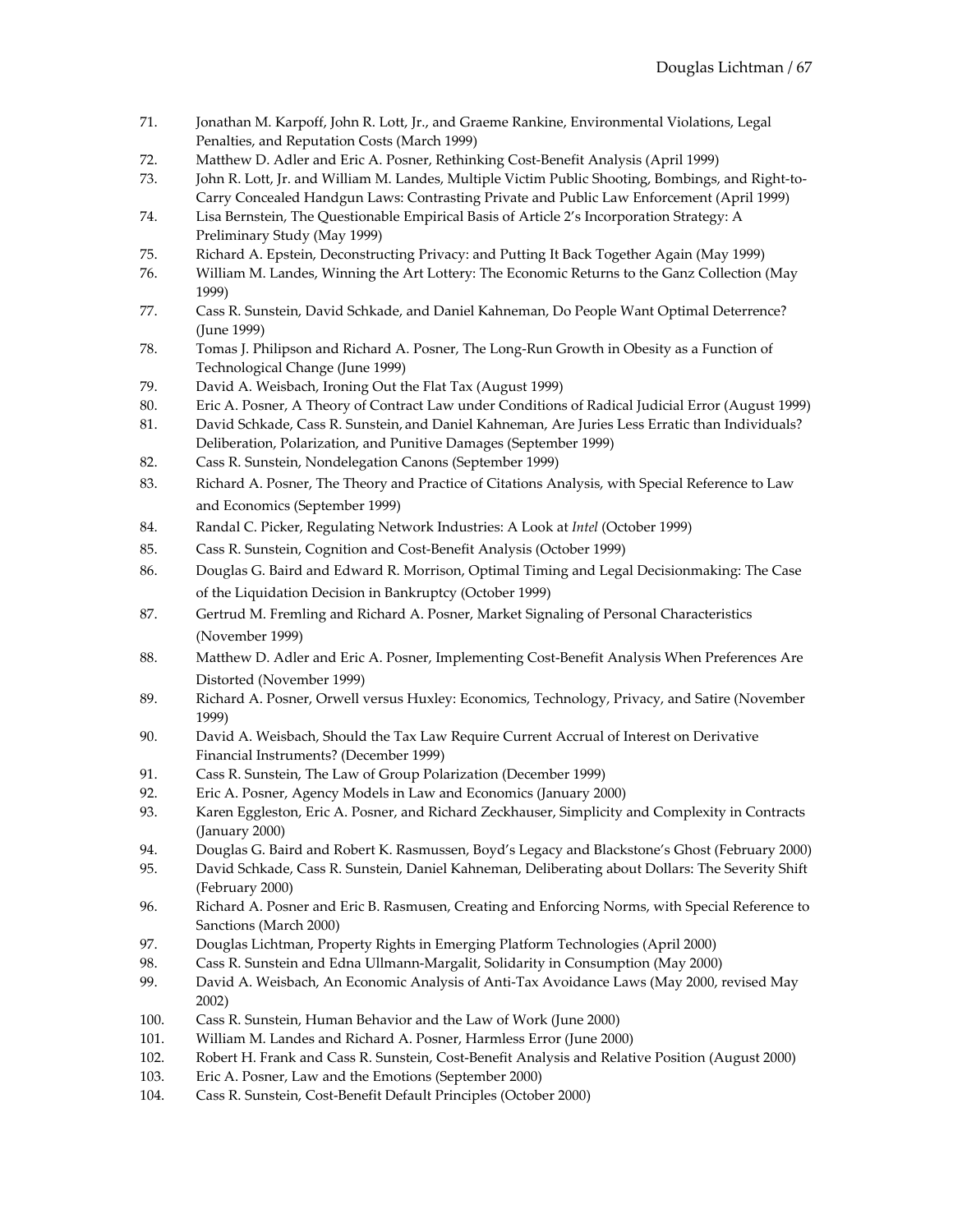- 105. Jack Goldsmith and Alan Sykes, The Dormant Commerce Clause and the Internet (November 2000)
- 106. Richard A. Posner, Antitrust in the New Economy (November 2000)
- 107. Douglas Lichtman, Scott Baker, and Kate Kraus, Strategic Disclosure in the Patent System (November 2000)
- 108. Jack L. Goldsmith and Eric A. Posner, Moral and Legal Rhetoric in International Relations: A Rational Choice Perspective (November 2000)
- 109. William Meadow and Cass R. Sunstein, Statistics, Not Experts (December 2000)
- 110. Saul Levmore, Conjunction and Aggregation (December 2000)
- 111. Saul Levmore, Puzzling Stock Options and Compensation Norms (December 2000)
- 112. Richard A. Epstein and Alan O. Sykes, The Assault on Managed Care: Vicarious Liability, Class Actions and the Patient's Bill of Rights (December 2000)
- 113. William M. Landes, Copyright, Borrowed Images and Appropriation Art: An Economic Approach (December 2000)
- 114. Cass R. Sunstein, Switching the Default Rule (January 2001)
- 115. George G. Triantis, Financial Contract Design in the World of Venture Capital (January 2001)
- 116. Jack Goldsmith, Statutory Foreign Affairs Preemption (February 2001)
- 117. Richard Hynes and Eric A. Posner, The Law and Economics of Consumer Finance (February 2001)
- 118. Cass R. Sunstein, Academic Fads and Fashions (with Special Reference to Law) (March 2001)
- 119. Eric A. Posner, Controlling Agencies with Cost-Benefit Analysis: A Positive Political Theory Perspective (April 2001)
- 120. Douglas G. Baird, Does Bogart Still Get Scale? Rights of Publicity in the Digital Age (April 2001)
- 121. Douglas G. Baird and Robert K. Rasmussen, Control Rights, Priority Rights and the Conceptual Foundations of Corporate Reorganization (April 2001)
- 122. David A. Weisbach, Ten Truths about Tax Shelters (May 2001)
- 123. William M. Landes, What Has the Visual Arts Rights Act of 1990 Accomplished? (May 2001)
- 124. Cass R. Sunstein, Social and Economic Rights? Lessons from South Africa (May 2001)
- 125. Christopher Avery, Christine Jolls, Richard A. Posner, and Alvin E. Roth, The Market for Federal Judicial Law Clerks (June 2001)
- 126. Douglas G. Baird and Edward R. Morrison, Bankruptcy Decision Making (June 2001)
- 127. Cass R. Sunstein, Regulating Risks after ATA (June 2001)
- 128. Cass R. Sunstein, The Laws of Fear (June 2001)
- 129. Richard A. Epstein, In and Out of Public Solution: The Hidden Perils of Property Transfer (July 2001)
- 130. Randal C. Picker, Pursuing a Remedy in *Microsoft*: The Declining Need for Centralized Coordination in a Networked World (July 2001)
- 131. Cass R. Sunstein, Daniel Kahneman, David Schkade, and Ilana Ritov, Predictably Incoherent Judgments (July 2001)
- 132. Eric A. Posner, Courts Should Not Enforce Government Contracts (August 2001)
- 133. Lisa Bernstein, Private Commercial Law in the Cotton Industry: Creating Cooperation through Rules, Norms, and Institutions (August 2001)
- 134. Richard A. Epstein, The Allocation of the Commons: Parking and Stopping on the Commons (August 2001)
- 135. Cass R. Sunstein, The Arithmetic of Arsenic (September 2001)
- 136. Eric A. Posner, Richard Hynes, and Anup Malani, The Political Economy of Property Exemption Laws (September 2001)
- 137. Eric A. Posner and George G. Triantis, Covenants Not to Compete from an Incomplete Contracts Perspective (September 2001)
- 138. Cass R. Sunstein, Probability Neglect: Emotions, Worst Cases, and Law (November 2001)
- 139. Randall S. Kroszner and Philip E. Strahan, Throwing Good Money after Bad? Board Connections and Conflicts in Bank Lending (December 2001)
- 140. Alan O. Sykes, TRIPs, Pharmaceuticals, Developing Countries, and the Doha "Solution" (February 2002)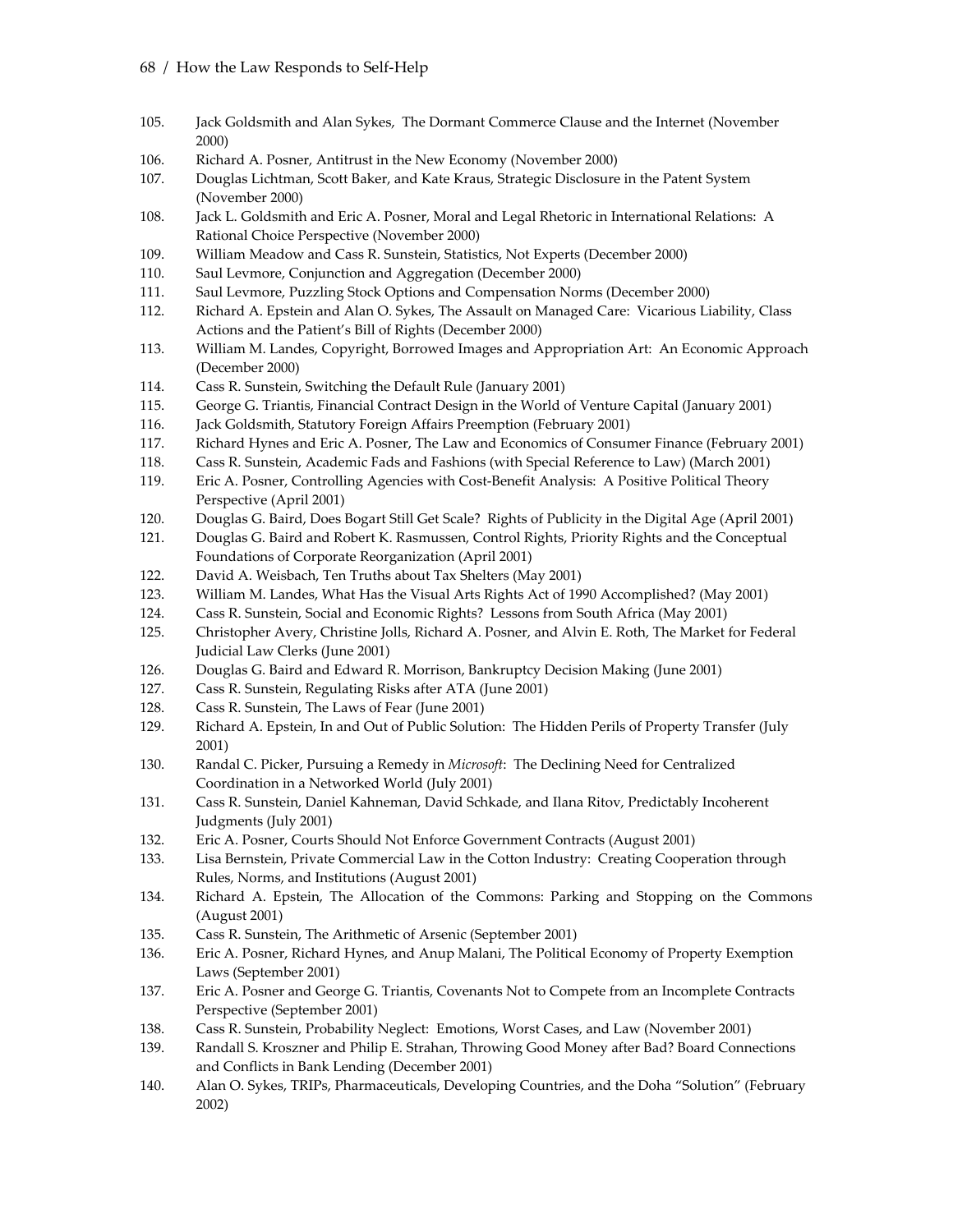- 141. Edna Ullmann-Margalit and Cass R. Sunstein, Inequality and Indignation (February 2002)
- 142. Daniel N. Shaviro and David A. Weisbach, The Fifth Circuit Gets It Wrong in *Compaq v. Commissioner* (February 2002) (Published in *Tax Notes*, January 28, 2002)
- 143. Warren F. Schwartz and Alan O. Sykes, The Economic Structure of Renegotiation and Dispute Resolution in the WTO/GATT System (March 2002, *Journal of Legal Studies* 2002)
- 144. Richard A. Epstein, HIPAA on Privacy: Its Unintended and Intended Consequences (March 2002, forthcoming *Cato Journal*, summer 2002)
- 145. David A. Weisbach, Thinking Outside the Little Boxes (March 2002, *Texas Law Review*)
- 146. Eric A. Posner, Economic Analysis of Contract Law after Three Decades: Success or Failure (March 2002)
- 147. Randal C. Picker, Copyright as Entry Policy: The Case of Digital Distribution (April 2002, The Antitrust Bulletin)
- 148. David A. Weisbach, Taxes and Torts in the Redistribution of Income (April 2002, Coase Lecture February 2002)
- 149. Cass R. Sunstein, Beyond the Precautionary Principle (April 2002)
- 150. Robert W. Hahn and Cass R. Sunstein, A New Executive Order for Improving Federal Regulation? Deeper and Wider Cost-Benefit Analysis (April 2002)
- 151. Douglas Lichtman, Copyright as a Rule of Evidence (May 2002, updated January 2003)
- 152. Richard A. Epstein, Steady the Course: Property Rights in Genetic Material (May 2002; revised March 2003)
- 153. Jack Goldsmith and Cass R. Sunstein, Military Tribunals and Legal Culture: What a Difference Sixty Years Makes (June 2002)
- 154. William M. Landes and Richard A. Posner, Indefinitely Renewable Copyright (July 2002)
- 155. Anne Gron and Alan O. Sykes, Terrorism and Insurance Markets: A Role for the Government as Insurer? (July 2002)
- 156. Cass R. Sunstein and Adrian Vermeule, Interpretation and Institutions (July 2002)
- 157. Cass R. Sunstein, The Rights of Animals: A Very Short Primer (August 2002)
- 158. Cass R. Sunstein, Avoiding Absurdity? A New Canon in Regulatory Law (with Notes on Interpretive Theory) (August 2002)
- 159. Randal C. Picker, From Edison to the Broadcast Flag: Mechanisms of Consent and Refusal and the Propertization of Copyright (September 2002)
- 160. Eric A. Posner, A Theory of the Laws of War (September 2002)
- 161 Eric A. Posner, Probability Errors: Some Positive and Normative Implications for Tort and Contract Law (September 2002)
- 162. Lior Jacob Strahilevitz, Charismatic Code, Social Norms, and the Emergence of Cooperation on the File-Swapping Networks (September 2002)
- 163. David A. Weisbach, Does the X-Tax Mark the Spot? (September 2002)
- 164. Cass R. Sunstein, Conformity and Dissent (September 2002)
- 165. Cass R. Sunstein, Hazardous Heuristics (October 2002)
- 166. Douglas Lichtman, Uncertainty and the Standard for Preliminary Relief (October 2002)
- 167. Edward T. Swaine, Rational Custom (November 2002)
- 168. Julie Roin, Truth in Government: Beyond the Tax Expenditure Budget (November 2002)
- 169. Avraham D. Tabbach, Criminal Behavior: Sanctions and Income Taxation: An Economic Analysis (November 2002)
- 170. Richard A. Epstein, In Defense of "Old" Public Health: The Legal Framework for the Regulation of Public Health (December 2002)
- 171. Richard A. Epstein, Animals as Objects, or Subjects, of Rights (December 2002)
- 172. David A. Weisbach, Taxation and Risk-Taking with Multiple Tax Rates (December 2002)
- 173. Douglas G. Baird and Robert K. Rasmussen, The End of Bankruptcy (December 2002)
- 174. Richard A. Epstein, Into the Frying Pan: Standing and Privity under the Telecommunications Act of 1996 and Beyond (December 2002)
- 175. Douglas G. Baird, In Coase's Footsteps (January 2003)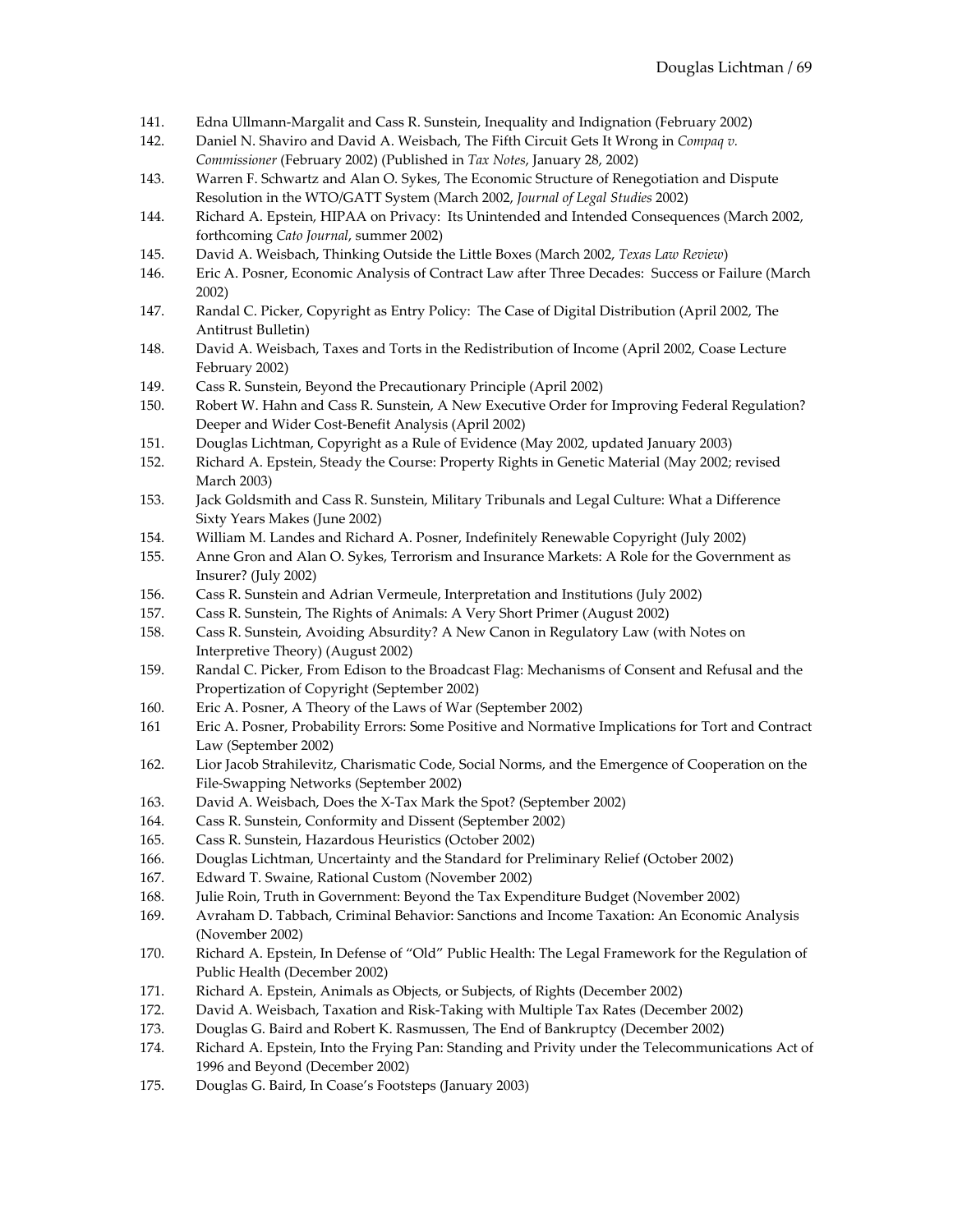- 176. David A. Weisbach, Measurement and Tax Depreciation Policy: The Case of Short-Term Assets (January 2003)
- 177. Randal C. Picker, Understanding Statutory Bundles: Does the Sherman Act Come with the 1996 Telecommunications Act? (January 2003)
- 178. Douglas Lichtman and Randal C. Picker, Entry Policy in Local Telecommunications: *Iowa Utilities* and *Verizon* (January 2003)
- 179. William Landes and Douglas Lichtman, Indirect Liability for Copyright Infringement: An Economic Perspective (February 2003)
- 180. Cass R. Sunstein, Moral Heuristics (March 2003)
- 181. Amitai Aviram, Regulation by Networks (March 2003)
- 182. Richard A. Epstein, Class Actions: Aggregation, Amplification *and* Distortion (April 2003)
- 183. Richard A. Epstein, The "Necessary" History of Property and Liberty (April 2003)
- 184. Eric A. Posner, Transfer Regulations and Cost-Effectiveness Analysis (April 2003)
- 185. Cass R. Sunstein and Richard H. Thaler, Libertarian Paternalizm Is Not an Oxymoron (May 2003)
- 186. Alan O. Sykes, The Economics of WTO Rules on Subsidies and Countervailing Measures (May 2003)
- 187. Alan O. Sykes, The Safeguards Mess: A Critique of WTO Jurisprudence (May 2003)
- 188. Alan O. Sykes, International Trade and Human Rights: An Economic Perspective (May 2003)
- 189. Saul Levmore and Kyle Logue, Insuring against Terrorism—and Crime (June 2003)
- 190. Richard A. Epstein, Trade Secrets as Private Property: Their Constitutional Protection (June 2003)
- 191. Cass R. Sunstein, Lives, Life-Years, and Willingness to Pay (June 2003)
- 192. Amitai Aviram, The Paradox of Spontaneous Formation of Private Legal Systems (July 2003)
- 193. Robert Cooter and Ariel Porat, Decreasing Liability Contracts (July 2003)
- 194. David A. Weisbach and Jacob Nussim, The Integration of Tax and Spending Programs (September 2003)
- 195. William L. Meadow, Anthony Bell, and Cass R. Sunstein, Statistics, Not Memories: What Was the Standard of Care for Administering Antenatal Steroids to Women in Preterm Labor between 1985 and 2000? (September 2003)
- 196. Cass R. Sunstein, What Did *Lawrence* Hold? Of Autonomy, Desuetude, Sexuality, and Marriage (September 2003)
- 197. Randal C. Picker, The Digital Video Recorder: Unbundling Advertising and Content (September 2003)
- 198. Cass R. Sunstein, David Schkade, and Lisa Michelle Ellman, Ideological Voting on Federal Courts of Appeals: A Preliminary Investigation (September 2003)
- 199. Avraham D. Tabbach, The Effects of Taxation on Income Producing Crimes with Variable Leisure Time (October 2003)
- 200. Douglas Lichtman, Rethinking Prosecution History Estoppel (October 2003)
- 201. Douglas G. Baird and Robert K. Rasmussen, Chapter 11 at Twilight (October 2003)
- 202. David A. Weisbach, Corporate Tax Avoidance (January 2004)
- 203. David A. Weisbach, The (Non)Taxation of Risk (January 2004)
- 204. Richard A. Epstein, Liberty versus Property? Cracks in the Foundations of Copyright Law (April 2004)
- 205. Lior Jacob Strahilevitz, The Right to Destroy (January 2004)
- 206. Eric A. Posner and John C. Yoo, A Theory of International Adjudication (February 2004)
- 207. Cass R. Sunstein, Are Poor People Worth Less Than Rich People? Disaggregating the Value of Statistical Lives (February 2004)
- 208. Richard A. Epstein, Disparities and Discrimination in Health Care Coverage; A Critique of the Institute of Medicine Study (March 2004)
- 209. Richard A. Epstein and Bruce N. Kuhlik, Navigating the Anticommons for Pharmaceutical Patents: Steady the Course on Hatch-Waxman (March 2004)
- 210. Richard A. Esptein, The Optimal Complexity of Legal Rules (April 2004)
- 211. Eric A. Posner and Alan O. Sykes, Optimal War and *Jus Ad Bellum* (April 2004)
- 212. Alan O. Sykes, The Persistent Puzzles of Safeguards: Lessons from the Steel Dispute (May 2004)